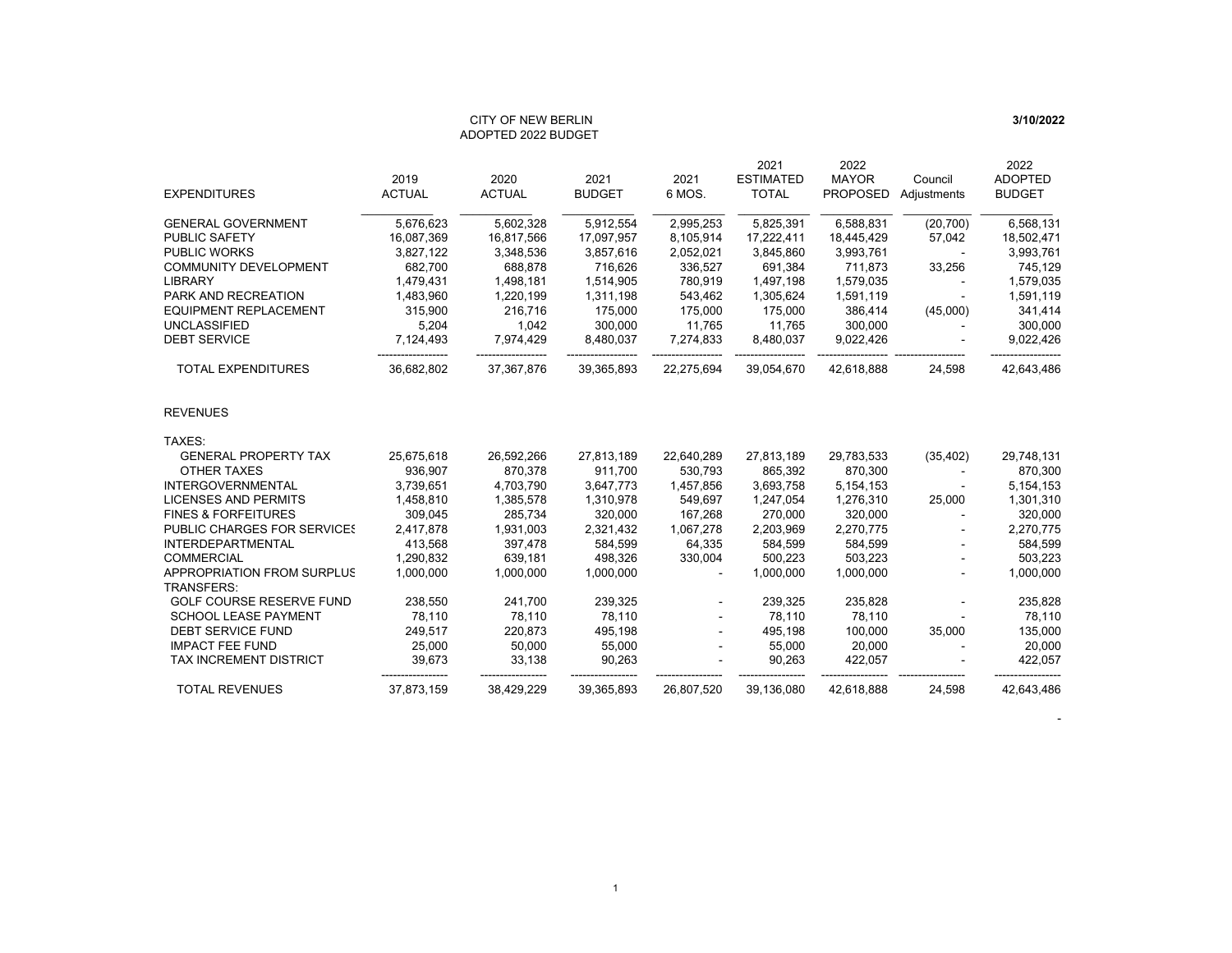### CITY OF NEW BERLIN PROPOSED BUDGET OF EXPENDITURES FOR 2022COMPARED WITH ACTUAL EXPENDITURES FOR 2019, 2020 AND BUDGETED FOR 2021

|                             |               |               |               |           | 2021             | 2022            |             | 2022           |
|-----------------------------|---------------|---------------|---------------|-----------|------------------|-----------------|-------------|----------------|
|                             | 2019          | 2020          | 2021          | 2021      | <b>ESTIMATED</b> | <b>MAYOR</b>    | Council     | <b>ADOPTED</b> |
| <b>GENERAL GOVERNMENT</b>   | <b>ACTUAL</b> | <b>ACTUAL</b> | <b>BUDGET</b> | 6 MOS.    | <b>TOTAL</b>     | <b>PROPOSED</b> | Adjustments | <b>BUDGET</b>  |
| 501 MAYOR                   | 245,811       | 246,848       | 248,971       | 120,269   | 250,147          | 253,626         |             | 253,626        |
| 502 COUNCIL                 | 101.568       | 87.544        | 88,075        | 50,022    | 88,075           | 88,641          |             | 88,641         |
| 503 CUSTOMER SERVICE COMMI  | 1,470         | 1,392         | 1,500         |           | 1,500            | 1,500           |             | 1,500          |
| 504 HUMAN RESOURCES         | 526,142       | 598,147       | 614,233       | 342,928   | 601,886          | 659,170         |             | 659,170        |
| 505 FINANCE                 | 518.297       | 512,604       | 523,790       | 256,529   | 514,749          | 488,938         |             | 488,938        |
| 506 ASSESSOR                | 402,138       | 392,661       | 463,353       | 224,396   | 462,385          | 463,644         |             | 463,644        |
| 508 CITY ATTORNEY           | 249,084       | 243,907       | 243,300       | 122,054   | 243,300          | 303,300         |             | 303,300        |
| 509 MUNICIPAL COURT         | 184.145       | 192.789       | 179.383       | 83,163    | 174,154          | 183,793         |             | 183,793        |
| 510 CRIME PREVENTION COMMIT | 7,000         | 6,575         | 2,600         |           | 500              | 7,000           |             | 7,000          |
| 513 BUILDINGS & GROUNDS     | 1.150.698     | 1.125.802     | 1.168.855     | 464.179   | 1,167,750        | 1.380.980       | (52, 583)   | 1,328,397      |
| 514 INSURANCE               | 730.561       | 763.699       | 708,563       | 505,812   | 708,563          | 743,666         |             | 743,666        |
| 515 INFORMATION TECHNOLOGY  | 1,091,661     | 847,839       | 1,103,896     | 601,951   | 1,104,039        | 1,328,376       |             | 1,328,376      |
| 516 CITY CLERK/COMMUNITY RE | 451.017       | 581.933       | 564.035       | 223,950   | 506.343          | 684.197         | 31,883      | 716,080        |
| 528 LANDMARK COMMISSION     | 17,031        | 590           | 2,000         |           | 2,000            | 2,000           |             | 2,000          |
|                             | 5,676,623     | 5,602,328     | 5,912,554     | 2,995,253 | 5,825,391        | 6,588,831       | (20, 700)   | 6,568,131      |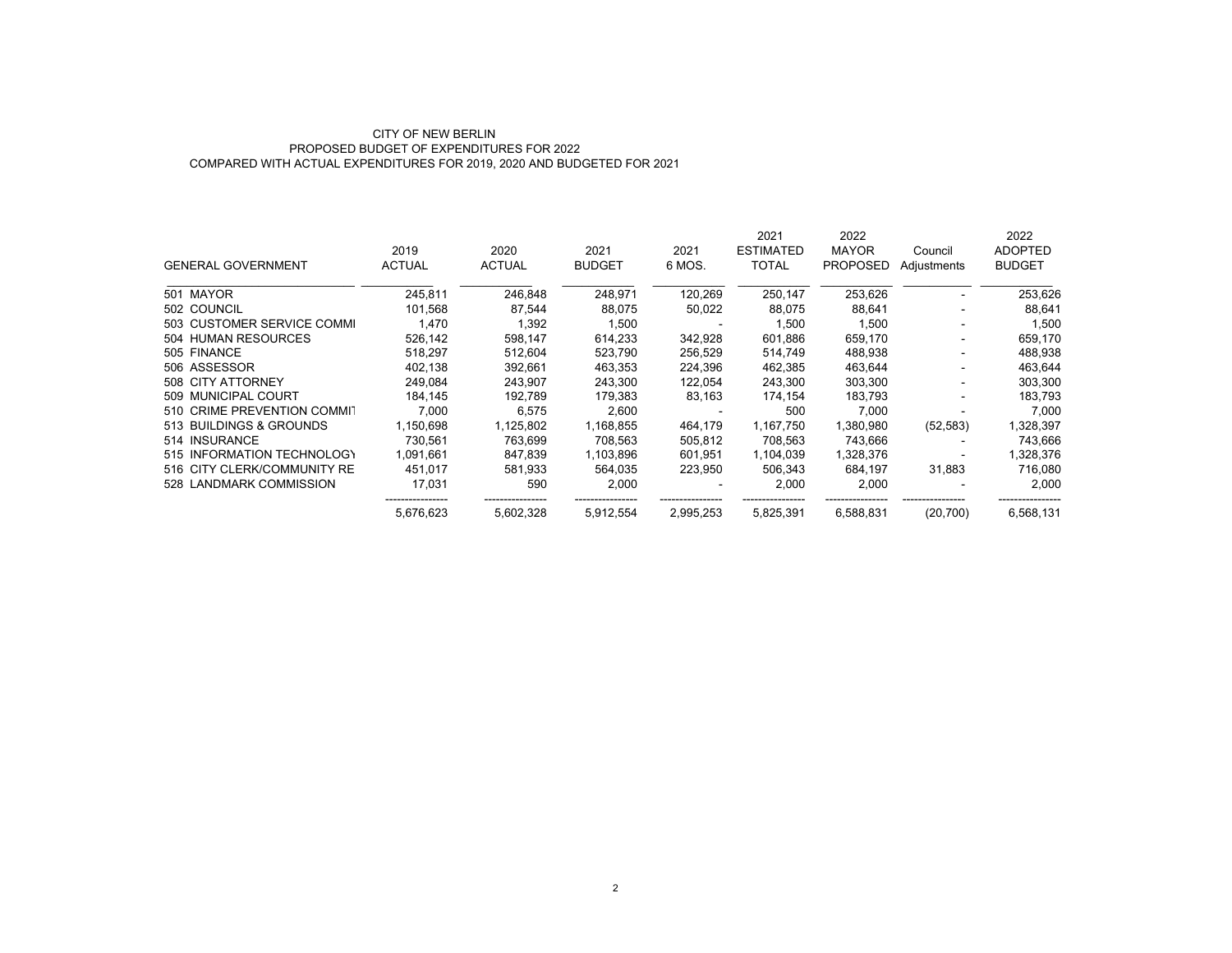### CITY OF NEW BERLIN PROPOSED BUDGET OF EXPENDITURES FOR 2022COMPARED WITH ACTUAL EXPENDITURES FOR 2019, 2020 AND BUDGETED FOR 2021

|                               | 2019          | 2020          | 2021          | 2021      | 2021<br><b>ESTIMATED</b> | 2022<br><b>MAYOR</b> |                        | 2022<br><b>ADOPTED</b> |
|-------------------------------|---------------|---------------|---------------|-----------|--------------------------|----------------------|------------------------|------------------------|
| PUBLIC SAFETY                 | <b>ACTUAL</b> | <b>ACTUAL</b> | <b>BUDGET</b> | 6 MOS.    | <b>TOTAL</b>             | <b>PROPOSED</b>      | Council<br>Adjustments | <b>BUDGET</b>          |
| 517 FIRE/POLICE COMMISSION    | 23,492        | 19,178        | 22,000        | 2,062     | 22,000                   | 22,000               |                        | 22,000                 |
| 521 POLICE DEPARTMENT         | 9,628,083     | 9,976,564     | 10,184,514    | 4,807,420 | 10,162,305               | 11,033,141           |                        | 11,033,141             |
| 523 FIRE DEPARTMENT           | 5,166,771     | 5,514,670     | 5,609,263     | 2,640,086 | 5,703,493                | 6,007,854            | 2,150                  | 6,010,004              |
| 524 EMERGENCY MANAGEMENT      | 70,377        | 94,586        | 75,628        | 29,031    | 63,713                   | 82,642               | 14,775                 | 97,417                 |
| 525 PUBLIC FIRE PROTECTION    | 705,893       | 705,893       | 705,893       | 352,947   | 705,893                  | 705,893              | $\sim$                 | 705,893                |
| 526 INSPECTION DIVISION       | 485,553       | 499,475       | 493.459       | 274,368   | 557.807                  | 586.699              | 40,117                 | 626,816                |
| 527 SEALER OF WEIGHTS & MEA   | 7,200         | 7,200         | 7,200         |           | 7,200                    | 7,200                |                        | 7,200                  |
|                               | 16,087,369    | 16,817,566    | 17,097,957    | 8,105,914 | 17,222,411               | 18,445,429           | 57,042                 | 18,502,471             |
| <b>COMMUNITY DEVELOPMENT</b>  |               |               |               |           |                          |                      |                        |                        |
| 529 DCD ADMINISTRATION        | 390,089       | 391,824       | 395,051       | 179,961   | 369,809                  | 378,294              |                        | 378,294                |
| 530 PLANNING SERVICES DIVISIO | 292,611       | 297.054       | 321.575       | 156.566   | 321,575                  | 333.579              | 33,256                 | 366,835                |
|                               | 682,700       | 688,878       | 716,626       | 336,527   | 691,384                  | 711.873              | 33,256                 | 745,129                |
| <b>PUBLIC WORKS</b>           |               |               |               |           |                          |                      |                        |                        |
| 511 ENGINEERING SERVICES DIV  | 530,463       | 239,342       | 493,144       | 192,949   | 484,198                  | 508,549              |                        | 508,549                |
| 561 PUBLIC WORKS              | 35,435        | 126,208       | 127,617       | 64,309    | 126,927                  | 135,712              |                        | 135,712                |
| 562 STREETS                   | 3,261,224     | 2,982,987     | 3,236,855     | 1,794,763 | 3,234,735                | 3,349,500            |                        | 3,349,500              |
|                               | 3,827,122     | 3,348,536     | 3,857,616     | 2,052,021 | 3,845,860                | 3,993,761            |                        | 3,993,761              |
| <b>EDUCATION</b>              |               |               |               |           |                          |                      |                        |                        |
| 581 LIBRARY                   | 1,479,431     | 1,498,181     | 1,514,905     | 780,919   | 1,497,198                | 1,579,035            |                        | 1,579,035              |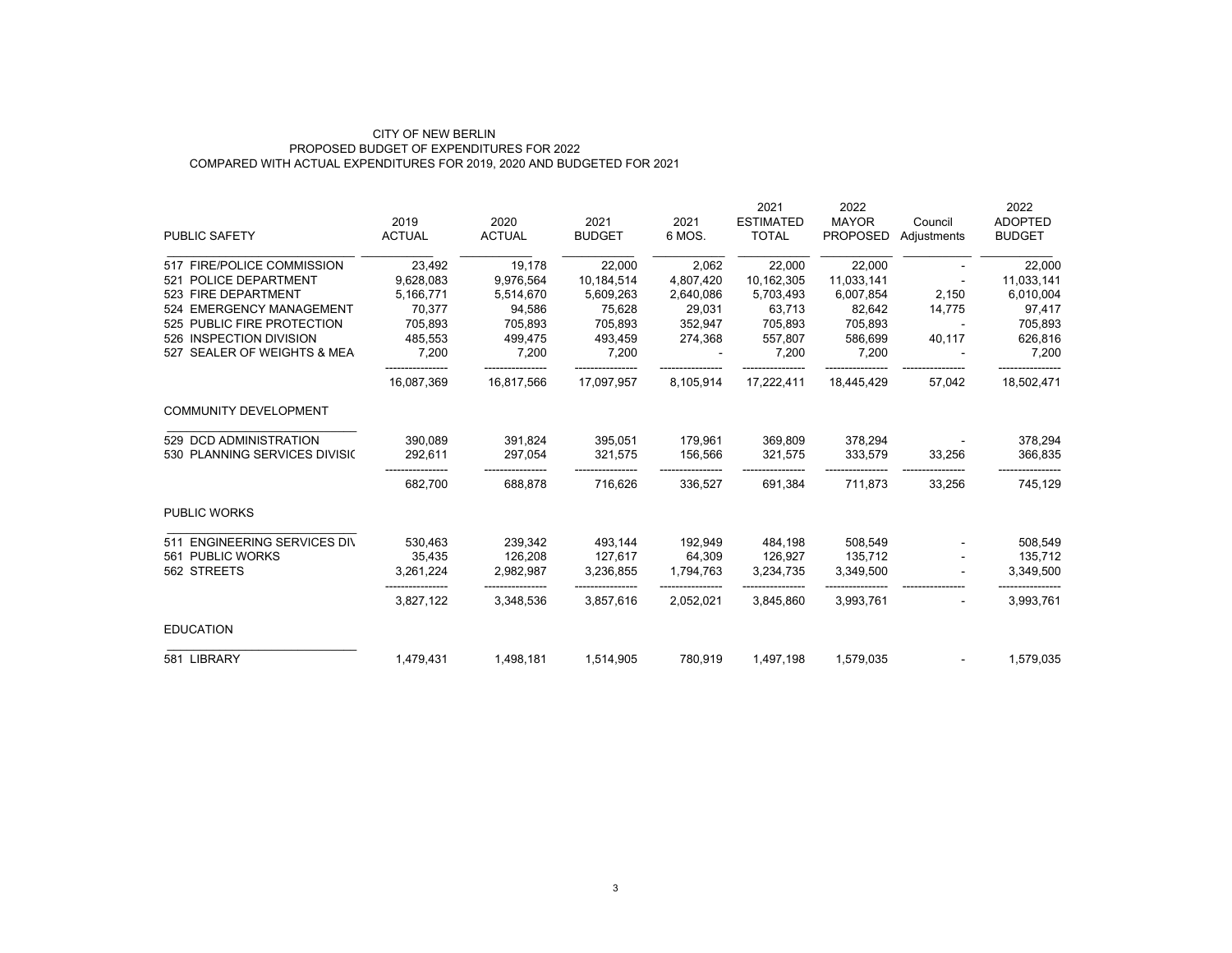## CITY OF NEW BERLIN PROPOSED BUDGET OF EXPENDITURES FOR 2022 COMPARED WITH ACTUAL EXPENDITURES FOR 2019, 2020 AND BUDGETED FOR 2021

|                             |               |               |               |            | 2021             | 2022            |                          | 2022           |
|-----------------------------|---------------|---------------|---------------|------------|------------------|-----------------|--------------------------|----------------|
|                             | 2019          | 2020          | 2021          | 2021       | <b>ESTIMATED</b> | <b>MAYOR</b>    | Council                  | <b>ADOPTED</b> |
| PARKS AND RECREATION        | <b>ACTUAL</b> | <b>ACTUAL</b> | <b>BUDGET</b> | 6 MOS.     | <b>TOTAL</b>     | <b>PROPOSED</b> | Adjustments              | <b>BUDGET</b>  |
| 591 PARKS                   | 890,922       | 791,676       | 804,101       | 350,355    | 803,954          | 940,481         |                          | 940,481        |
| 592 RECREATION              | 526,857       | 408,369       | 452,209       | 186,671    | 446,782          | 600,750         |                          | 600,750        |
| 595 NB ATHLETIC ASSOCIATION | 29,235        | 13,668        | 29,888        | 15         | 29,888           | 29,888          |                          | 29,888         |
| 599 FOURTH OF JULY COMMISSI | 36,946        | 6,487         | 25,000        | 6,421      | 25,000           | 20,000          | $\overline{\phantom{a}}$ | 20,000         |
|                             | 1,483,960     | 1,220,199     | 1,311,198     | 543,462    | 1,305,624        | 1,591,119       | $\blacksquare$           | 1,591,119      |
| <b>UNCLASSIFIED</b>         |               |               |               |            |                  |                 |                          |                |
| 612 CITY ACCOUNTS           | 5,204         | 1,042         |               | 11,765     | 11,765           |                 |                          |                |
| 613 EQUIPMENT REPLACEMENT   | 315,900       | 216,716       | 175,000       | 175,000    | 175,000          | 386,414         | (45,000)                 | 341,414        |
| 616 CONTINGENCY FUND        |               |               | 300,000       |            |                  | 300,000         |                          | 300,000        |
|                             | 321,104       | 217,758       | 475,000       | 186,765    | 186,765          | 686,414         | (45,000)                 | 641,414        |
| <b>DEBT SERVICE</b>         |               |               |               |            |                  |                 |                          |                |
| 621 INTEREST                | 1,234,615     | 1,219,551     | 1,235,159     | 689,955    | 1,235,159        | 2,072,545       |                          | 2,072,545      |
| 622 PRINCIPAL               | 5,889,878     | 6,754,878     | 7,244,878     | 6,584,878  | 7,244,878        | 6,949,881       |                          | 6,949,881      |
|                             | 7,124,493     | 7,974,429     | 8,480,037     | 7,274,833  | 8,480,037        | 9,022,426       |                          | 9,022,426      |
| <b>TOTALS</b>               | 36,682,802    | 37,367,876    | 39,365,893    | 22,275,694 | 39,054,670       | 42,618,888      | 24,598                   | 42,643,486     |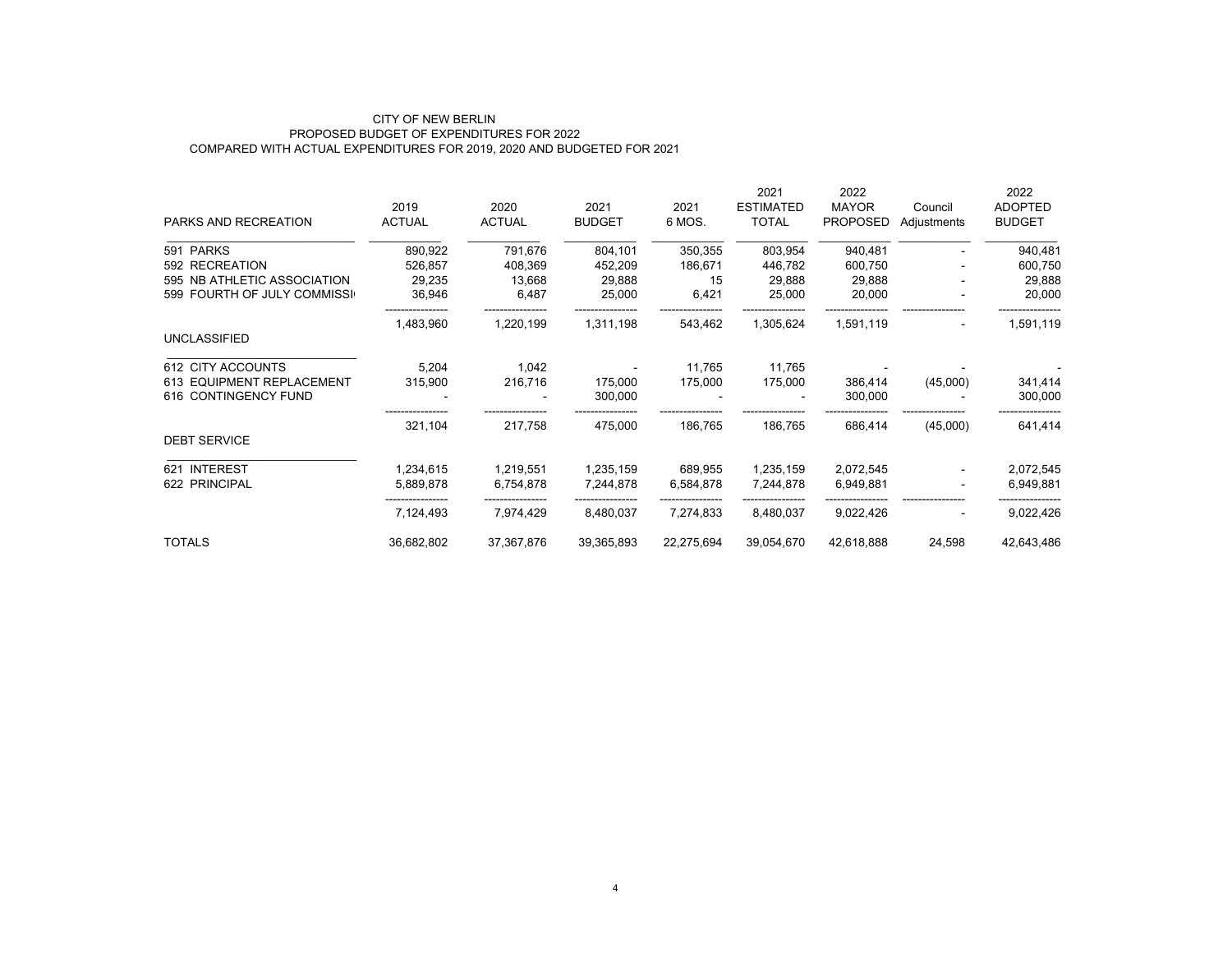## PROPOSED BUDGET OF EXPENDITURES FOR 2022 COMPARED WITH ACTUAL EXPENDITURES FOR 2019, 2020 AND BUDGETED FOR 2021 CITY OF NEW BERLIN

| Org     | Object <b>TAXES</b>                                           | 2019<br><b>ACTUAL</b> | 2020<br><b>ACTUAL</b> | 2021<br><b>BUDGET</b> | 2021<br>6 MOS. | 2021<br><b>ESTIMATED</b><br><b>TOTAL</b> | 2022<br><b>MAYOR</b><br><b>PROPOSED</b> | Council<br>Adjustments | 2022<br><b>ADOPTED</b><br><b>BUDGET</b> |
|---------|---------------------------------------------------------------|-----------------------|-----------------------|-----------------------|----------------|------------------------------------------|-----------------------------------------|------------------------|-----------------------------------------|
| 1000000 | 40110 GENERAL TAXES                                           | 25,675,618            | 26,592,266            | 27,813,189            | 22,640,289     | 27,813,189                               | 29,783,533                              | (35, 402)              | 29,748,131                              |
| 1000000 | 40140 PAYMENT IN LIEU OF TAXES                                | 15,232                | 15,035                | 14,700                | 15,392         | 15,392                                   | 15,300                                  |                        | 15,300                                  |
| 1000000 | 40170 INT/PENALTY ON TAX                                      | 74,602                | 83,679                | 72,000                | 44,077         | 80,000                                   | 80,000                                  |                        | 80,000                                  |
| 1000000 | 40174 AG USE CONVERSION                                       | 56,740                | 5,327                 |                       |                |                                          |                                         |                        |                                         |
| 1011600 | 40160 WATER UTILITY EQUIV                                     | 790,333               | 766,337               | 825,000               | 471,324        | 770,000                                  | 775,000                                 |                        | 775,000                                 |
|         | <b>TOTAL</b>                                                  | 26,612,525            | 27,462,644            | 28,724,889            | 23,171,082     | 28,678,581                               | 30,653,833                              | (35, 402)              | 30,618,431                              |
|         | <b>INTERGOVERNMENTAL</b>                                      |                       |                       |                       |                |                                          |                                         |                        |                                         |
| 1010100 | 41000 GRANTS-FEDERAL-ARPA                                     |                       | 33,968                |                       |                |                                          | 1,500,000                               | 42,127                 | 1,542,127                               |
| 1010100 | 41010 GRANTS-STATE                                            | 16,500                | 752,995               |                       | 39,605         | 39,605                                   |                                         |                        |                                         |
| 1010100 | 41020 GRANTS-LOCAL                                            | 79,529                | 1,358                 |                       |                |                                          |                                         |                        |                                         |
| 1010400 | 44310 2% FIRE DUES                                            | 230,367               | 234,274               | 234,274               |                | 239,361                                  | 239,361                                 |                        | 239,361                                 |
| 1010100 | 41022 NEW BERLIN SCHOOL DIST-PD RI<br><b>STATE SHARED TAX</b> | 117,402               | 93.658                | 117,402               |                | 117,402                                  | 117,402                                 |                        | 117,402                                 |
| 1010100 | 41030 SPECIAL UTILITY TAX                                     | 120,356               | 106,281               | 118,641               |                | 118,641                                  | 118,641                                 | 41,151                 | 159,792                                 |
| 1010100 | 41040 SHARED REVENUE                                          | 538,907               | 555,758               | 556,162               |                | 556,162                                  | 556,162                                 |                        | 556,162                                 |
| 1010100 | 41045 PERSONAL PROPERTY AID DIST                              | 365,004               | 365,004               | 365,004               | 365,004        | 365,004                                  | 365,004                                 |                        | 365,004                                 |
| 1010100 | 41050 EXEMPT COMPUTER AID                                     | 150,089               | 150,089               | 150,089               |                | 150.089                                  | 150,089                                 |                        | 150,089                                 |
| 1010100 | 41046 VIDEO PROVIDER                                          |                       | 59,167                |                       |                |                                          |                                         |                        |                                         |
| 1010100 | 41070 MEDICAL CARE TRANSPORT                                  | 18,256                | 18,736                | 1,000                 |                | 1,000                                    | 1,000                                   |                        | 1,000                                   |
| 1010100 | 41080 ROAD AIDS                                               | 2,103,241             | 2,332,502             | 2,105,201             | 1,053,247      | 2,106,494                                | 2,106,494                               | (83, 278)              | 2,023,216                               |
|         | <b>TOTAL</b>                                                  | 3,739,651             | 4,703,790             | 3,647,773             | 1,457,856      | 3,693,758                                | 5,154,153                               |                        | 5,154,153                               |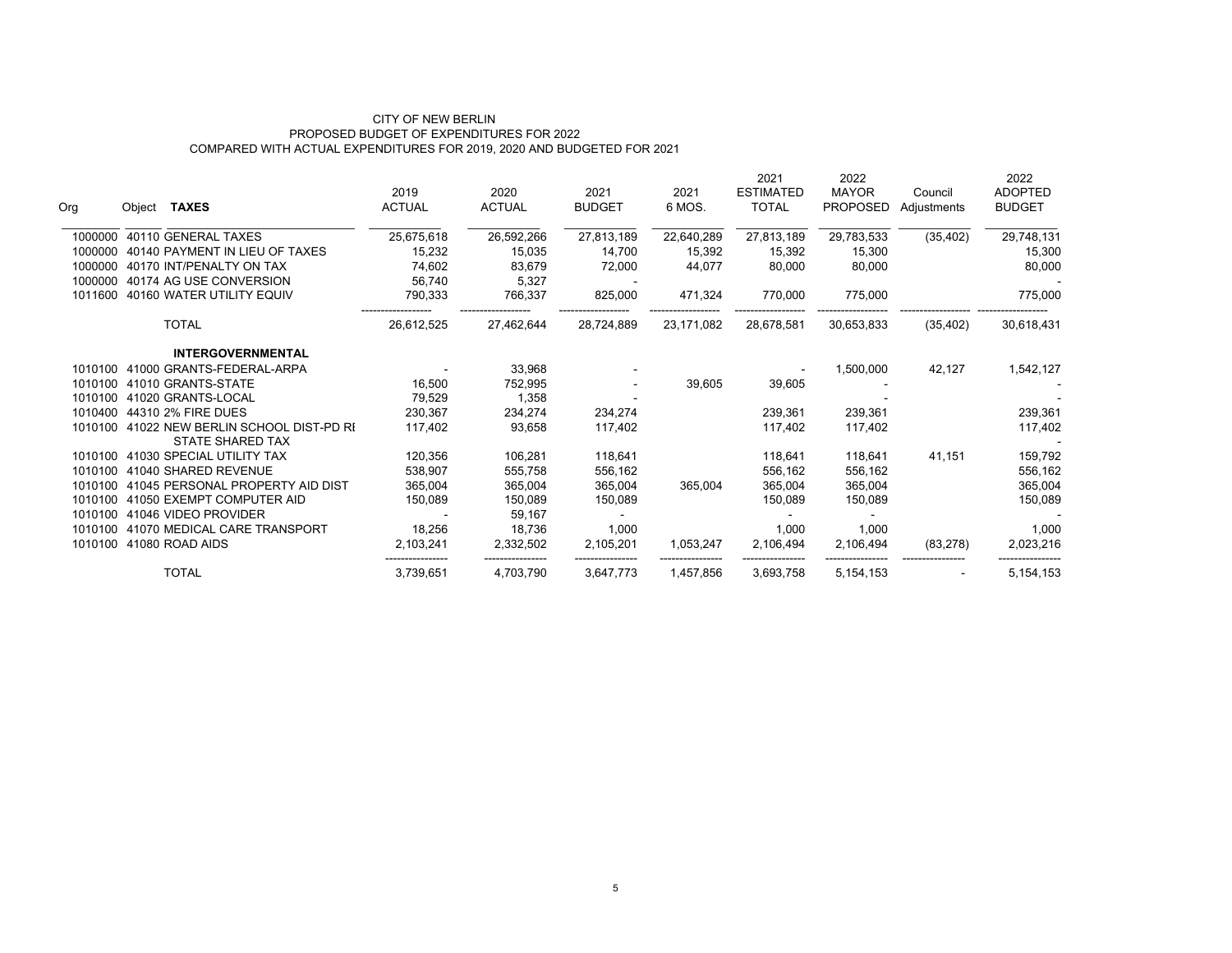| Org     | Object LICENSES & PERMITS                 | 2019<br><b>ACTUAL</b> | 2020<br><b>ACTUAL</b> | 2021<br><b>BUDGET</b> | 2021<br>6 MOS. | 2021<br><b>ESTIMATED</b><br><b>TOTAL</b> | 2022<br><b>MAYOR</b><br><b>PROPOSED</b> | Council<br>Adjustments | 2022<br><b>ADOPTED</b><br><b>BUDGET</b> |
|---------|-------------------------------------------|-----------------------|-----------------------|-----------------------|----------------|------------------------------------------|-----------------------------------------|------------------------|-----------------------------------------|
| 1010200 | 42000 LIQUOR LICENSES                     | 59,947                | 39,036                | 32,600                | 37,105         | 32,300                                   | 32,600                                  |                        | 32,600                                  |
|         | 1010200 42001 RESERVE LICENSES            |                       |                       | 4,305                 |                | 4,305                                    | 4,305                                   |                        | 4,305                                   |
|         | 1010200 42031 SEALER OF WEIGHTS & MEAS FE | 8,325                 | 6,783                 | 8,125                 | 675            | 7,950                                    | 8,125                                   |                        | 8,125                                   |
|         | 1010200 42040 BARTENDERS                  | 20,945                | 20,560                | 19,600                | 11,660         | 19,600                                   | 19,600                                  |                        | 19,600                                  |
|         | 1010200 42090 SUNDRY - OTHER              | 34,364                | 28,070                | 30,898                | 19,268         | 25,230                                   | 25,230                                  |                        | 25,230                                  |
|         | 1010200 42120 BUILDING PERMITS            | 328,822               | 404,304               | 310,000               | 215,154        | 315,000                                  | 325,000                                 | 25,000                 | 350,000                                 |
|         | 1010200 42130 ELECTRICAL PERMITS          | 152,737               | 122,860               | 115,000               | 57,677         | 115,000                                  | 125,000                                 |                        | 125,000                                 |
|         | 1010200 42140 PLUMBING PERMITS            | 95,283                | 83,740                | 82,000                | 35,447         | 82,000                                   | 90,000                                  |                        | 90,000                                  |
|         | 1010200 42150 WELL PERMITS                | 34,434                | 1,005                 |                       |                |                                          |                                         |                        |                                         |
|         | 1010200 42160 FIRE PERMITS                | 28,773                | 30,824                | 40,000                | 9,904          | 30,000                                   | 30,000                                  |                        | 30,000                                  |
|         | 1010200 42170 TANK INSPECTIONS            | 8,479                 | 6,527                 |                       |                |                                          |                                         |                        |                                         |
|         | 1010200 42190 SUNDRY PERMITS              | 91,880                | 99,483                | 90,000                | 50,163         | 82,000                                   | 82,000                                  |                        | 82,000                                  |
|         | 1010200 42200 SIGN PERMITS                | 6,417                 | 7,205                 | 3,450                 | 3,670          | 3,669                                    | 4,450                                   |                        | 4,450                                   |
|         | 1010200 42210 CABLE TV INCOME             | 588,404               | 535,181               | 575,000               | 108,974        | 530,000                                  | 530,000                                 |                        | 530,000                                 |
|         | <b>Total Licenses &amp; Permits</b>       | 1,458,810             | 1,385,578             | 1,310,978             | 549,697        | 1,247,054                                | 1,276,310                               | 25,000                 | 1,301,310                               |
|         | <b>FINES, FORFEITURES &amp; PENALTIES</b> |                       |                       |                       |                |                                          |                                         |                        |                                         |
|         | 1010300 43000 COURT FINES                 | 309,045               | 285,734               | 320,000               | 167,268        | 270,000                                  | 320,000                                 |                        | 320,000                                 |
|         | <b>PUBLIC CHARGES FOR SERVICES</b>        |                       |                       |                       |                |                                          |                                         |                        |                                         |
| 1010400 | 44010 ENGINEERING SERVICE FEES            | 47,550                | 29,300                | 26,050                | 21,275         | 26,050                                   | 25,550                                  |                        | 25,550                                  |
|         | 1010400 44011 PLANNING SERVICE FEES       | 22,363                | 16,009                | 36,000                | 7,246          | 36,000                                   | 36,000                                  |                        | 36,000                                  |
|         | 1010400 44020 DOG LICENSE REFUND          | 6,707                 | 3,300                 | 3,200                 | 3,128          | 3,128                                    | 3,200                                   |                        | 3,200                                   |
|         | 1010400 44030 FIRE INSPECTIONS            | 132,837               | 133,502               | 134,000               | 134,251        | 134,251                                  | 134,500                                 |                        | 134,500                                 |
|         | 1010400 44040 CAT LICENSE                 | 1,060                 | 900                   | 875                   | 460            | 875                                      | 875                                     |                        | 875                                     |
|         | 1010400 44060 WC WAGE REIMB               | 56,422                | 12,809                |                       |                |                                          |                                         |                        |                                         |
|         | 1010400 44090 AMBULANCE SERVICE FEES      | 1,157,779             | 1,093,823             | 1,250,000             | 585,958        | 1,250,000                                | 1,250,000                               |                        | 1,250,000                               |
|         | 1010400 44091 ENGINE RESPONSE FEE         | 15,600                | 10,962                | 17,250                | 4,836          | 10,000                                   | 10,000                                  |                        | 10,000                                  |
|         | 1010400 44092 INTER-FACILITY TRANSPORTS   | 396,560               | 280,780               | 350,000               | 81,294         | 250,000                                  | 250,000                                 |                        | 250,000                                 |
|         | 1010400 44100 WEED CUTTING                | 2,224                 | 1,629                 | 1,500                 | 998            | 998                                      | 1,000                                   |                        | 1,000                                   |
|         | 1010400 44110 LIBRARY FINES               | 31,442                | 19,443                | 27,000                | 9,872          | 20,000                                   | 25,000                                  |                        | 25,000                                  |
|         | 1010400  44111  LIBRARY - COPIES          | 17,821                | 5,515                 | 7,500                 | 3,355          | 6,818                                    | 7,500                                   |                        | 7,500                                   |
|         | 1010400 44112 LIBRARY - OTHER SYSTEM      | 29,242                | 27,661                | 34,057                | 13,980         | 27,959                                   | 32,000                                  |                        | 32,000                                  |
|         | 1010400 44113 LIBRARY - GRANTS/DONATIONS  |                       |                       | 6,000                 |                | 6,000                                    | 3,350                                   |                        | 3,350                                   |
|         | 1010400 44120 CURB & DITCH                | 2,900                 | 2,300                 | 1,500                 | 1,350          | 1,500                                    | 1,500                                   |                        | 1,500                                   |
|         | 1010400 44130 BOARD OF APPEALS            | 400                   | 400                   | 800                   | 600            | 900                                      | 800                                     |                        | 800                                     |
|         | 1010400 44140 REZONING                    | 4,125                 | 7,215                 | 3,600                 |                |                                          | 3,600                                   |                        | 3,600                                   |
|         | 1010400 44141 ZONING LETTER               | 1,800                 | 1,950                 |                       | 1,050          | 1,050                                    | 1,050                                   |                        | 1,050                                   |
|         | 1010400 44160 PLANNED UNIT DEVELOPMENT    |                       |                       | 600                   |                |                                          | 600                                     |                        | 600                                     |
|         | 1010400 44170 DOG LICENSE                 | 5,223                 | 4,652                 | 5,000                 | 250            | 4,650                                    | 4,650                                   |                        | 4,650                                   |
|         | 1010400 44180 REOCCUPANCY                 | 14,855                | 13,150                | 13,000                | 6,500          | 6,500                                    | 13,000                                  |                        | 13,000                                  |
|         | 1010400 44190 SALE OF COMPUTER INFORMATIO | 850                   | 275                   | 450                   | 300            | 450                                      | 450                                     |                        | 450                                     |
|         | 1010400 44200 USE APPROVAL                | 28,877                | 17,074                | 14,000                | 7,786          | 14,000                                   | 14,000                                  |                        | 14,000                                  |
|         | 1010400 44210 HIGHWAY LABOR CHG.          | 27,211                | 23,192                | 25,000                | 12,917         | 25,000                                   | 25,000                                  |                        | 25,000                                  |
|         | 1010400 44211 COMPOST SALES               |                       |                       | 100                   |                |                                          |                                         |                        |                                         |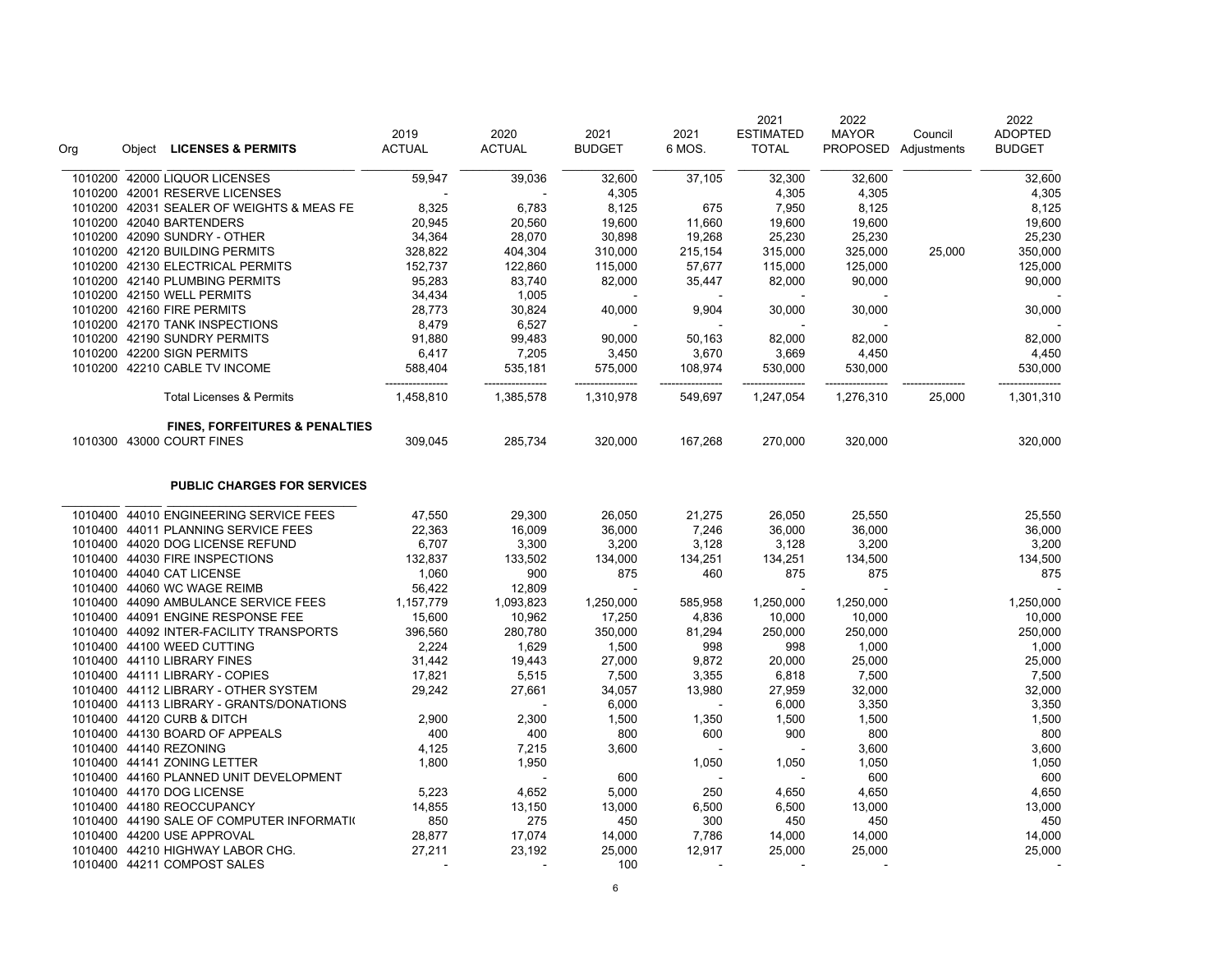| <b>PUBLIC CHARGES FOR SERVICE</b>         | 2019<br><b>ACTUAL</b> | 2020<br><b>ACTUAL</b> | 2021<br><b>BUDGET</b> | 2021<br>6 MOS. | 2021<br><b>ESTIMATED</b><br><b>TOTAL</b> | 2022<br><b>MAYOR</b><br><b>PROPOSED</b> | Council<br>Adjustments | 2022<br><b>ADOPTED</b><br><b>BUDGET</b> |
|-------------------------------------------|-----------------------|-----------------------|-----------------------|----------------|------------------------------------------|-----------------------------------------|------------------------|-----------------------------------------|
| 1010400 44212 RECYCLING FEE               | 5,535                 | 405                   | 750                   | $\sim$         | $\sim$                                   |                                         |                        |                                         |
| 1010400 44220 CONDITIONAL USE             | 4,829                 | 1,278                 | 3,600                 | 600            | 3,600                                    | 3,600                                   |                        | 3,600                                   |
| 1010400 44240 HOME OCCUPATION             |                       |                       | 600                   |                |                                          | 600                                     |                        | 600                                     |
| 1010400 44250 EROSION CONTROL FEES        | 11,877                | 16,139                | 5,000                 | 12,655         | 13,000                                   | 5,000                                   |                        | 5,000                                   |
| 1010400 44260 CONCEPTUAL REVIEW           |                       |                       | 900                   |                |                                          | 900                                     |                        | 900                                     |
| 1010400 44280 LAND DIVISION               | 4,700                 | 2,440                 | 1,000                 | 3,000          | 3,000                                    | 1,000                                   |                        | 1,000                                   |
| 1010400 44300 NR135                       | 3,390                 | 3,390                 | 4,000                 | 3,390          | 3,390                                    | 4,000                                   |                        | 4,000                                   |
| 1010400 44301 PLANNING MISC FEES          |                       |                       | 5,500                 |                |                                          | 5,500                                   |                        | 5,500                                   |
| 1010400  44320 FILING FEE - PLANNING      | 10,000                | 7,625                 | 8,750                 | 4,900          | 8,750                                    | 8,750                                   |                        | 8,750                                   |
| 1010400 44340 RECREATION PROGRAMS         | 282,197               | 148,495               | 260,000               | 122,589        | 280,000                                  | 320,000                                 |                        | 320,000                                 |
| 1010400 44360 PARK PERMITS/FEES           | 64,323                | 31,911                | 50,000                | 14,959         | 42,000                                   | 50,000                                  |                        | 50,000                                  |
| 1010400 44361 COMMUNITY CENTER RENTAL     | 12,540                | 3,160                 | 13,000                | 2,269          | 12,000                                   | 14,000                                  |                        | 14,000                                  |
| 1010400 44362 EVENT RENTAL                | 5,100                 | 900                   | 3,600                 | 300            | 3,600                                    | 6,300                                   |                        | 6,300                                   |
| 1010400 45050 SP. ASSESS-WRITTEN          | 6,485                 | 7,280                 | 5,000                 | 4,260          | 6,000                                    | 5,000                                   |                        | 5,000                                   |
| 1010400 48042 RECREATION - ADVERTISEMENT  | 2,675                 | 2,139                 | 2,250                 | 950            | 2,500                                    | 2,500                                   |                        | 2,500                                   |
| <b>Total Public Charges for Services</b>  | 2,417,878             | 1,931,003             | 2,321,432             | 1,067,278      | 2,203,969                                | 2,270,775                               |                        | 2,270,775                               |
| <b>INTERDEPARTMENTAL</b>                  |                       |                       |                       |                |                                          |                                         |                        |                                         |
| 1010500 46010 ADMIN CHG. UTILITY          | 69,874                | 69,874                | 64,874                | 34,937         | 64,874                                   | 64,874                                  |                        | 64,874                                  |
| 1010500 46011 ADMIN CHG.-STORMWATER       | 330,888               | 307,879               | 375,000               | 29,398         | 375,000                                  | 375,000                                 |                        | 375,000                                 |
| 1010500 46012 ADMIN CHG.- GARBAGE\RECYCLI | 12,725                | 19,725                | 144,725               |                | 144,725                                  | 144,725                                 |                        | 144,725                                 |
| 1010500 46013 ADMIN CHARGES               | 81                    |                       |                       |                |                                          |                                         |                        |                                         |
| Total Interdepartmental                   | 413,568               | 397,478               | 584,599               | 64,335         | 584,599                                  | 584,599                                 |                        | 584,599                                 |
| <b>COMMERCIAL</b>                         |                       |                       |                       |                |                                          |                                         |                        |                                         |
| 1010400 47010 DIV - WORKMEN'S COMP        | 33,006                | 34,775                | 17,150                |                | 17,150                                   | 17,150                                  |                        | 17,150                                  |
| 1010400 47020 CVMIC DIVIDEND              | 21,970                |                       | 22,073                |                | 22,073                                   | 22,073                                  |                        | 22,073                                  |
| 1010600 47000 INTEREST ON INVESTMENTS     | 947,785               | 317,025               | 220,000               | 61,845         | 125,000                                  | 210,000                                 |                        | 210,000                                 |
| 1010700 48010 RENTAL INCOME               | 160,435               | 182,445               | 151,103               | 95,846         | 160,000                                  | 164,000                                 |                        | 164,000                                 |
| 1010400 44270 POLICE-MISC. RECEIPT        | 37,356                | 53,040                | 38,000                | 45,103         | 46,000                                   | 40,000                                  |                        | 40,000                                  |
| 1010700 48000 MISCELLANEOUS REVENUES      | 90,280                | 51,896                | 50,000                | 127,210        | 130,000                                  | 50,000                                  |                        | 50,000                                  |
| <b>Total Commercial</b>                   | 1,290,832             | -----<br>639,181      | 498,326               | 330,004        | 500,223                                  | 503,223                                 |                        | 503,223                                 |
| TOTAL OPERATING REVENUE                   | 36,242,309            | 36,805,408            | 37,407,997            | 26,807,520     | 37, 178, 184                             | 40,762,893                              | (10, 402)              | 40,752,491                              |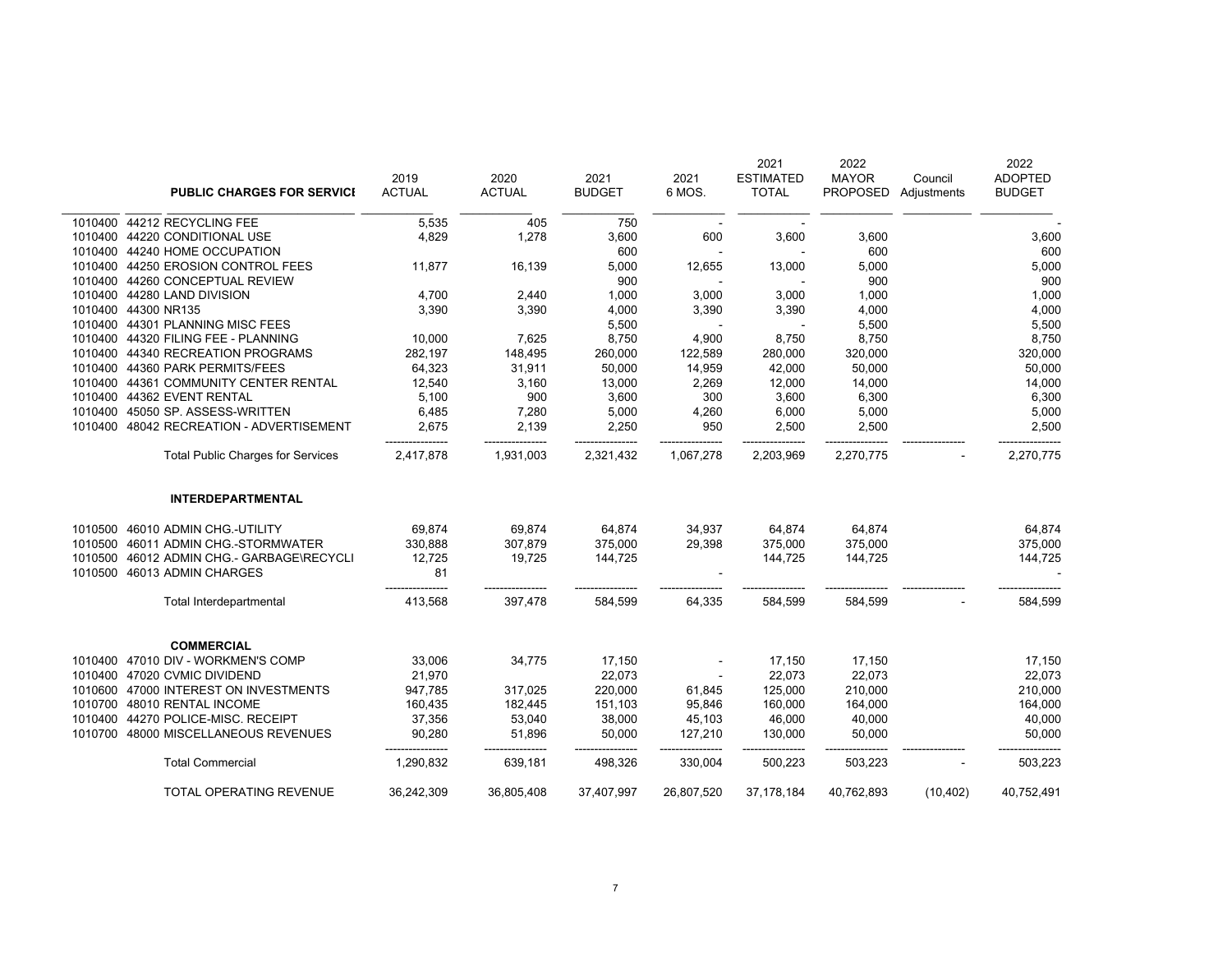| Org      | Object                                             | 2019<br><b>ACTUAL</b>   | 2020<br><b>ACTUAL</b> | 2021<br><b>BUDGET</b> | 2021<br>6 MOS.                     | 2021<br><b>ESTIMATED</b><br><b>TOTAL</b> | 2022<br><b>MAYOR</b><br><b>PROPOSED</b> | Council<br>Adjustments | 2022<br><b>ADOPTED</b><br><b>BUDGET</b> |
|----------|----------------------------------------------------|-------------------------|-----------------------|-----------------------|------------------------------------|------------------------------------------|-----------------------------------------|------------------------|-----------------------------------------|
| 1011700  | 49990 APPROPRIATION FROM SURPLUS                   | 1,000,000               | 1,000,000             | 1,000,000             | $\overline{\phantom{a}}$           | 1,000,000                                | 1,000,000                               |                        | 1,000,000                               |
|          | <b>TRANSFERS</b>                                   |                         |                       |                       |                                    |                                          |                                         |                        |                                         |
| 31600000 | 49060<br><b>IMPACT FEE FUND</b>                    | 25,000                  | 50,000                | 55,000                | $\blacksquare$                     | 55,000                                   | 20,000                                  |                        | 20,000                                  |
| 1011600  | 49010 GOLF FUND<br><b>GOLF FUND - DEBT SERVICE</b> | 135,000<br>103,550      | 135,000<br>106,700    | 135,000<br>104,325    | $\sim$<br>$\overline{\phantom{a}}$ | 135,000<br>104,325                       | 135,000<br>100,828                      |                        | 135,000<br>100,828                      |
| 31600000 | 49065 SCHOOL DISTRICT                              | 78,110                  | 78,110                | 78,110                | $\sim$                             | 78,110                                   | 78,110                                  |                        | 78,110                                  |
| 31600000 | 49020 DEBT SERVICE FUND                            | 249,517                 | 220,873               | 495,198               | $\sim$                             | 495,198                                  | 100,000                                 | 35,000                 | 135,000                                 |
| 01011600 | 49000 TAX INCREMENT DISTRICT                       | 39,673                  | 33,138                | 90,263                | $\overline{\phantom{a}}$           | 90,263                                   | 422,057                                 |                        | 422,057                                 |
|          | <b>Total Transfers</b>                             | ____________<br>630,850 | 623,821               | 957,896               | $\overline{\phantom{a}}$           | 957,896                                  | 855,995                                 | 35,000                 | 890,995                                 |
|          | <b>TOTALS</b>                                      | 37,873,159              | 38,429,229            | 39,365,893            | 26,807,520                         | 39,136,080                               | 42,618,888                              | 24,598                 | 42,643,486                              |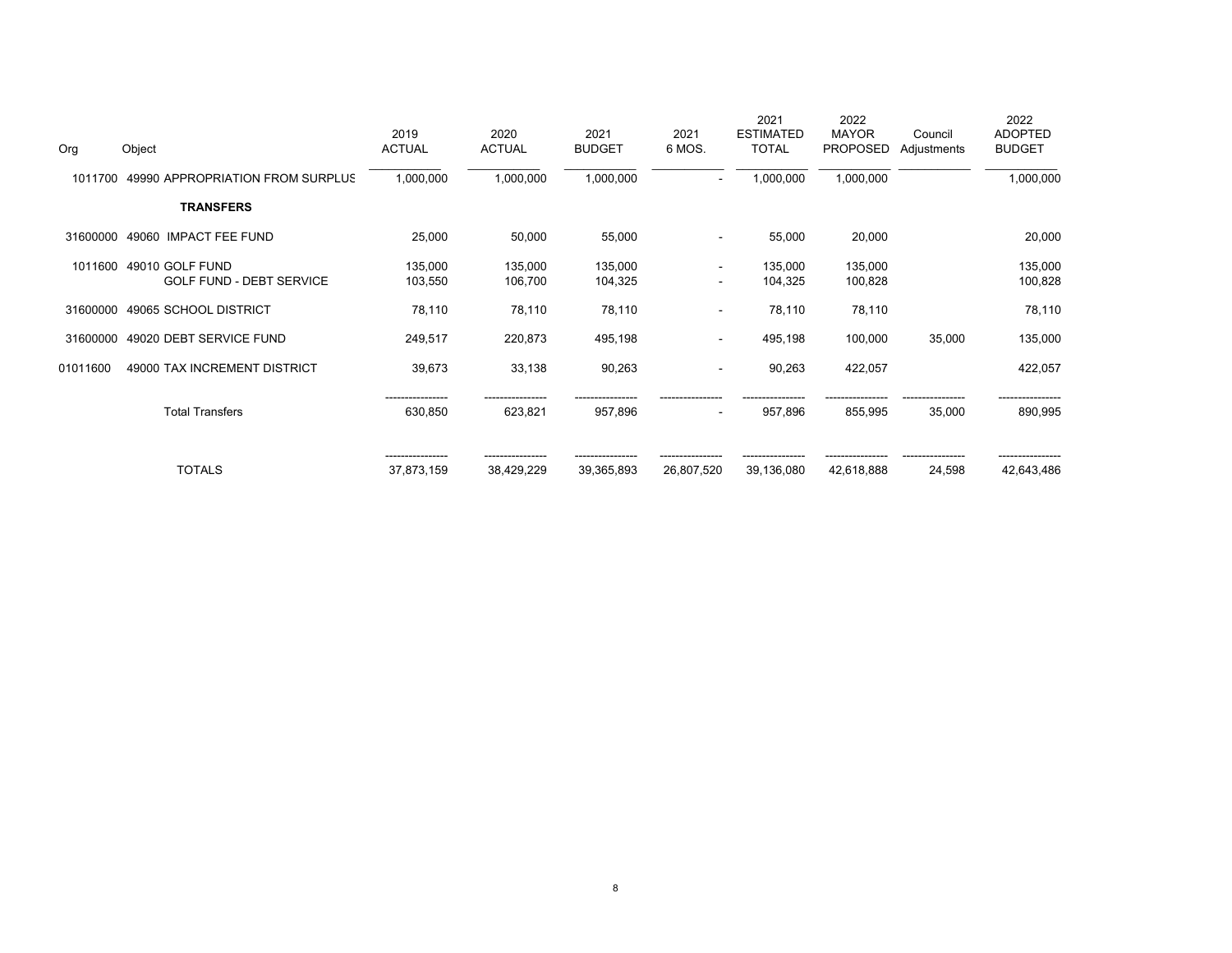| <b>UIT OF NEW DERLIN</b><br>2022 PROPOSED BUDGET |                                           |                    |               |               |         |                          |                      |             |                        |
|--------------------------------------------------|-------------------------------------------|--------------------|---------------|---------------|---------|--------------------------|----------------------|-------------|------------------------|
|                                                  |                                           | 2019               | 2020          | 2021          | 2021    | 2021<br><b>ESTIMATED</b> | 2022<br><b>MAYOR</b> | Council     | 2022<br><b>ADOPTED</b> |
| Org                                              | Object 501 - MAYOR                        | <b>ACTUAL</b>      | <b>ACTUAL</b> | <b>BUDGET</b> | 6 MOS.  | <b>TOTAL</b>             | <b>PROPOSED</b>      | Adjustments | <b>BUDGET</b>          |
|                                                  | 15010000 50010 SALARY-FULL TIME           | 156,260            | 159,925       | 161,121       | 80,561  | 162,150                  | 163,243              |             | 163,243                |
|                                                  | SALARY-ADJUSTMENT                         |                    |               |               |         |                          | 1,674                |             | 1,674                  |
|                                                  | 15010000 51010 RETIREMENT                 | 10,718             | 11,243        | 10,876        | 5,576   | 10,945                   | 10,611               |             | 10,611                 |
|                                                  | 15010000 51020 FICA                       | 11,853             | 12,072        | 12,326        | 5,989   | 12,404                   | 12,488               |             | 12,488                 |
|                                                  | 15010000 51030 HEALTH INSURANCE           | 38,697             | 38,539        | 41,318        | 20,659  | 41,318                   | 42,068               |             | 42,068                 |
|                                                  | 15010000 51060 LONG-TERM DISABILITY       | 85                 | 85            | 85            | 43      | 85                       | 85                   |             | 85                     |
|                                                  | <b>BENEFIT ADJUSTMENT</b>                 |                    |               |               |         |                          | 237                  |             | 237                    |
|                                                  | 15010000 51065 VISION/DENTAL INSURANCE    | 908                | 803           | 802           | 387     | 802                      | 774                  |             | 774                    |
|                                                  | 15010000 51070 LIFE INSURANCE             | 230                | 347           | 288           | 110     | 288                      | 291                  |             | 291                    |
|                                                  | 15010000 53040 TELEPHONE/CELL PHONE       | 575                | 552           | 560           | 312     | 560                      | 560                  |             | 560                    |
|                                                  | 15010000 54120 OFFICE SUPPLIES            | 305                | 608           | 500           | 62      | 500                      | 500                  |             | 500                    |
|                                                  | 15010000 54240 SUBSCRIPTIONS              | 157                | 206           | 220           | 185     | 220                      | 220                  |             | 220                    |
|                                                  | 15010000 54270 MEMBERSHIP DUES            | 226                | 132           | 175           | 163     | 175                      | 175                  |             | 175                    |
|                                                  | 15010000 54280 BUSINESS EXPENSES          | 1,200              | 1,200         | 1,200         | 600     | 1,200                    | 1,200                |             | 1,200                  |
|                                                  | 15010000 54300 CONFERENCE/SEMINAR/MEETING | 496                | 228           | 1,000         | 28      | 1,000                    | 1,000                |             | 1,000                  |
|                                                  | 15010000 54350 PROMOTION/RELATIONS        | 19,022             | 14,800        | 15,000        | 2,583   | 15,000                   | 15,000               |             | 15,000                 |
|                                                  | 15010000 54390 SPECIAL PROJECTS           | 5,000              | 3,000         | 3,000         | 3,000   | 3,000                    | 3,000                |             | 3,000                  |
|                                                  | 15010000 59010 EQUIPMENT                  | 79                 | 3,109         | 500           | 11      | 500                      | 500                  |             | 500                    |
|                                                  | <b>TOTAL</b>                              | 245,811            | 246,848       | 248,971       | 120,269 | 250,147                  | 253,626              |             | 253,626                |
|                                                  | 502 - COMMON COUNCIL                      |                    |               |               |         |                          |                      |             |                        |
| 15020000                                         | 50020 SALARY-PART TIME                    | 49,600             | 49,600        | 49,600        | 24,800  | 49,600                   | 49,600               |             | 49,600                 |
|                                                  | 15020000 51020 FICA                       | 5,274              | 5,292         | 5,401         | 2,648   | 5,401                    | 5,401                |             | 5,401                  |
|                                                  | 15020000 52010 PROFESSIONAL FEE           | 14,857             |               |               |         |                          |                      |             |                        |
|                                                  | 15020000 54270 MEMBERSHIP DUES            | 10,837             | 11,652        | 12,074        | 12,074  | 12,074                   | 12,640               |             | 12,640                 |
|                                                  | 15020000 54280 BUSINESS EXPENSES          | 21,000<br>-------- | 21,000        | 21,000        | 10,500  | 21,000                   | 21,000               |             | 21,000                 |
|                                                  | <b>TOTAL</b>                              | 101,568            | 87,544        | 88,075        | 50,022  | 88,075                   | 88,641               |             | 88,641                 |
|                                                  | 503 - CUSTOMER SERVICE COMMITTEE          |                    |               |               |         |                          |                      |             |                        |
| 15030000                                         | 54060 PRINTING/ADVERTISING                |                    | 285           | 300           |         | 300                      | 300                  |             | 300                    |
|                                                  | 15030000 54350 PROMOTION/RELATIONS        | 1,470              | 1,107         | 1,200         |         | 1,200                    | 1,200                |             | 1,200                  |
|                                                  | <b>TOTAL</b>                              | 1,470              | 1,392         | 1,500         |         | 1,500                    | 1,500                |             | 1,500                  |

CITY OF NEW BERLIN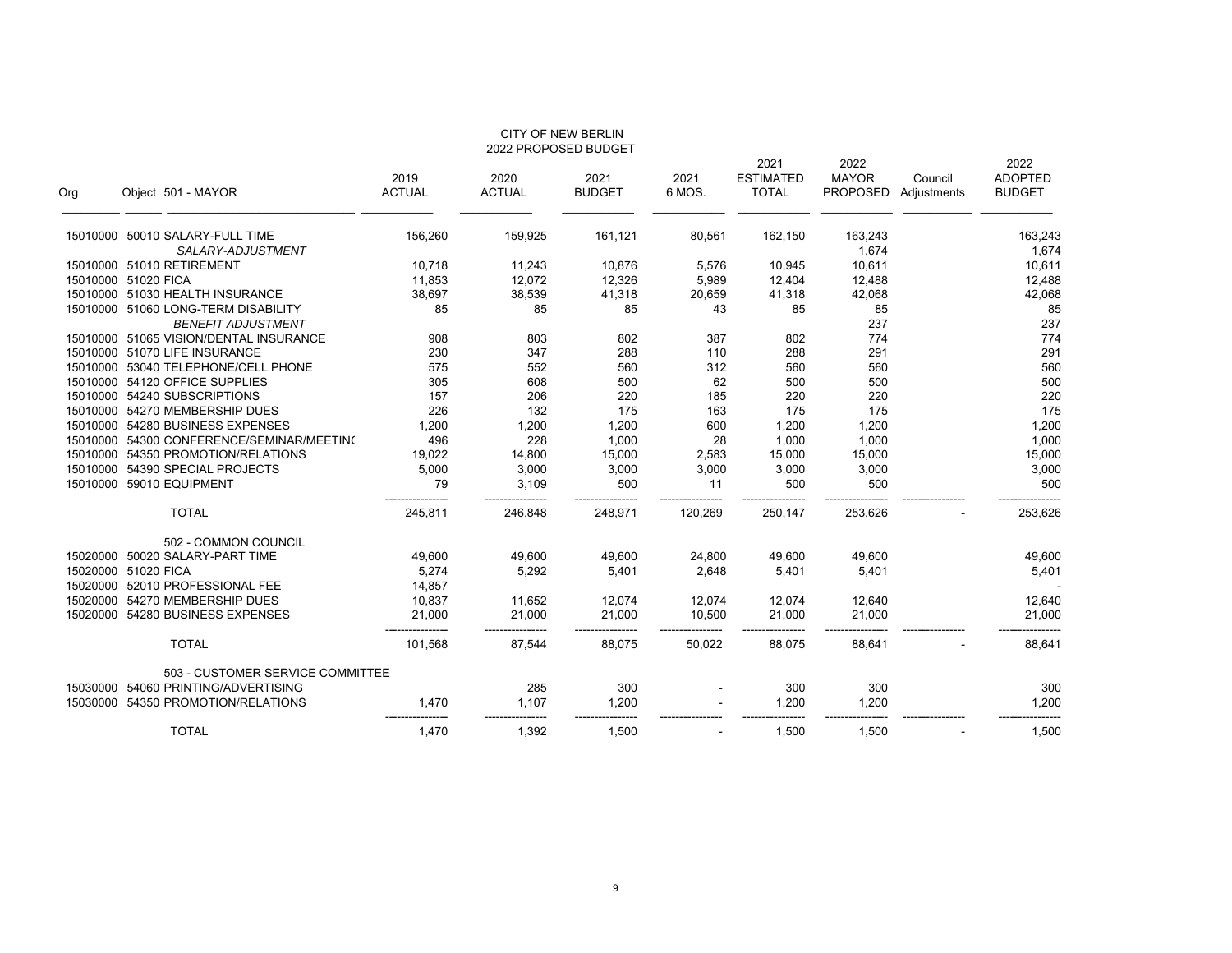| Org      | Object 504 - HUMAN RESOURCES      | 2019<br><b>ACTUAL</b> | 2020<br><b>ACTUAL</b> | 2021<br><b>BUDGET</b> | 2021<br>6 MOS. | 2021<br><b>ESTIMATED</b><br><b>TOTAL</b> | 2022<br><b>MAYOR</b><br><b>PROPOSED</b> | Council<br>Adjustments | 2022<br><b>ADOPTED</b><br><b>BUDGET</b> |
|----------|-----------------------------------|-----------------------|-----------------------|-----------------------|----------------|------------------------------------------|-----------------------------------------|------------------------|-----------------------------------------|
|          | 15040000 50010 SALARY-FULL TIME   | 170,519               | 187,924               | 188,704               | 84,155         | 187,259                                  | 206,297                                 |                        | 206,297                                 |
|          | SALARY-ADJUSTMENT                 |                       |                       |                       |                |                                          | 4,624                                   |                        | 4,624                                   |
| 15040000 | 51010 RETIREMENT                  | 10,659                | 12,578                | 12,738                | 5,660          | 12,597                                   | 13,504                                  |                        | 13,504                                  |
| 15040000 | 51020 FICA                        | 12,519                | 13,814                | 14,437                | 6,234          | 13,903                                   | 15,783                                  |                        | 15,783                                  |
| 15040000 | 51030 HEALTH INSURANCE            | 14,226                | 33,008                | 39,934                | 14,766         | 29,495                                   | 38,340                                  |                        | 38,340                                  |
| 15040000 | 51040 RETIREE HEALTH INS          | 156,559               | 181,744               | 187,339               | 122,064        | 187,339                                  | 205,000                                 |                        | 205,000                                 |
| 15040000 | 51050 POLICE RETIREE HEALTH TRUST | 81,238                | 82,457                | 83,694                | 83,693         | 83,693                                   | 87,993                                  |                        | 87,993                                  |
| 15040000 | 51060 LONG TERM DISABILITY        | 98                    | 118                   | 175                   | 55             | 163                                      | 107                                     |                        | 107                                     |
|          | <b>BENEFIT ADJUSTMENT</b>         |                       |                       |                       |                |                                          | 655                                     |                        | 655                                     |
| 15040000 | 51065 VISION/DENTAL INSURANCE     | 1,053                 | 1,096                 | 1,165                 | 428            | 854                                      | 257                                     |                        | 257                                     |
| 15040000 | 51070 LIFE INSURANCE              | 232                   | 353                   | 341                   | 150            | 336                                      | 300                                     |                        | 300                                     |
| 15040000 | 51080 UNEMPLOYMENT COMP.          | 10,209                | 22,287                | 14,000                | 4,000          | 14,000                                   | 15,000                                  |                        | 15,000                                  |
| 15040000 | 51090 FLEXIBLE BENEFITS           | 11.164                | 11,229                | 13,500                | 6,182          | 13,500                                   | 13,500                                  |                        | 13,500                                  |
| 15040000 | 52010 PROFESSIONAL SERVICES       | 8,387                 | 10,361                | 8,200                 | 4,843          | 8,200                                    | 12,500                                  |                        | 12,500                                  |
| 15040000 | 52060 LABOR ATTORNEY              | 15,474                | 21,432                | 15,000                | 4,922          | 15,000                                   | 15,000                                  |                        | 15,000                                  |
| 15040000 | 52070 EMPLOYMENT TESTING          | 5,858                 | 4,733                 | 5,000                 | 2,312          | 5,000                                    | 8,235                                   |                        | 8,235                                   |
| 15040000 | 53040 TELEPHONE/CELL PHONE        |                       | 425                   |                       | 325            | 406                                      | 1,080                                   |                        | 1,080                                   |
| 15040000 | 54060 PRINTING/RECRUITING         | 2,637                 | 30                    | 2,500                 | 1,035          | 2,500                                    | 5,280                                   |                        | 5,280                                   |
| 15040000 | 54120 OFFICE SUPPLIES             | 1.327                 | 179                   | 1,000                 | $\mathbf 0$    | 1,000                                    | 1,000                                   |                        | 1,000                                   |
| 15040000 | 54220 BOOKS & PAMPHLETS           |                       |                       |                       | 135            | 135                                      |                                         |                        |                                         |
| 15040000 | 54270 MEMBERSHIP DUES             | 894                   | 855                   | 1,006                 | 219            | 1,006                                    | 1,655                                   |                        | 1,655                                   |
| 15040000 | 54300 CONFERENCE/SEMINAR/MEETING  | 3,481                 | 3,060                 | 4,500                 | $-1,550$       | 4,500                                    | 2,060                                   |                        | 2,060                                   |
| 15040000 | 54330 SAFETY & WELLNESS           | 15,951                | 4,654                 | 16,500                | 3,062          | 16,500                                   | 6,500                                   |                        | 6,500                                   |
| 15040000 | 54330 SAFETY & WELLNESS-COVID     |                       | 1,399                 |                       |                |                                          |                                         |                        |                                         |
| 15040000 | 54350 EMPLOYEE SERVICE AWARDS     | 3.657                 | 4,410                 | 4,500                 | 238            | 4,500                                    | 4,500                                   |                        | 4,500                                   |
|          | <b>TOTAL</b>                      | 526,142               | 598,147               | 614,233               | 342,928        | 601,886                                  | 659,170                                 |                        | 659,170                                 |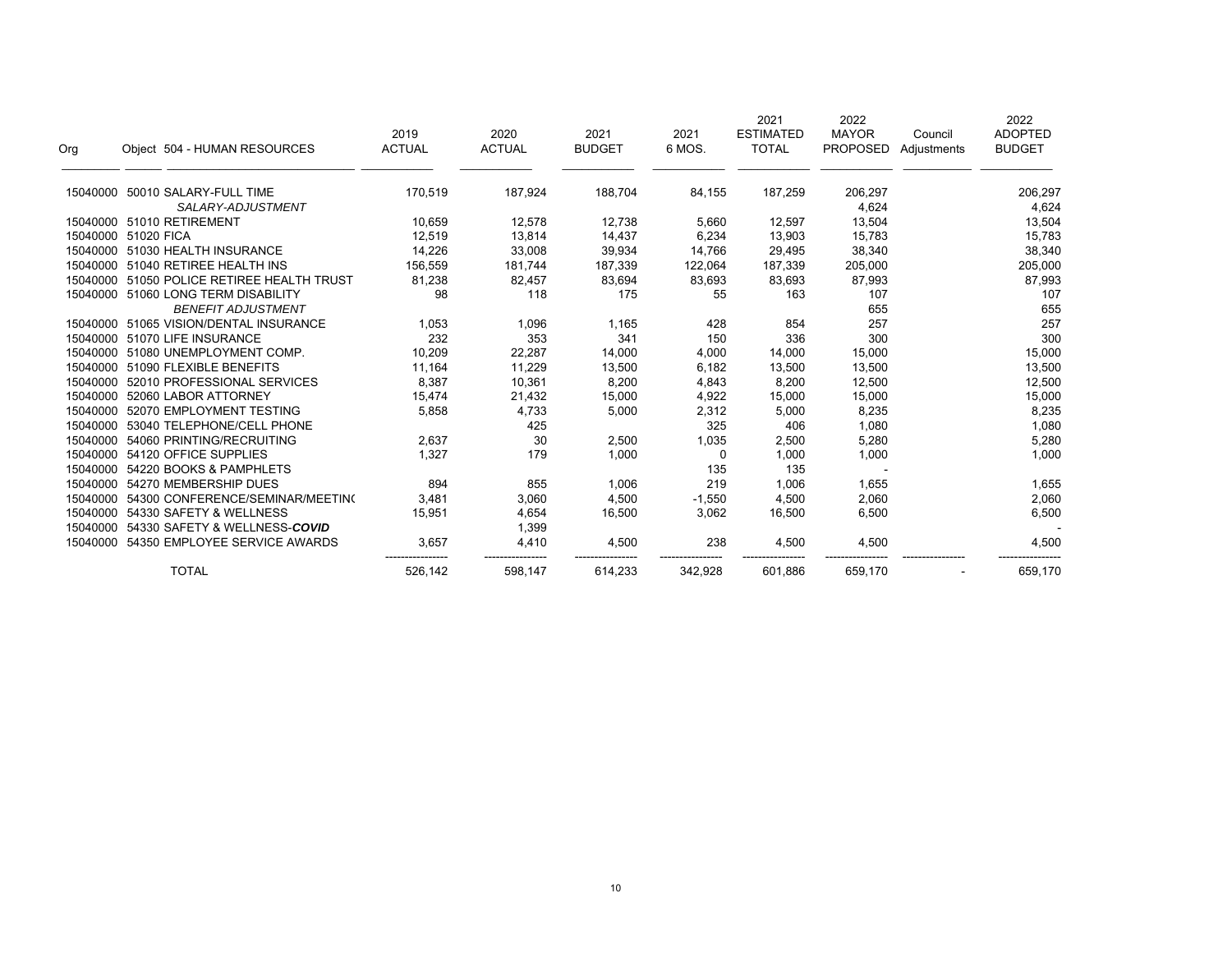| Org      | Object 505 - FINANCE             | 2019<br><b>ACTUAL</b> | 2020<br><b>ACTUAL</b> | 2021<br><b>BUDGET</b> | 2021<br>6 MOS. | 2021<br><b>ESTIMATED</b><br><b>TOTAL</b> | 2022<br><b>MAYOR</b><br><b>PROPOSED</b> | Council     | 2022<br><b>ADOPTED</b><br><b>BUDGET</b> |
|----------|----------------------------------|-----------------------|-----------------------|-----------------------|----------------|------------------------------------------|-----------------------------------------|-------------|-----------------------------------------|
|          |                                  |                       |                       |                       |                |                                          |                                         | Adjustments |                                         |
| 15050005 | 50010 SALARY-FULL TIME           | 261,627               | 273,579               | 269,128               | 127,173        | 263,600                                  | 236,081                                 |             | 236,081                                 |
| 15050005 | 50020 SALARY-PART TIME           | 64,470                | 55,775                | 66,000                | 31,397         | 66,000                                   | 66,000                                  |             | 66,000                                  |
| 15050005 | 50070 SALARY-OVERTIME            |                       | 59                    |                       | 2,817          | 3,000                                    |                                         |             |                                         |
|          | SALARY-ADJUSTMENT                |                       |                       |                       |                |                                          | 6,973                                   |             | 6,973                                   |
| 15050005 | 51010 RETIREMENT                 | 19,914                | 20,440                | 20,417                | 9,952          | 20,382                                   | 17,567                                  |             | 17,567                                  |
| 15050005 | 51020 FICA                       | 23,169                | 23,670                | 24,781                | 11,715         | 23,899                                   | 23,081                                  |             | 23,081                                  |
| 15050005 | 51030 HEALTH INSURANCE           | 80,224                | 77,068                | 82,047                | 37,517         | 78,541                                   | 72,700                                  |             | 72,700                                  |
| 15050005 | 51060 LONG TERM DIS              | 232                   | 232                   | 223                   | 118            | 236                                      | 194                                     |             | 194                                     |
|          | <b>BENEFIT ADJUSTMENT</b>        |                       |                       |                       |                |                                          | 986                                     |             | 986                                     |
| 15050005 | 51065 VISION/DENTAL INSURANCE    | 1,398                 | 1,029                 | 926                   | 537            | 946                                      | 1,010                                   |             | 1,010                                   |
| 15050005 | 51070 LIFE INSURANCE             | 475                   | 491                   | 488                   | 233            | 470                                      | 416                                     |             | 416                                     |
| 15050005 | 52010 PROFESSIONAL FEES          | 6,726                 | 6,726                 | 7,500                 | -C             | 6,900                                    | 6,900                                   |             | 6,900                                   |
| 15050005 | 52080 AUDIT FEES                 | 47,500                | 46,701                | 44,000                | 33,435         | 44,000                                   | 49,050                                  |             | 49,050                                  |
| 15050005 | 54120 OFFICE SUPPLIES            | 1,039                 | 661                   | 1,000                 | 93             | 750                                      | 1,000                                   |             | 1,000                                   |
| 15050005 | 54140 DATA PROC SUPPLIES         | 2,711                 | 1,614                 | 1,500                 | 578            | 1,200                                    | 1,200                                   |             | 1,200                                   |
| 15050005 | 54270 MEMBERSHIP DUES            | 124                   | 80                    | 80                    | 25             | 25                                       | 80                                      |             | 80                                      |
| 15050005 | 54300 CONFERENCE/SEMINAR/MEETING | 795                   | 364                   | 2,000                 | 100            | 100                                      | 2,000                                   |             | 2,000                                   |
| 15050005 | 54521 TECHNOLOGY/SOFTWARE        |                       |                       |                       |                | 1,700                                    |                                         |             |                                         |
| 15050005 | 56110 SERVICE CHARGE             | 4,488                 | 4,115                 | 3,700                 | 839            | 3,000                                    | 3,700                                   |             | 3,700                                   |
| 15050005 | 59010 EQUIPMENT                  | 3,405                 |                       |                       |                |                                          |                                         |             |                                         |
|          | <b>TOTAL</b>                     | 518,297               | 512,604               | 523,790               | 256,529        | 514,749                                  | 488,938                                 |             | 488,938                                 |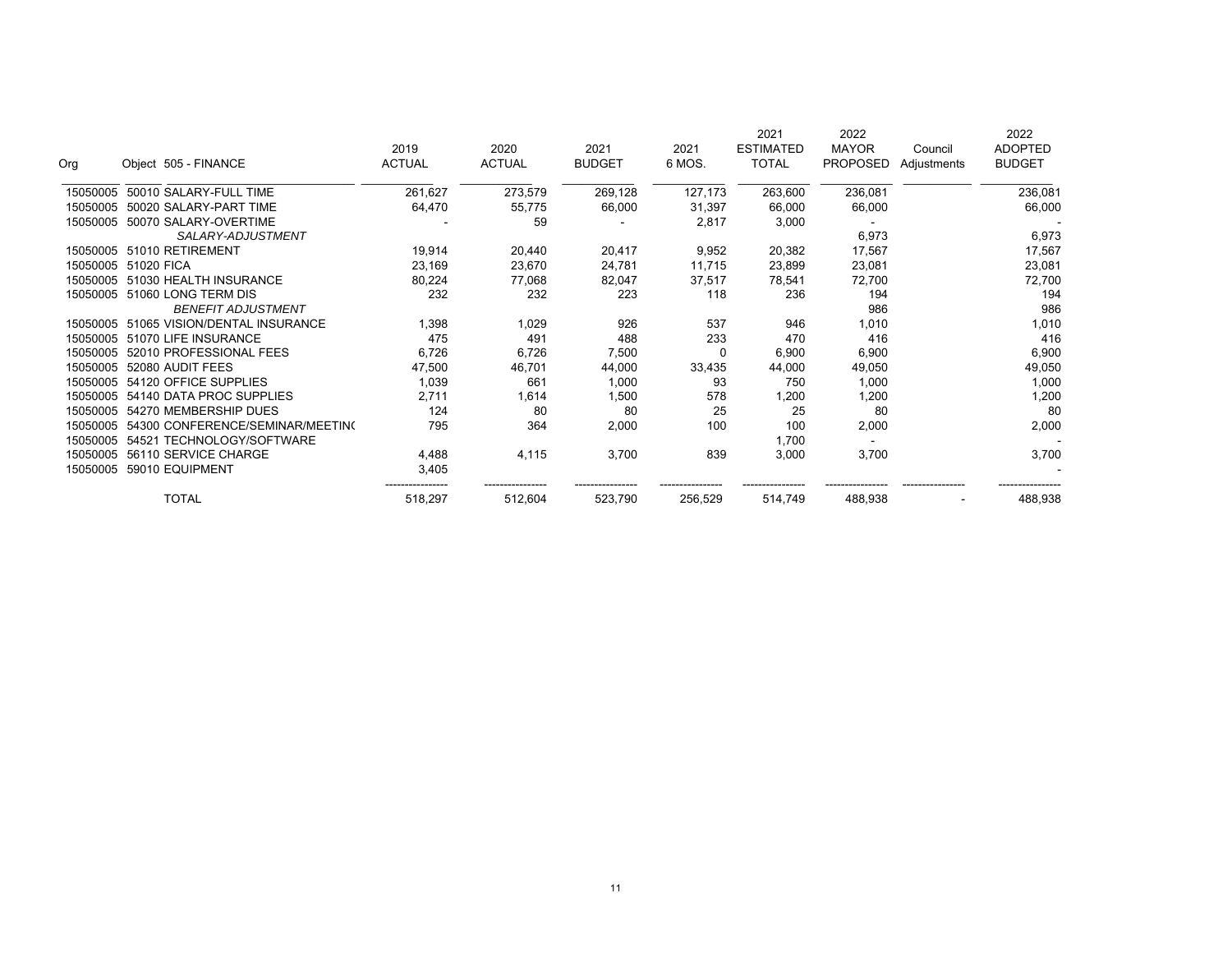| Org      | Object 506 - ASSESSOR                  | 2019<br><b>ACTUAL</b> | 2020<br><b>ACTUAL</b> | 2021<br><b>BUDGET</b> | 2021<br>6 MOS. | 2021<br><b>ESTIMATED</b><br><b>TOTAL</b> | 2022<br><b>MAYOR</b><br><b>PROPOSED</b> | Council<br>Adjustments | 2022<br><b>ADOPTED</b><br><b>BUDGET</b> |
|----------|----------------------------------------|-----------------------|-----------------------|-----------------------|----------------|------------------------------------------|-----------------------------------------|------------------------|-----------------------------------------|
| 15060000 | 50010 SALARY-FULL TIME                 | 292,789               | 283,615               | 317,511               | 147,548        | 317,511                                  | 295,429                                 |                        | 295,429                                 |
|          | SALARY-ADJUSTMENT                      |                       |                       |                       |                |                                          | 6,680                                   |                        | 6,680                                   |
| 15060000 | 51010 RETIREMENT                       | 18,556                | 17,953                | 21,432                | 9,606          | 21,432                                   | 19,203                                  |                        | 19,203                                  |
|          | 15060000 51020 FICA                    | 21,336                | 20,295                | 24,290                | 10,565         | 24,290                                   | 22,600                                  |                        | 22,600                                  |
|          | 15060000 51030 HEALTH INSURANCE        | 40,131                | 49,572                | 71,281                | 24,049         | 71,281                                   | 59,351                                  |                        | 59,351                                  |
|          | 15060000 51060 LONG TERM DISABILITY    | 320                   | 277                   | 341                   | 92             | 341                                      | 171                                     |                        | 171                                     |
|          | <b>BENEFIT ADJUSTMENT</b>              |                       |                       |                       |                |                                          | 945                                     |                        | 945                                     |
|          | 15060000 51065 VISION/DENTAL INSURANCE | 1,367                 | 1,380                 | 1,722                 | 438            | 1,722                                    | 1,161                                   |                        | 1,161                                   |
| 15060000 | 51070 LIFE INSURANCE                   | 540                   | 512                   | 566                   | 248            | 566                                      | 529                                     |                        | 529                                     |
| 15060000 | 52020 CONSULTING FEES                  | 3,500                 |                       |                       | 11,568         |                                          | 3,500                                   |                        | 3,500                                   |
| 15060000 | 52030 CONTRACTED SERVICES              |                       |                       |                       |                |                                          | 23,600                                  |                        | 23,600                                  |
| 15060000 | 53040 TELEPHONE/CELL PHONE             | 160                   | 504                   | 540                   | 207            | 540                                      | 540                                     |                        | 540                                     |
| 15060000 | 54030 MAINTENANCE CONTRACT             | 15,423                | 15,055                | 16,500                | 15,532         | 15,532                                   | 16,500                                  |                        | 16,500                                  |
| 15060000 | 54120 OFFICE SUPPLIES                  | 333                   | 237                   | 1,200                 | 84             | 1,200                                    | 1,200                                   |                        | 1,200                                   |
| 15060000 | 54220 BOOKS & PAMPHLETS                | 63                    | 80                    | 560                   | $\Omega$       | 560                                      | 600                                     |                        | 600                                     |
| 15060000 | 54240 SUBSCRIPTIONS                    | 3,877                 | 720                   | 3,500                 | 3,228          | 3,500                                    | 4,115                                   |                        | 4,115                                   |
| 15060000 | 54270 DUES/MEMBERSHIPS                 | 993                   | 1,203                 | 1,205                 | 458            | 1,205                                    | 1,800                                   |                        | 1,800                                   |
| 15060000 | 54330 TRAINING                         | 2,436                 | 1,070                 | 1,905                 | 650            | 1,905                                    | 4,920                                   |                        | 4,920                                   |
| 15060000 | 54130 SUPPLIES                         | 161                   | 187                   | 800                   | 123            | 800                                      | 800                                     |                        | 800                                     |
|          | <b>TOTAL</b>                           | 402,138               | 392,661               | 463,353               | 224,396        | 462,385                                  | 463,644                                 |                        | 463,644                                 |
|          | 508 - CITY ATTORNEY                    |                       |                       |                       |                |                                          |                                         |                        |                                         |
| 15080000 | 52030 RETAINED COUNSEL                 | 232,800               | 232,800               | 232,800               | 116,400        | 232,800                                  | 292,800                                 |                        | 292,800                                 |
| 15080000 | 52040 OUTSIDE SERVICES                 | 9,554                 | 10,195                | 10,000                | 5,355          | 10.000                                   | 10,000                                  |                        | 10,000                                  |
| 15080000 | 54110 SUPPLIES                         | 1,356                 | 912                   | 500                   | 299            | 500                                      | 500                                     |                        | 500                                     |
| 15080000 | 54390 SPECIAL PROJECTS                 | 5,374                 |                       |                       |                |                                          |                                         |                        |                                         |
|          | <b>TOTAL</b>                           | 249,084               | 243,907               | 243,300               | 122,054        | 243,300                                  | 303,300                                 |                        | 303,300                                 |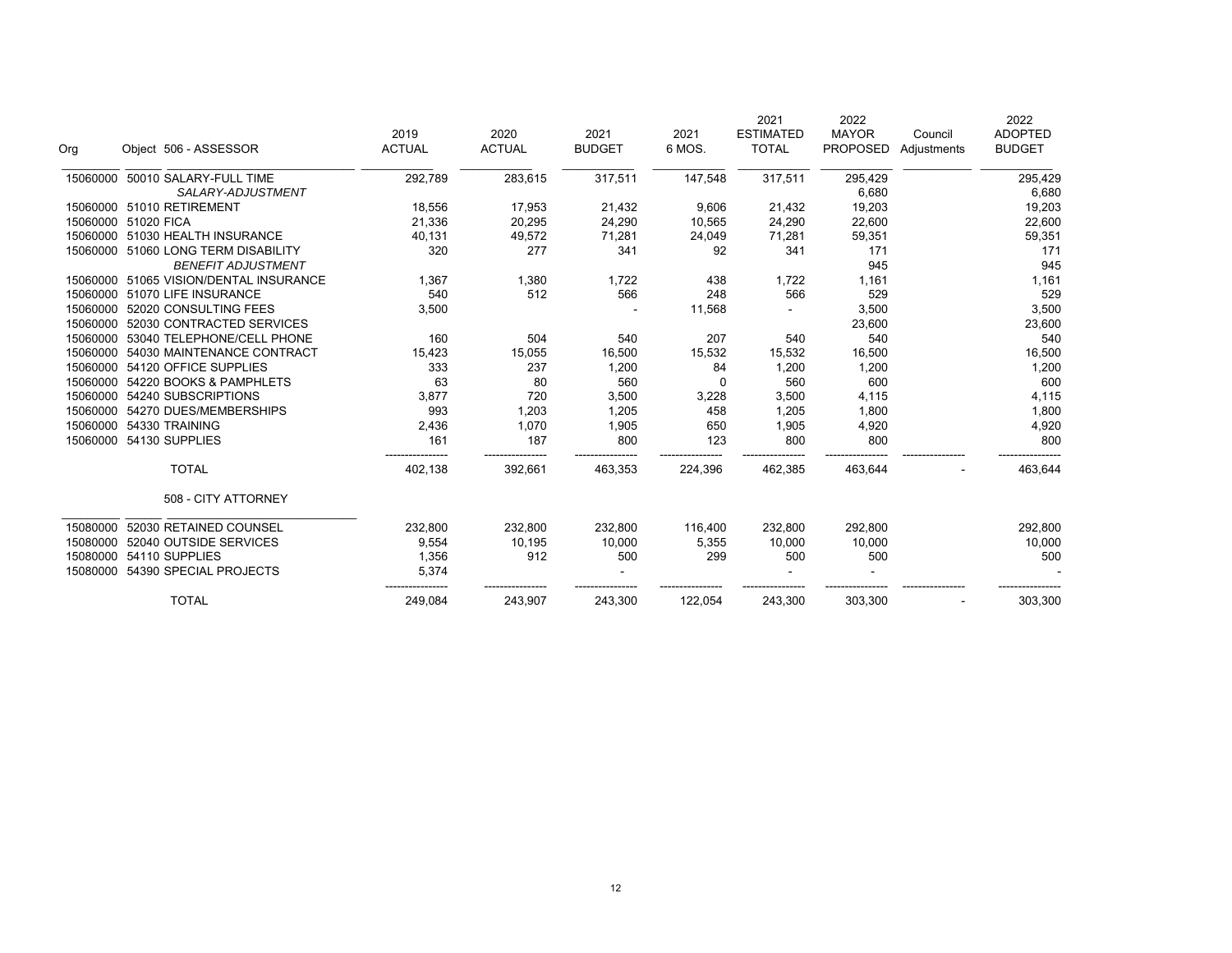| Org      | Object 509 - MUNICIPAL COURT     | 2019<br><b>ACTUAL</b> | 2020<br><b>ACTUAL</b> | 2021<br><b>BUDGET</b> | 2021<br>6 MOS. | 2021<br><b>ESTIMATED</b><br><b>TOTAL</b> | 2022<br><b>MAYOR</b><br><b>PROPOSED</b> | Council<br>Adjustments | 2022<br><b>ADOPTED</b><br><b>BUDGET</b> |
|----------|----------------------------------|-----------------------|-----------------------|-----------------------|----------------|------------------------------------------|-----------------------------------------|------------------------|-----------------------------------------|
| 15090000 | 50010 SALARY-FULL TIME           | 75,715                | 79,839                | 63,072                | 31,536         | 64,075                                   | 65,295                                  |                        | 65,295                                  |
| 15090000 | 50020 SALARY-PART TIME           | 75,864                | 80,798                | 78,095                | 37,708         | 78,966                                   | 79,579                                  |                        | 79,579                                  |
| 15090000 | 50070 SALARY-OVERTIME            |                       | 11                    |                       |                |                                          |                                         |                        |                                         |
|          | SALARY-ADJUSTMENT                |                       |                       |                       |                |                                          | 1,440                                   |                        | 1,440                                   |
| 15090000 | 51010 RETIREMENT                 | 7,154                 | 7,607                 | 6,455                 | 3,166          | 6,576                                    | 6,446                                   |                        | 6,446                                   |
| 15090000 | 51020 FICA                       | 11,542                | 12,228                | 10,753                | 5,262          | 10,897                                   | 11,037                                  |                        | 11,037                                  |
| 15090000 | 51030 HEALTH INSURANCE           |                       | 2,083                 | 2,500                 | 1,250          | 2,500                                    | 2,500                                   |                        | 2,500                                   |
|          | <b>BENEFIT ADJUSTMENT</b>        |                       |                       |                       |                |                                          | 204                                     |                        | 204                                     |
| 15090000 | 51065 VISION/DENTAL INSURANCE    | 454                   | 234                   | 319                   | 0              |                                          |                                         |                        |                                         |
| 15090000 | 51070 LIFE INSURANCE             | 139                   | 131                   | 114                   | 58             | 115                                      | 117                                     |                        | 117                                     |
| 15090000 | 54030 CONTRACT/SERVICE FEES      | 1,200                 | 1,200                 | 1,500                 | 750            | 1,500                                    | 1,500                                   |                        | 1,500                                   |
| 15090000 | 54120 OFFICE SUPPLIES            | 1,469                 | 1,723                 | 1,500                 | 551            | 1,500                                    | 2,700                                   |                        | 2,700                                   |
| 15090000 | 54120 OFFICE SUPPLIES - COVID    |                       |                       |                       |                |                                          |                                         |                        |                                         |
| 15090000 | 54170 POSTAGE                    | 1,249                 | 1,903                 | 1,450                 | 1,320          | 1,500                                    | 1,550                                   |                        | 1,550                                   |
| 15090000 | 54170 POSTAGE - COVID            |                       |                       |                       |                |                                          |                                         |                        |                                         |
| 15090000 | 54270 DUES/MEMBERSHIPS           | 890                   | 890                   | 900                   | 820            | 850                                      | 900                                     |                        | 900                                     |
| 15090000 | 54300 CONFERENCE/SEMINAR/MEETING |                       |                       |                       |                |                                          |                                         |                        |                                         |
| 15090000 | 54330 TRAINING                   | 1,160                 |                       | 2,350                 | $\mathbf 0$    | 1,000                                    | 2,350                                   |                        | 2,350                                   |
| 15090000 | 54370 DETENTION CHARGES          | 5,673                 | 1,954                 | 6,700                 | 269            | 1,000                                    | 4,500                                   |                        | 4,500                                   |
| 15090000 | 54380 TRAFFIC VIOLATION          | (357)                 | 93                    | 250                   | 87             | 250                                      | 250                                     |                        | 250                                     |
| 15090000 | 54130 OTHER SUPPLY               | 190                   | 18                    | 425                   | 140            | 425                                      | 425                                     |                        | 425                                     |
| 15090000 | 56110 CREDIT CARD FEES           | 1,803                 | 2,076                 | 3,000                 | 246            | 3,000                                    | 3,000                                   |                        | 3,000                                   |
|          | <b>TOTAL</b>                     | 184,145               | 192,789               | 179,383               | 83,163         | 174,154                                  | 183,793                                 |                        | 183,793                                 |
|          | 510 - CRIME PREVENTION           |                       |                       |                       |                |                                          |                                         |                        |                                         |
| 15100000 | 54350 PROMO & RELATIONS          | 7.000                 | 6.575                 | 2.600                 |                | 500                                      | 7.000                                   |                        | 7,000                                   |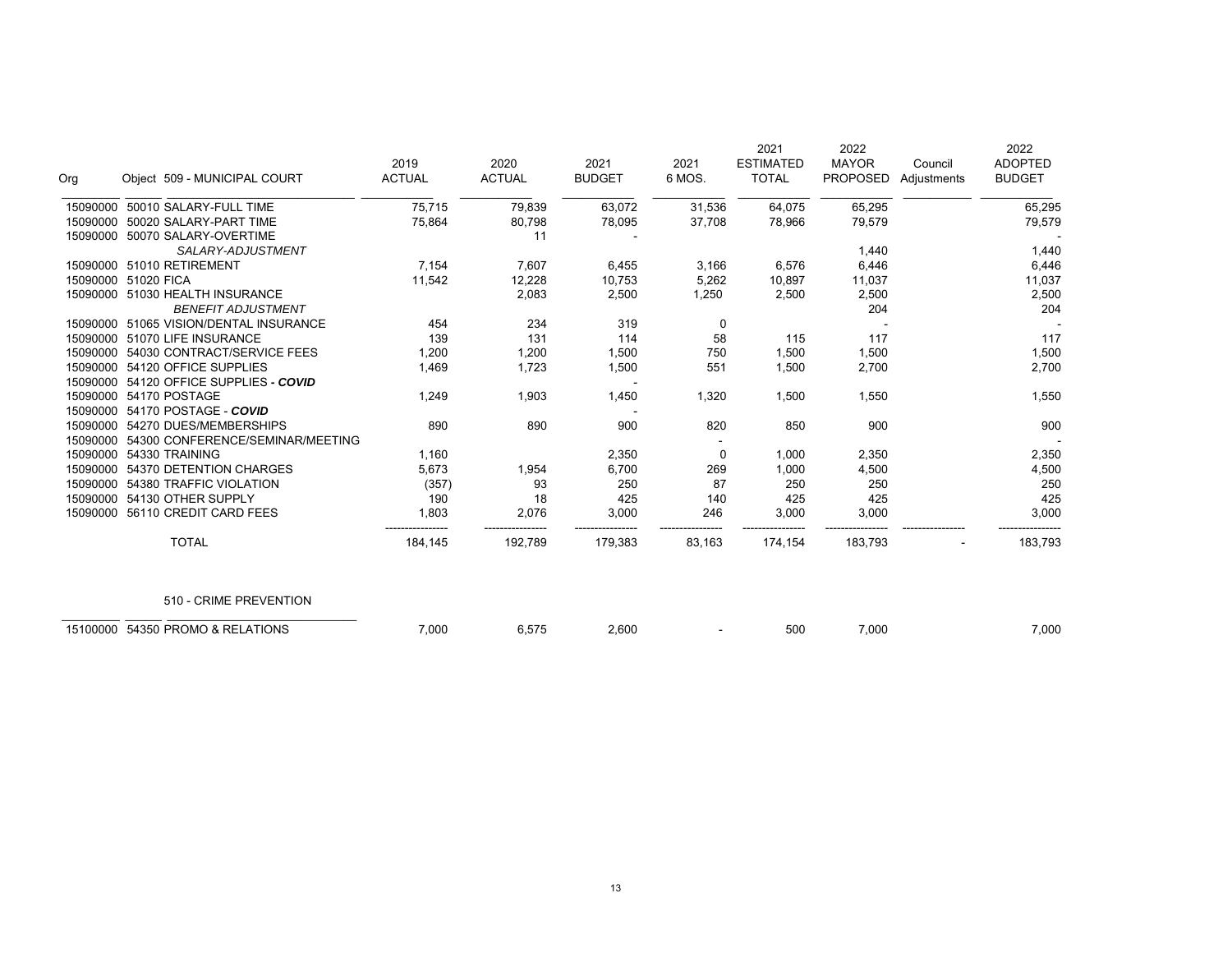|          |                                      | 2019          | 2020          | 2021          | 2021         | 2021<br><b>ESTIMATED</b> | 2022<br><b>MAYOR</b> | Council                  | 2022<br><b>ADOPTED</b> |
|----------|--------------------------------------|---------------|---------------|---------------|--------------|--------------------------|----------------------|--------------------------|------------------------|
| Org      | Object 511 - ENGINEERING SERVICES DI | <b>ACTUAL</b> | <b>ACTUAL</b> | <b>BUDGET</b> | 6 MOS.       | <b>TOTAL</b>             | <b>PROPOSED</b>      | Adjustments              | <b>BUDGET</b>          |
| 15110029 | 50010 SALARY-FULL TIME               | 158,150       | 164,845       | 162,975       | 83,406       | 162,891                  | 170,984              |                          | 170,984                |
| 15110029 | 50020 SALARY-PART TIME               | 13,653        | 15,194        | 15,000        | 2,335        | 9,640                    | 15,000               |                          | 15,000                 |
| 15110029 | 50070 SALARY-OVERTIME                |               | 2,515         |               |              |                          |                      |                          |                        |
|          | SALARY-ADJUSTMENT                    |               |               |               |              |                          | 3,866                |                          | 3,866                  |
| 15110029 | 51010 RETIREMENT                     | 10,317        | 11,208        | 11,001        | 5,630        | 10,995                   | 11,114               |                          | 11,114                 |
| 15110029 | 51020 FICA                           | 12,099        | 12,928        | 12,467        | 6,421        | 12,736                   | 13,081               |                          | 13,081                 |
| 15110029 | 51030 HEALTH INSURANCE               | 15,021        | 15,021        | 15,927        | 7,963        | 15,021                   | 16,170               |                          | 16,170                 |
| 15110029 | 51060 LONG TERM DISABILITY           |               |               |               |              |                          |                      |                          |                        |
|          | <b>BENEFIT ADJUSTMENT</b>            |               |               |               |              |                          | 547                  |                          | 547                    |
| 15110029 | 51065 VISION/DENTAL INSURANCE        | 885           | 782           | 782           | 377          | 782                      | 782                  |                          | 782                    |
| 15110029 | 51070 LIFE INSURANCE                 | 289           | 302           | 292           | 151          | 296                      | 305                  |                          | 305                    |
| 15110029 | 52030 CONTRACTED SERVICES            | 27,306        | 11,144        | 20,000        | 15,432       | 20,000                   | 24,000               |                          | 24,000                 |
| 15110029 | 53040 TELEPHONE/CELL PHONE           | 2,166         | 1,615         | 2,200         | 657          | 1,337                    | 2,200                |                          | 2,200                  |
| 15110029 | 54270 MEMBERSHIP DUES                |               | 469           | 500           | <sup>0</sup> | 500                      | 500                  |                          | 500                    |
| 15110029 | 54300 CONFERENCE/SEMINAR/MEETING     | 96            |               |               |              |                          |                      |                          |                        |
| 15110029 | 54330 TRAINING                       | 560, ا        | 1,382         | 2,000         | 0            |                          |                      |                          |                        |
| 15110029 | 59040 ROADWAY MAINTENANCE            | 288,921       | 1,936         | 250,000       | 70,577       | 250,000                  | 250,000              |                          | 250,000                |
|          | <b>TOTAL</b>                         | 530,463       | 239,342       | 493,144       | 192,949      | 484,198                  | 508,549              | $\overline{\phantom{0}}$ | 508,549                |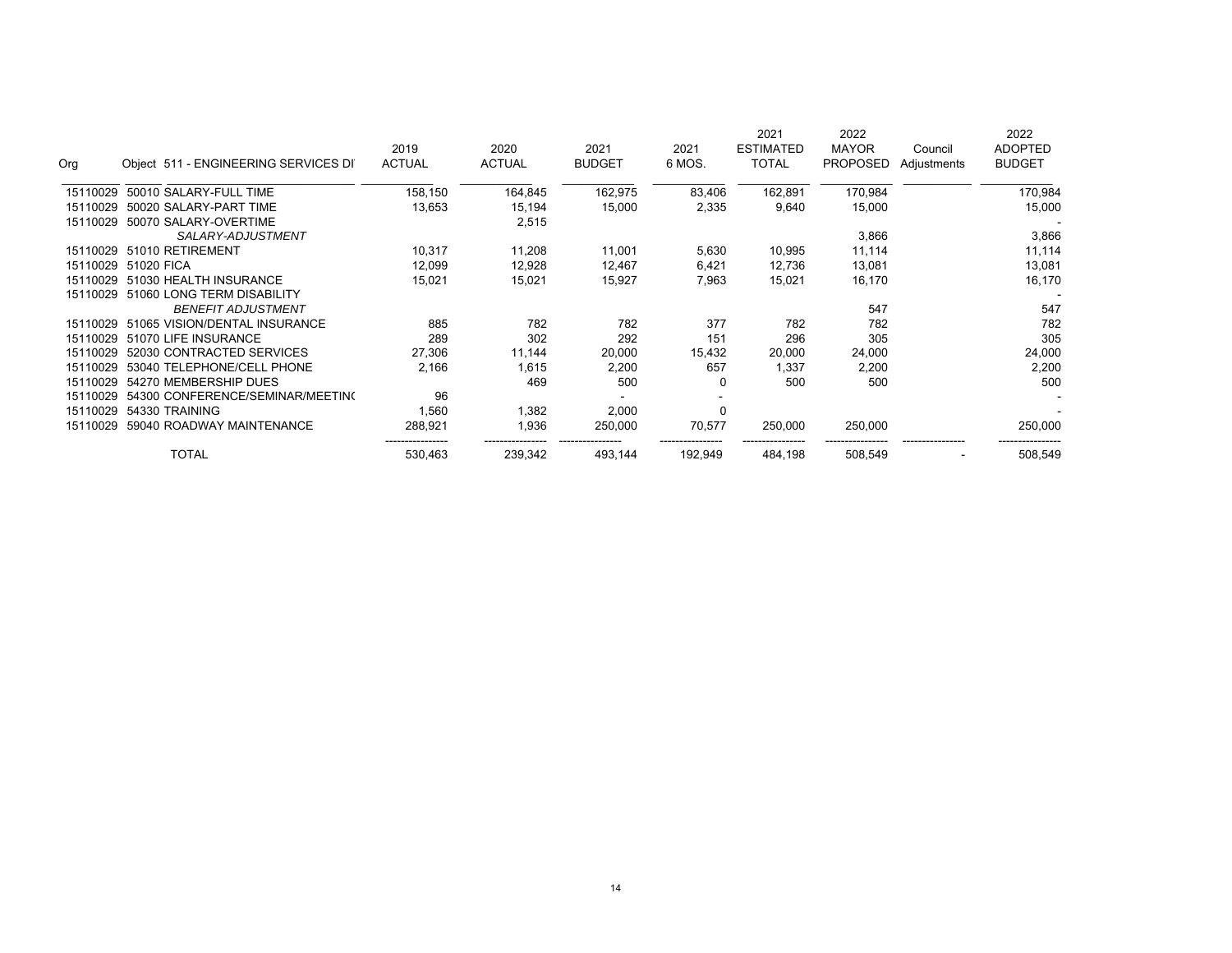|                                              |                                  |                       |                       |                       | 2021           | 2022                             |                                 | 2022                   |
|----------------------------------------------|----------------------------------|-----------------------|-----------------------|-----------------------|----------------|----------------------------------|---------------------------------|------------------------|
|                                              |                                  |                       |                       |                       |                |                                  |                                 | <b>ADOPTED</b>         |
|                                              |                                  |                       |                       |                       |                |                                  |                                 | <b>BUDGET</b>          |
| 50010 SALARY-FULL TIME<br>15131029           | 261,552                          | 280,022               | 303,788               | 127,803               | 304,524        | 325,487                          | (36, 467)                       | 289,020                |
| 50020 SALARY-PART TIME<br>15131029           | 76,394                           | 22,937                | 22,998                | 17,359                | 39,567         | 73,372                           |                                 | 73,372                 |
| 50070 SALARY-OVERTIME<br>15131029            | 15,921                           | 13,192                | 11,000                | 7,098                 | 12,000         | 15,000                           |                                 | 15,000                 |
| SALARY-ADJUSTMENT                            |                                  |                       |                       |                       |                | 6,818                            |                                 | 6,818                  |
| 15131029 51010 RETIREMENT                    | 22,777                           | 21,110                | 25,501                | 10,277                | 23,146         | 27,855                           | (2,370)                         | 25,485                 |
| 15131029 51020 FICA                          | 25,915                           | 22,735                | 21,539                | 10,953                | 27,241         | 31,658                           | (2,790)                         | 28,868                 |
| 15131029<br>51030 HEALTH INSURANCE           | 53,526                           | 66,789                | 74,842                | 38,777                | 89,360         | 91,424                           | (10, 691)                       | 80,733                 |
| 15131029 51060 LONG TERM DISABILITY          | 259                              | 257                   | 341                   | 133                   | 341            | 222                              |                                 | 222                    |
| <b>BENEFIT ADJUSTMENT</b>                    |                                  |                       |                       |                       |                | 965                              |                                 | 965                    |
| 15131029 51065 VISION/DENTAL INSURANCE       | 1,642                            | 1,801                 | 1,804                 | 870                   | 1,804          | 2,127                            | (194)                           | 1,933                  |
| 15131029 51070 LIFE INSURANCE                | 420                              | 524                   | 567                   | 228                   | 567            | 572                              | (71)                            | 501                    |
| 52030 CONTRACTED SERVICES<br>15131029        | 38,222                           | 43,648                | 64,500                | 21,800                | 45,000         | 68,980                           |                                 | 68,980                 |
| 53010 ELECTRICITY<br>15131029                | 234,634                          | 232,153               | 256,000               | 85,284                | 235,000        | 318,000                          |                                 | 318,000                |
| 15131029<br>53020 WATER/SEWER                | 32,346                           | 31,858                | 39,000                | 8,619                 | 33,000         | 51,000                           |                                 | 51,000                 |
| 53030 TRASH CONTAINERS<br>15131029           |                                  | (30)                  |                       |                       |                |                                  |                                 |                        |
| 53040 TELEPHONE<br>15131029                  | 2,772                            | 2,498                 | 3,300                 | 1,025                 | 3,300          | 3,300                            |                                 | 3,300                  |
| 53050 HEATING GAS/FUEL<br>15131029           | 88,976                           | 69,228                | 120,000               | 53,980                | 85,000         | 132,500                          |                                 | 132,500                |
| 15131029<br>54030 MAINTENANCE                | 219,700                          | 204,917               | 155,000               | 44,020                | 190,000        | 166,000                          |                                 | 166,000                |
| 54080 LEASES EQUIPMENT<br>15131029           |                                  |                       | 1,000                 | 0                     | 1,000          | 1,000                            |                                 | 1,000                  |
| 54130 SUPPLIES<br>15131029                   | 34,838                           | 37,259                | 37,000                | 19,151                | 37,000         | 45,000                           |                                 | 45,000                 |
| 15131029<br>54130 SUPPLIES - COVID           |                                  | 1,558                 |                       |                       |                |                                  |                                 |                        |
| 54180 HOUSEKEEPING SUPPLY<br>15131029        | 30,674                           | 27,849                | 25,000                | 16,124                | 35,000         | 14,000                           |                                 | 14,000                 |
| 54180 HOUSEKEEPING SUPPLY-COVID<br>15131029  |                                  | 14,285                |                       | 0                     |                |                                  |                                 |                        |
| 54270 MEMBERSHIP DUES<br>15131029            | 200                              |                       | 175                   | $\Omega$              | 200            | 200                              |                                 | 200                    |
| 54300 CONFERENCE/SEMINAR/MEETING<br>15131029 |                                  |                       | 500                   | $\mathbf 0$           | 500            | 500                              |                                 | 500                    |
| 54320 MILEAGE<br>15131029                    | 3,386                            | 1,178                 | 2,000                 | 319                   | 1,200          | 2,000                            |                                 | 2,000                  |
| 54330 TRAINING<br>15131029                   |                                  |                       | 500                   | 105                   | 500            | 500                              |                                 | 500                    |
| 15131029<br>59010 EQUIPMENT                  | 6,544                            | 4,789                 | 2,500                 | 254                   | 2,500          | 2,500                            |                                 | 2,500                  |
| 15131029<br>59010 EQUIPMENT - COVID          |                                  | 25,244                |                       |                       |                |                                  |                                 |                        |
| <b>TOTAL</b>                                 | 1,150,698                        | 1,125,802             | 1,168,855             | 464,179               | 1,167,750      | 1,380,980                        | (52, 583)                       | 1,328,397              |
|                                              | Object 513 - BUILDINGS & GROUNDS | 2019<br><b>ACTUAL</b> | 2020<br><b>ACTUAL</b> | 2021<br><b>BUDGET</b> | 2021<br>6 MOS. | <b>ESTIMATED</b><br><b>TOTAL</b> | <b>MAYOR</b><br><b>PROPOSED</b> | Council<br>Adjustments |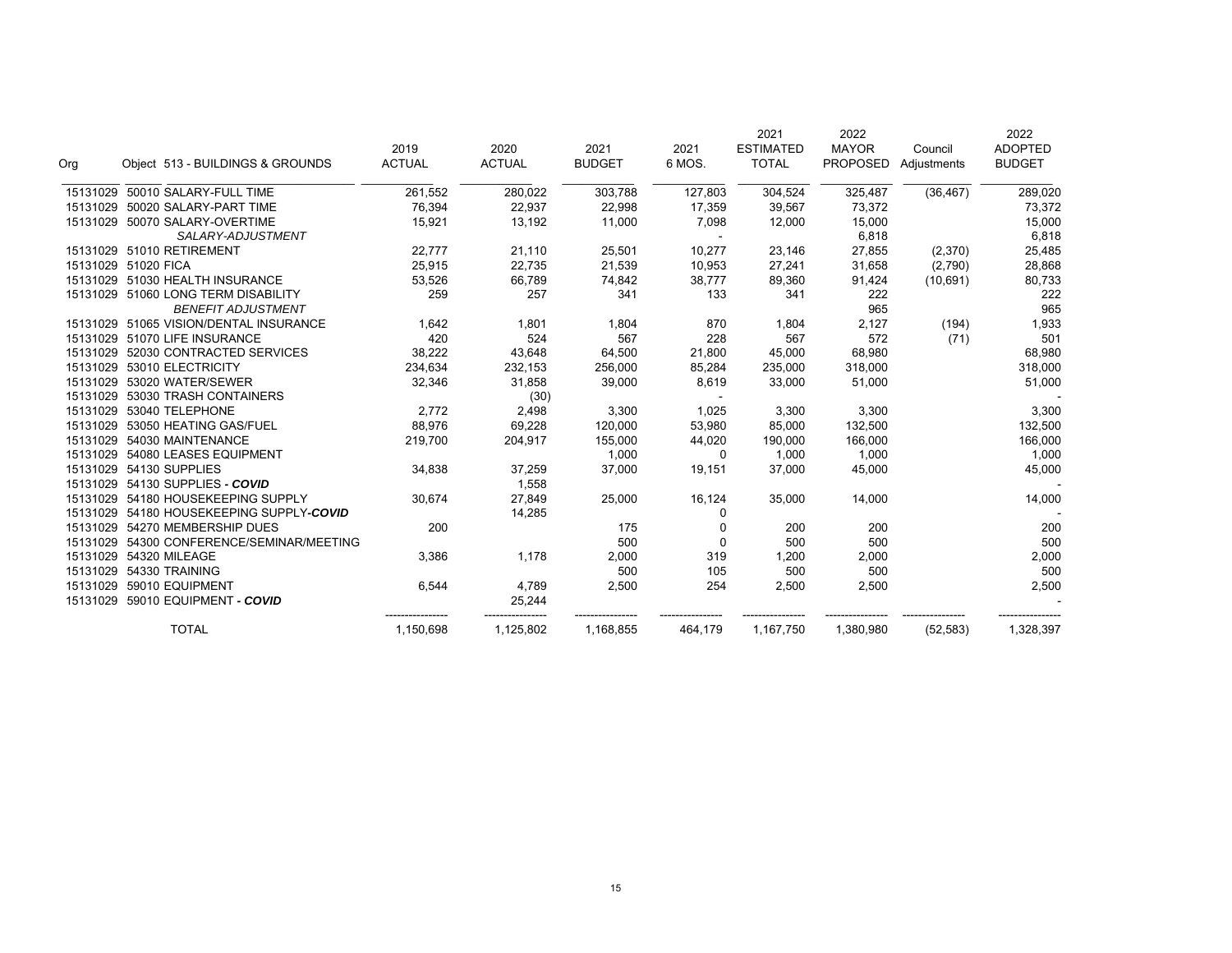| Org                  | Object 514 - INSURANCE                                                        | 2019<br><b>ACTUAL</b>  | 2020<br><b>ACTUAL</b> | 2021<br><b>BUDGET</b> | 2021<br>6 MOS. | 2021<br><b>ESTIMATED</b><br><b>TOTAL</b> | 2022<br><b>MAYOR</b> | Council<br>PROPOSED Adjustments | 2022<br><b>ADOPTED</b><br><b>BUDGET</b> |
|----------------------|-------------------------------------------------------------------------------|------------------------|-----------------------|-----------------------|----------------|------------------------------------------|----------------------|---------------------------------|-----------------------------------------|
|                      | 15140000 56020 WORKER'S COMP                                                  | 388,367                | 421,673               | 381,083               | 227,206        | 381,083                                  | 383,039              |                                 | 383,039                                 |
|                      | 15140000 56030 MOTOR VEHICLE                                                  | 28,382                 | 29,371                | 29,365                | 45,302         | 29,365                                   | 31,570               |                                 | 31,570                                  |
|                      | 15140000 56040 CVMIC PREMIUM                                                  | 135,485                | 140,690               | 143,577               | 158,513        | 143,577                                  | 143,504              |                                 | 143,504                                 |
|                      | 15140000 56045 VOLUNTEER PRACTICES<br>15140000 56046 CYBER LIABILITY COVERAGE | 426                    | 396                   | 406                   | 316            | 406                                      | 447                  |                                 | 447                                     |
|                      | 15140000 56047 SPECIAL EVENT INSURANCE                                        |                        | 379                   |                       |                |                                          |                      |                                 |                                         |
|                      | 15140000 56050 BUILDINGS & GROUNDS                                            | 56,519                 | 66,748                | 68,000                | 4,859          | 68,000                                   | 68,000               |                                 | 68,000                                  |
| 15140000 56060 CRIME |                                                                               | 2,026                  | 1,539                 | 1,616                 | 1,276          | 1,616                                    | 2,340                |                                 | 2,340                                   |
|                      | 15140000 56070 EMPLOYMENT PRACTICES                                           | 19,356                 | 12,903                | 14,516                | 14,203         | 14,516                                   | 14,766               |                                 | 14,766                                  |
| 15140000             | 56080 RESERVE CVMIC                                                           | 50,000                 | 50,000                | 50,000                | 49,722         | 50,000                                   | 50,000               |                                 | 50,000                                  |
| 15140000             | 56090 RESERVE COLLISION                                                       | 25,000                 | 20,000                | 15,000                | 4,415          | 15,000                                   | 30,000               |                                 | 30,000                                  |
|                      | 15140000 56100 RESERVE FOR ERD                                                | 25,000<br>------------ | 20,000                | 5,000                 |                | 5,000                                    | 20,000               |                                 | 20,000                                  |
|                      | <b>TOTAL</b>                                                                  | 730,561                | 763,699               | 708,563               | 505,812        | 708,563                                  | 743,666              |                                 | 743,666                                 |
|                      |                                                                               |                        |                       |                       |                | 2021                                     | 2022                 |                                 | 2022                                    |
|                      |                                                                               | 2019                   | 2020                  | 2021                  | 2021           | <b>ESTIMATED</b>                         | <b>MAYOR</b>         | Council                         | <b>ADOPTED</b>                          |
| Org                  | Object 515 - INFORMATION TECHNOLOG                                            | <b>ACTUAL</b>          | <b>ACTUAL</b>         | <b>BUDGET</b>         | 6 MOS.         | <b>TOTAL</b>                             | <b>PROPOSED</b>      | Adjustments                     | <b>BUDGET</b>                           |
|                      | 15150005 50010 SALARY-FULL TIME                                               | 260,985                | 197,295               | 289,797               | 100,376        | 205,597                                  | 366,847              |                                 | 366,847                                 |
|                      | 15150005 50020 SALARY-PART TIME                                               | 30,519                 | 13,041                | 30,160                | 0              | 30,160                                   |                      |                                 |                                         |
|                      | SALARY-ADJUSTMENT                                                             |                        |                       |                       |                |                                          | 8,161                |                                 | 8,161                                   |
|                      | 15150005 51010 RETIREMENT                                                     | 18,835                 | 13,930                | 21,597                | 6,754          | 13,834                                   | 21,986               |                                 | 21,986                                  |
| 15150005 51020 FICA  |                                                                               | 21,659                 | 15,826                | 24,477                | 7,559          | 15,478                                   | 25,760               |                                 | 25,760                                  |
|                      | 15150005 51030 HEALTH INSURANCE                                               | 36,451                 | 25,287                | 44,315                | 9,107          | 18,309                                   | 62,581               |                                 | 62,581                                  |
|                      | 15150005 51060 LONG-TERM DISABILITY                                           | 185                    | 171                   | 284                   | 97             | 296                                      | 369                  |                                 | 369                                     |
|                      | <b>BENEFIT ADJUSTMENT</b>                                                     |                        |                       |                       |                |                                          | 1,154                |                                 | 1,154                                   |
|                      | 15150005 51065 VISION/DENTAL INSURANCE                                        | 1,027                  | 684                   | 1,016                 | 292            | 591                                      | 354                  |                                 | 354                                     |
|                      | 15150005 51070 LIFE INSURANCE                                                 | 462                    | 372                   | 497                   | 180            | 369                                      | 656                  |                                 | 656                                     |
|                      | 15150005 52030 CONTRACTED SERVICES                                            | 13,181                 | 14,571                | 22,000                | 8,859          | 22,000                                   | 27,000               |                                 | 27,000                                  |
|                      | 15150005 52030 CONTRACTED SERVICES - COVID                                    |                        | 2,969                 |                       | $\Omega$       |                                          |                      |                                 |                                         |
|                      | 15150005 53040 TELEPHONE/CELL PHONE                                           | 28,770                 | 28,711                | 32,630                | 23,945         | 32,630                                   | 34,420               |                                 | 34,420                                  |
|                      | 15150005 54030 MAINTENANCE CONTRACT                                           | 434,728                | 410,684               | 484,348               | 409,962        | 650,000                                  | 650,000              |                                 | 650,000                                 |
|                      | 15150005 54080 LEASES-EQUIPMENT                                               | 50,954                 | 48,344                | 52,000                | 17,334         | 52,000                                   | 54,963               |                                 | 54,963                                  |
|                      | 15150005 54140 DATA PROCESS SUPPLY                                            | 21,010                 | 9,071                 | 30,000                | 1,250          | 30,000                                   | 35,000               |                                 | 35,000                                  |
|                      | 15150005 54140 DATA PROCESS SUPPLY - COVID                                    |                        | 503                   |                       |                |                                          |                      |                                 |                                         |
|                      | 15150005 54270 MEMBERSHIP DUES                                                | 250                    | 250                   | 150                   | 50             | 150                                      | 500                  |                                 | 500                                     |
|                      | 15150005 54300 CONFERENCE/SEMINAR/MEETING                                     | 480                    |                       |                       |                | ÷.                                       |                      |                                 |                                         |
|                      | 15150005 54330 TRAINING                                                       | 319                    |                       | 3,625                 |                | 3,625                                    | 3,625                |                                 | 3,625                                   |
|                      | 15150005 54520 INTERNET                                                       | 27,823                 | 28,229                | 29,000                | 16,186         | 29,000                                   | 35,000               |                                 | 35,000                                  |
|                      | 15150005 59010 NEW EQUIPMENT                                                  | 144,023                | 9,523                 | 38,000                |                |                                          |                      |                                 |                                         |
|                      | 15150005 59010 NEW EQUIPMENT-COVID                                            |                        | 28,376                |                       |                |                                          |                      |                                 |                                         |
|                      | <b>TOTAL</b>                                                                  | 1,091,661              | 847,839               | 1,103,896             | 601,951        | 1,104,039                                | 1,328,376            |                                 | 1,328,376                               |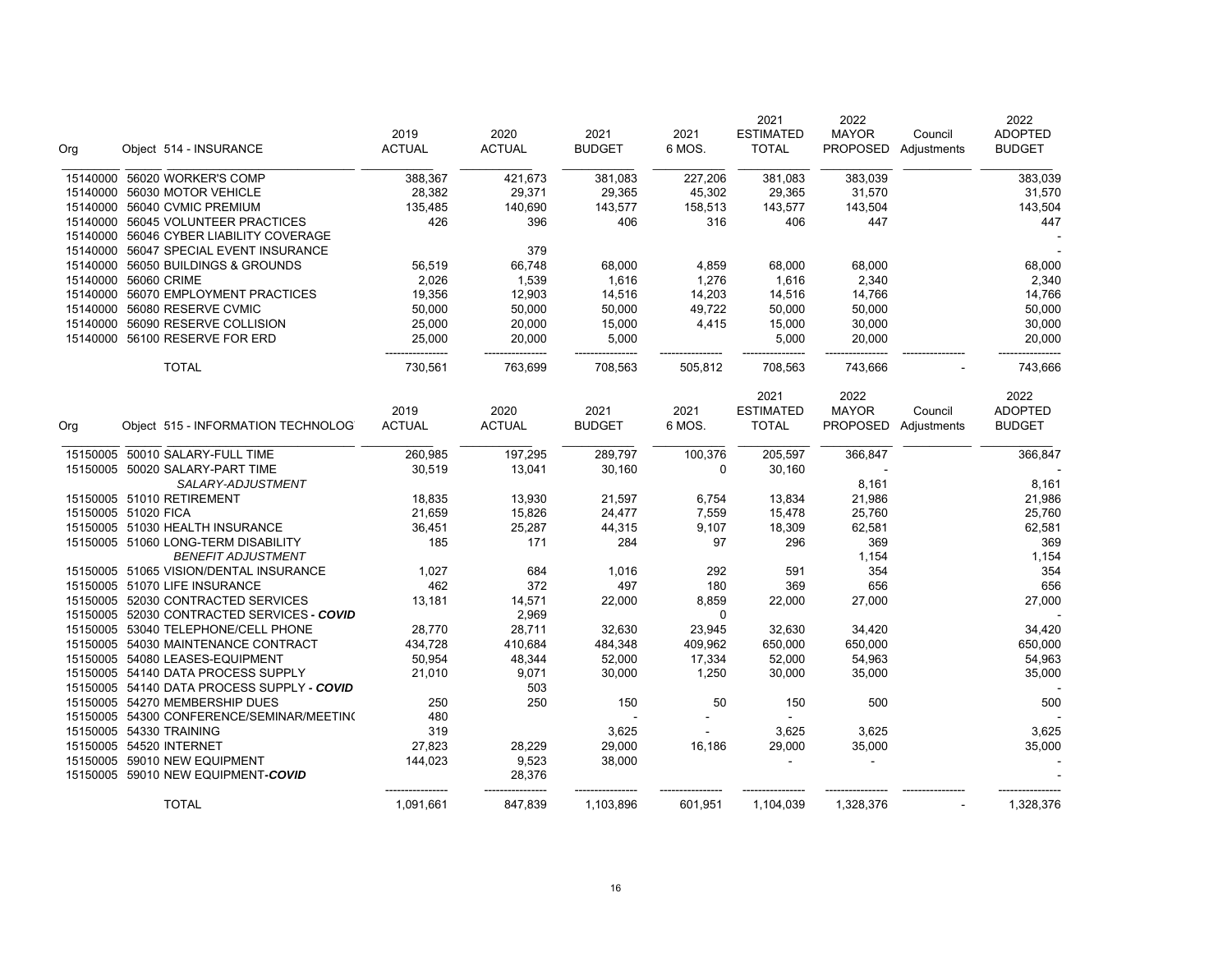|          |                                        | 2019          | 2020          | 2021          | 2021    | 2021<br><b>ESTIMATED</b> | 2022<br><b>MAYOR</b> | Council     | 2022<br><b>ADOPTED</b> |
|----------|----------------------------------------|---------------|---------------|---------------|---------|--------------------------|----------------------|-------------|------------------------|
| Org      | Object 516 - CITY CLERK\COMMUNITY RE   | <b>ACTUAL</b> | <b>ACTUAL</b> | <b>BUDGET</b> | 6 MOS.  | <b>TOTAL</b>             | <b>PROPOSED</b>      | Adjustments | <b>BUDGET</b>          |
| 15160000 | 50010 SALARY-FULL TIME                 | 228,398       | 255,979       | 281,222       | 129,150 | 279,245                  | 299,511              | 41,026      | 340,537                |
| 15160000 | 50020 SALARY-PART TIME                 | 21,863        | 23,865        | 21,000        | 10,534  | 25,580                   | 22,000               | (22,000)    |                        |
|          | 15160000 50060 SALARY-POLL WORKERS     | 26,464        | 106,169       | 60,000        | 23,759  | 23,759                   | 120,000              |             | 120,000                |
| 15160000 | 50070 SALARY-OVERTIME                  |               | 8,722         |               |         |                          |                      |             |                        |
|          | SALARY-ADJUSTMENT                      |               |               |               |         |                          | 6,773                |             | 6,773                  |
|          | 15160000 51010 RETIREMENT              | 16,021        | 19,863        | 20,400        | 8,834   | 18,165                   | 20,898               | 2,667       | 23,565                 |
|          | 15160000 51020 FICA                    | 18,327        | 24,713        | 23,120        | 10,548  | 21,869                   | 24,596               | 1,455       | 26,051                 |
|          | 15160000 51030 HEALTH INSURANCE        | 39,785        | 32,828        | 39,612        | 14,704  | 32,073                   | 44,483               | 8,293       | 52,776                 |
|          | 15160000 51060 LONG-TERM DISABILITY    | 196           | 265           | 268           | 141     | 442                      | 281                  |             | 281                    |
|          | <b>BENEFIT ADJUSTMENT</b>              |               |               |               |         |                          | 974                  |             | 974                    |
|          | 15160000 51065 VISION/DENTAL INSURANCE | 1,369         | 1,480         | 1,736         | 680     | 1,518                    | 436                  | 367         | 803                    |
|          | 15160000 51070 LIFE INSURANCE          | 291           | 352           | 492           | 234     | 507                      | 610                  | 75          | 685                    |
| 15160000 | 52010 PROFESSIONAL FEES                | 10,032        | 823           | 13,000        | 0       |                          | 13,000               |             | 13,000                 |
| 15160000 | 53040 TELEPHONE/CELL PHONE             |               | 575           | 1,860         | 227     | 1,860                    | 1,860                |             | 1,860                  |
| 15160000 | 54030 MAINTENANCE CONTRACT             | 10,430        | 6,333         | 5,500         | 995     | 9,000                    | 9,395                |             | 9,395                  |
| 15160000 | 54050 RECORD CHECKS                    | 2,989         | 4,021         | 5,000         | 2,394   | 5,000                    | 4,000                |             | 4,000                  |
| 15160000 | 54060 PRINTING/ADVERTISING             | 7,972         | 4,785         | 6,500         | 661     | 6,500                    | 6,500                |             | 6,500                  |
| 15160000 | 54110 SUPPLIES-ELECTION                | 6,363         | 16,998        | 11,725        | 2,439   | 11,725                   | 25,150               |             | 25,150                 |
| 15160000 | 54110 SUPPLIES-ELECTION - COVID        |               | 13,266        |               | 0       |                          |                      |             |                        |
| 15160000 | 54120 OFFICE SUPPLIES                  | 3,504         | 4,286         | 8,000         | 3,245   | 8,000                    | 8,000                |             | 8,000                  |
|          | 15160000 54170 POSTAGE                 | 43,888        | 55,064        | 56,000        | 14,506  | 56,000                   | 67,000               |             | 67,000                 |
| 15160000 | 54270 MEMBERSHIP DUES                  | 735           | 665           | 500           | 410     | 500                      | 1,500                |             | 1,500                  |
| 15160000 | 54300 CONFERENCE/SEMINAR/MEETIN(       | 1,912         | 529           | 4,600         | 489     | 4,600                    | 5,500                |             | 5,500                  |
| 15160000 | 54330 TRAINING EXPENSES                |               |               |               |         |                          |                      |             |                        |
| 15160000 | 54350 PROMOTIONS/RELATIONS             | 461           | 353           | 1,500         |         |                          | 1,730                |             | 1,730                  |
| 15160000 | 59010 EQUIPMENT                        | 10,017        |               | 2,000         |         |                          |                      |             |                        |
|          | <b>TOTAL</b>                           | 451,017       | 581,933       | 564,035       | 223,950 | 506,343                  | 684,197              | 31,883      | 716,080                |
|          | 517 - FIRE/POLICE COMMISSION           |               |               |               |         |                          |                      |             |                        |
| 15170000 | 52060 LABOR ATTORNEY                   |               |               |               |         |                          |                      |             |                        |
| 15170000 | 52090 TESTS                            | 23,492        | 19,178        | 22,000        | 2,062   | 22,000                   | 22,000               |             | 22,000                 |
|          | 15170000 54060 PRINTING/ADVERTISING    |               |               |               |         |                          |                      |             |                        |
|          | <b>TOTAL</b>                           | 23,492        | 19,178        | 22,000        | 2,062   | 22,000                   | 22,000               |             | 22,000                 |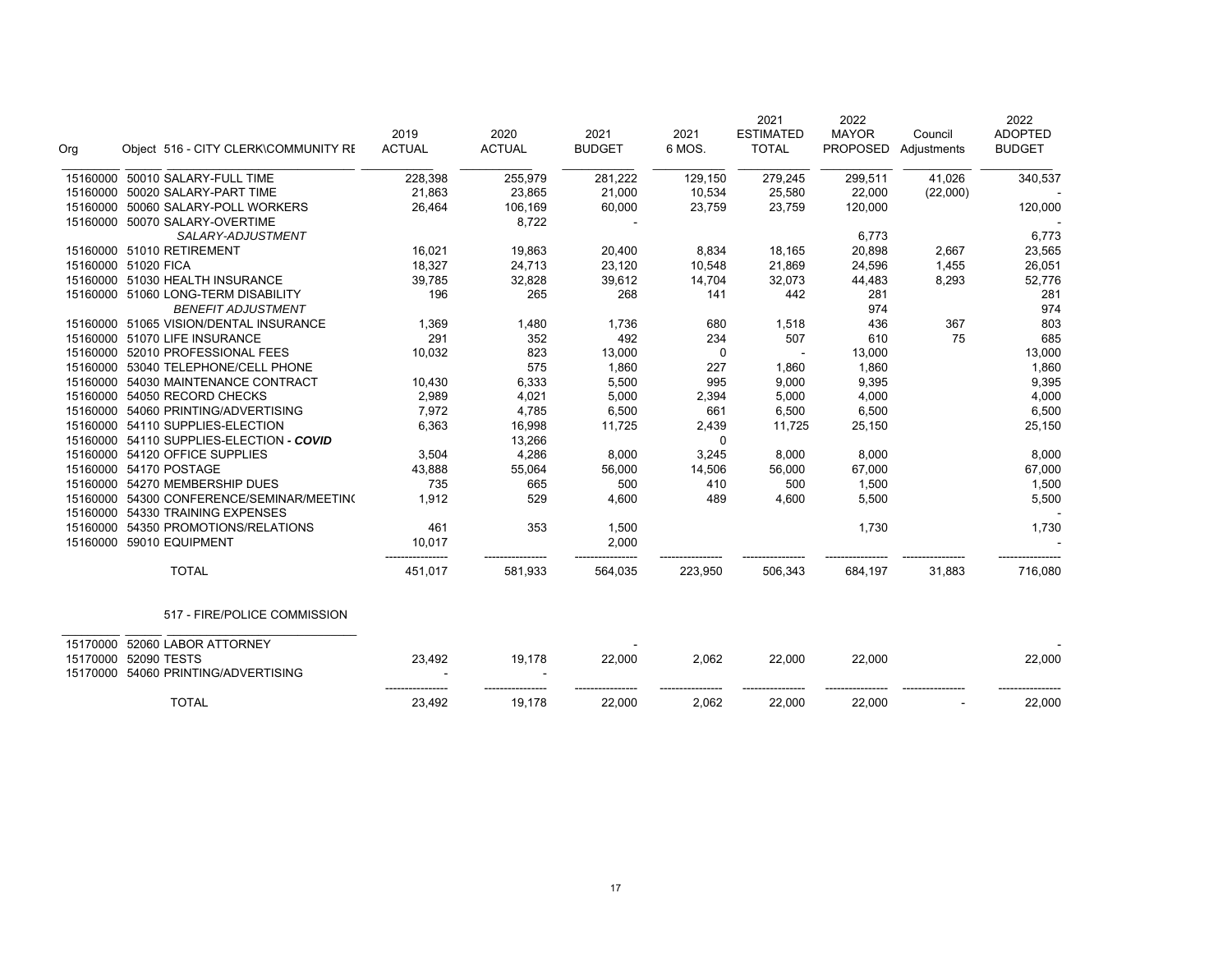|                     |                                                                  | 2019          | 2020          | 2021          | 2021            | 2021<br><b>ESTIMATED</b> | 2022<br><b>MAYOR</b> | Council              | 2022<br><b>ADOPTED</b> |
|---------------------|------------------------------------------------------------------|---------------|---------------|---------------|-----------------|--------------------------|----------------------|----------------------|------------------------|
| Org                 | Object 521 - POLICE DEPARTMENT                                   | <b>ACTUAL</b> | <b>ACTUAL</b> | <b>BUDGET</b> | 6 MOS.          | <b>TOTAL</b>             |                      | PROPOSED Adjustments | <b>BUDGET</b>          |
|                     | 15212000 50010 SALARY-FULL TIME                                  | 6,317,127     | 6,519,431     | 6,594,939     | 3,236,648       | 6,500,000                | 6,970,357            |                      | 6,970,357              |
|                     | 15212000 50020 SALARY-PART TIME                                  | 43,350        | 50,685        | 52,467        | 19,259          | 39,000                   | 52,751               |                      | 52,751                 |
|                     | 15212000 50040 HOLIDAY PAY                                       | 264,445       | 265,391       | 283,326       | 797             | 283,326                  | 297,336              |                      | 297,336                |
|                     | 15212000 50070 SALARY-OVERTIME<br>SALARY-ADJUSTMENT              | 323,311       | 293,313       | 308,120       | 141,467         | 308,120                  | 327,300<br>37,259    |                      | 327,300<br>37,259      |
|                     | 15212000 51010 RETIREMENT                                        | 737,946       | 800,688       | 816,141       | 388,392         | 800,000                  | 884,554              |                      | 884,554                |
| 15212000 51020 FICA |                                                                  | 512,742       | 522,312       | 547,934       | 249,189         | 530,000                  | 589,986              |                      | 589,986                |
|                     | 15212000 51030 HEALTH INSURANCE                                  | 966,577       | 988,707       | 1,066,090     | 543,880         | 1,087,760                | 1,191,169            |                      | 1,191,169              |
|                     | 15212000 51060 LONG TERM DISABILITY<br><b>BENEFIT ADJUSTMENT</b> | 670           | 634           | 745           | 308<br>$\omega$ | 745                      | 643<br>6,440         |                      | 643<br>6,440           |
|                     | 15212000 51065 VISION/DENTAL INSURANCE                           | 25,439        | 23,224        | 21,809        | 11,627          | 23,254                   | 32,508               |                      | 32,508                 |
|                     | 15212000 51070 LIFE INSURANCE                                    | 11,239        | 11,231        | 11,825        | 5,801           | 11,825                   | 12,434               |                      | 12,434                 |
|                     | 15212000 52010 PROFESSIONAL FEES                                 | 3,754         | 13,982        | 15,000        | 1,311           | 12,000                   | 13,000               |                      | 13,000                 |
|                     | 15212000 52030 CONTRACTED SERVICES                               | 42,489        | 39,657        | 52,507        | 43,445          | 52,507                   | 53,868               |                      | 53,868                 |
|                     | 15212000 52050 GRANT PROJECTS                                    |               | 31,413        | $\mathbf{r}$  | 8,192           | $\blacksquare$           |                      |                      |                        |
|                     | 15212000 53040 TELEPHONE                                         | 21,618        | 22,236        | $\sim$        |                 | $\overline{a}$           |                      |                      |                        |
|                     | 15212000 54020 R&M-VEHICLES                                      | 31,594        | 27,836        |               |                 |                          |                      |                      |                        |
|                     | 15212000 54020 R&M-VEHICLES - COVID                              |               | 160           | $\sim$        |                 |                          |                      |                      |                        |
|                     | 15212000 54030 MAINT. CONTRACTS                                  | 67,759        | 80,736        | 42,116        | 30,500          | 42,740                   | 44,930               |                      | 44,930                 |
|                     | 15212000 54040 R&M-EQUIPMENT                                     | 14,193        | 8,333         | 23,000        | 3,434           | 20,000                   | 20,000               |                      | 20,000                 |
|                     | 15212000 54060 PRINTING/ADVERTISING                              | 3,865         | 755           | 3,500         | 1,375           | 3,500                    | 3,500                |                      | 3,500                  |
|                     | 15212000 54070 UNIFORM/LAUNDRY SERVICE                           | 524           | 457           | 1,000         | 218             | 800                      | 1,000                |                      | 1,000                  |
|                     | 15212000 54080 LEASES EQUIPMENT                                  | 1,111         | 8,993         | 7,990         | 3,986           | 7,990                    | 8,393                |                      | 8,393                  |
|                     | 15212000 54090 ANIMAL CONTROL                                    | 13,310        | 13,310        | 13,310        | 13,310          | 13,310                   | 13,310               |                      | 13,310                 |
|                     | 15212000 54110 SUPPLIES                                          | 4,214         | 3,823         | 4,000         | 1,098           | 4,000                    | 4,000                |                      | 4,000                  |
|                     | 15212000 54110 SUPPLIES - COVID                                  |               | 5,304         |               |                 |                          |                      |                      |                        |
|                     | 15212000 54111 TOW BILLS                                         | 915           | 1,250         | 3,800         | 1,519           | 6,000                    | 3,800                |                      | 3,800                  |
|                     | 15212000 54120 OFFICE SUPPLIES                                   | 12,225        | 9,360         | 12,500        | 4,388           | 11,000                   | 12,500               |                      | 12,500                 |
|                     | 15212000 54120 OFFICE SUPPLIES - COVID                           |               | 200           |               |                 |                          |                      |                      |                        |
|                     | 15212000 54150 EVIDENCE COLLECTION & PROCE                       | 786           | 2,787         | 4,000         | 1,569           | 4,000                    | 4,000                |                      | 4,000                  |
|                     | 15212000 54170 POSTAGE                                           | 2,781         | 2,602         | 3,000         | 1,026           | 3,000                    | 3,000                |                      | 3,000                  |
|                     | 15212000 54200 CANINE CORP.                                      | 4,429         | 5,811         | 6,225         | 1,204           | 6,225                    | 6,100                |                      | 6,100                  |
|                     | 15212000 54210 UNIFORMS & EQUIPMENT                              | 63,835        | 70,051        | 99,505        | 25,983          | 99,505                   | 107,149              |                      | 107,149                |
|                     | 15212000 54220 BOOKS & PAMPHLETS                                 |               |               | 500           | 70              | 300                      | 500                  |                      | 500                    |
|                     | 15212000 54270 MEMBERSHIP DUES                                   | 1,704         | 899           | 1,865         | 1,320           | 1,865                    | 1,990                |                      | 1,990                  |
|                     | 15212000 54300 CONFERENCE/SEMINAR/MEETING                        | 7,274         |               |               |                 |                          |                      |                      |                        |
|                     | 15212000 54330 TRAINING EXPENSES                                 | 37,908        | 11,647        | 45,000        | 17,324          | 45,000                   | 45,000               |                      | 45,000                 |
|                     | 15212000 54350 PUBLIC RELATIONS                                  | 8,662         | 5,272         | 6,000         | 104             | 6,000                    | 6,000                |                      | 6,000                  |
|                     | 15212000 54370 PRISONER CARE                                     | 4,358         | 4,577         | 4,500         | 2,415           | 4,500                    | 5,000                |                      | 5,000                  |
|                     | 15212000 54410 POLICE AUXILIARY                                  | 837           |               | 2,000         |                 | 2,000                    | 2,000                |                      | 2,000                  |
|                     | 15212000 59011 BODY CAMERAS                                      |               |               |               |                 | 103,283                  | 71,364               |                      | 71,364                 |
|                     | 15212000 59010 EQUIPMENT                                         | 10,092        | 3,527         | 3,800         |                 | 2,750                    |                      |                      |                        |
|                     | 15212000 59050 CAPITAL-VEHICLES                                  | 65,000        | 125,967       | 126,000       | 46,261          | 126,000                  | 200,000              |                      | 200,000                |
|                     | <b>TOTAL</b>                                                     | 9.628.083     | 9.976.564     | 10,184,514    | 4,807,420       | 10,162,305               | 11,033,141           |                      | 11,033,141             |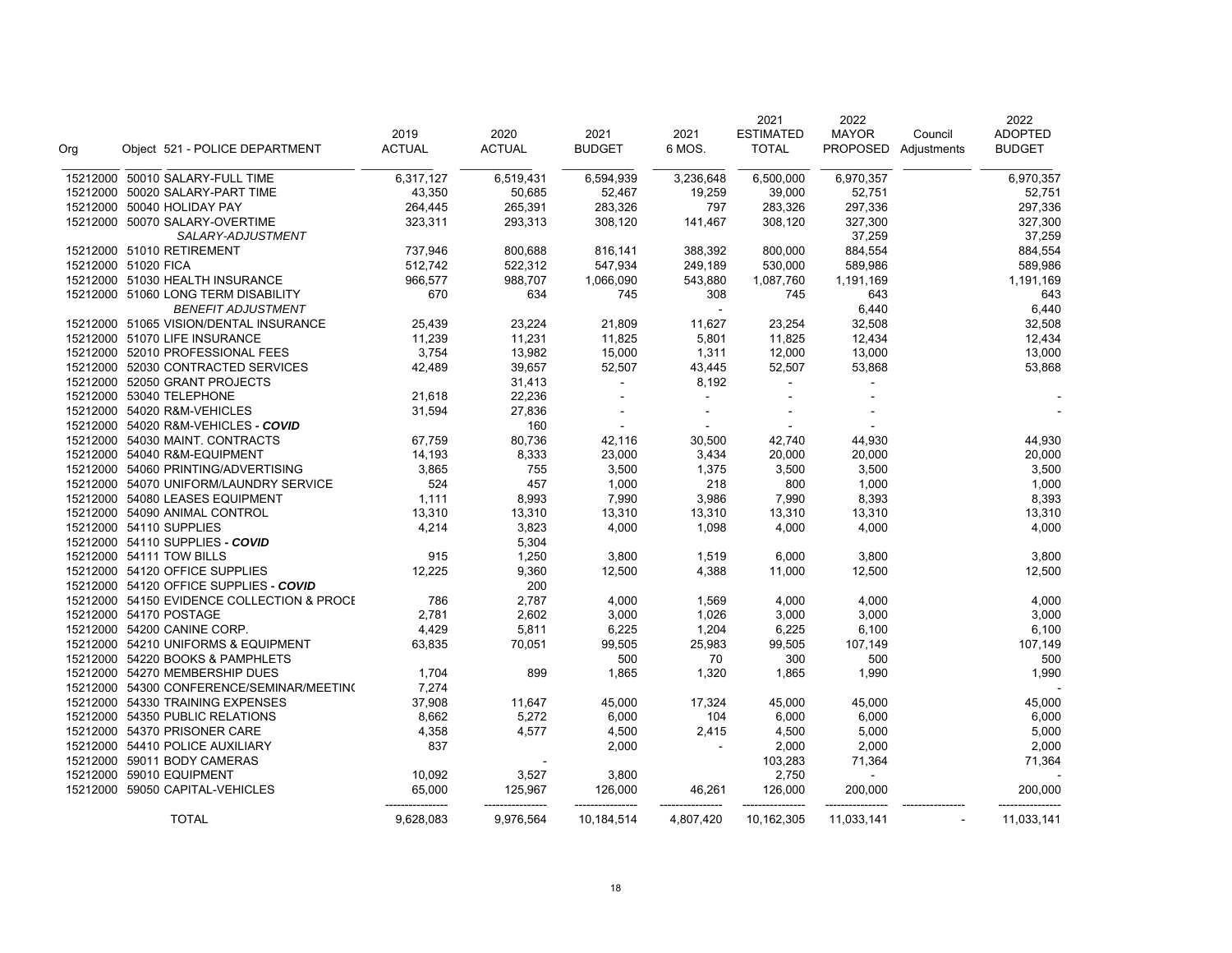|          |                                        |               |               |               |           | 2021             | 2022            |             | 2022           |
|----------|----------------------------------------|---------------|---------------|---------------|-----------|------------------|-----------------|-------------|----------------|
|          |                                        | 2019          | 2020          | 2021          | 2021      | <b>ESTIMATED</b> | <b>MAYOR</b>    | Council     | <b>ADOPTED</b> |
| Org      | Object 523 - FIRE DEPARTMENT           | <b>ACTUAL</b> | <b>ACTUAL</b> | <b>BUDGET</b> | 6 MOS.    | <b>TOTAL</b>     | <b>PROPOSED</b> | Adjustments | <b>BUDGET</b>  |
| 15232900 | 50010 SALARY-FULL TIME                 | 3,033,917     | 3,241,378     | 3,340,714     | 1,657,117 | 3,325,000        | 3,560,198       |             | 3,560,198      |
| 15232900 | 50025 SALARY-FULL TIME - INTRF         | 51,475        | 42,850        | 50,000        | 16,170    | 30,000           | 35,000          |             | 35,000         |
| 15232900 | 50020 SALARY-PART TIME                 | 370,813       | 260,544       | 270,733       | 98,100    | 270,733          | 282,387         |             | 282,387        |
| 15232900 | 50040 HOLIDAY PAY                      | 114,562       | 122,250       | 127,809       |           | 127,809          | 135,985         |             | 135,985        |
| 15232900 | 50070 SALARY-OVERTIME                  | 92,377        | 162,685       | 92,886        | 73,615    | 235,000          | 112,860         |             | 112,860        |
|          | 15232900 50071 SALARY - FLSA STRAIGHT  | 18,588        | 16,010        | 22,000        | 7,206     | 9,500            | 22,000          |             | 22,000         |
|          | SALARY-ADJUSTMENT                      |               |               |               |           |                  | 12,579          |             | 12,579         |
|          | 15232900 51010 RETIREMENT              | 382,456       | 429,284       | 471,152       | 212,454   | 471,152          | 511,925         |             | 511,925        |
|          | 15232900 51020 FICA                    | 270,177       | 281,255       | 298,510       | 135,223   | 298,510          | 326,382         |             | 326,382        |
|          | 15232900 51030 HEALTH INSURANCE        | 550,081       | 603,268       | 706,309       | 351,822   | 706,309          | 761,413         |             | 761,413        |
|          | 15232900 51050 PEHP                    | 19,502        | 29,815        | 32,000        | 14,911    | 32,000           | 32,470          |             | 32,470         |
|          | 15232900 51060 LONG TERM DISABILITY    | 2,971         | 2,943         | 3,570         | 1,479     | 2,900            | 3,075           |             | 3,075          |
|          | <b>BENEFIT ADJUSTMENT</b>              |               |               |               |           |                  | 2,493           |             | 2,493          |
|          | 15232900 51065 VISION/DENTAL INSURANCE | 11,593        | 11,612        | 13,069        | 6,267     | 13,069           | 12,616          |             | 12,616         |
|          | 15232900 51070 LIFE INSURANCE          | 5,434         | 5,770         | 6,064         | 2,990     | 6,064            | 5,674           |             | 5,674          |
| 15232900 | 52010 PROFESSIONAL SERVICES            | 24,094        | 21,128        | 20,000        | 3,750     | 20,000           | 20,500          |             | 20,500         |
|          | 15232900 53040 TELEPHONE               | 8,590         | 9,985         |               |           |                  |                 |             |                |
|          | 15232900 54020 R&M - VEHICLES          | 43,033        | 40,982        |               |           | $\sim$           | 7,500           |             | 7,500          |
| 15232900 | 54030 MAINT CONTRACTS                  | 6,210         | 7,356         | 5,250         |           | 5,250            | $\mathbf{r}$    |             |                |
| 15232900 | 54040 R&M - EQUIPMENT                  | 16,224        | 17,973        | 14,000        | 8,602     | 14,000           | 15,000          |             | 15,000         |
|          | 15232900 54100 AMBULANCE SUPPLIES      | 71,141        | 74,060        | 73,000        | 23,068    | 73,000           | 76,000          |             | 76,000         |
| 15232900 | 54100 AMBULANCE SUPPLIES - COVID       |               | 14,277        | $\sim$        |           | $\sim$           | $\sim$          |             |                |
| 15232900 | 54110 SUPPLIES                         | 11,314        | 14,057        | 12,000        | 5,963     | 12,000           | 12,500          |             | 12,500         |
|          | 15232900 54110 SUPPLIES - COVID        |               | 238           |               |           |                  |                 |             |                |
| 15232900 | 54120 OFFICE SUPPLIES                  | 2,945         | 2,155         | 3,000         | 1,289     | 3,000            | 2,000           |             | 2,000          |
| 15232900 | 54120 OFFICE SUPPLIES - COVID          |               | 85            |               |           |                  |                 |             |                |
| 15232900 | 54210 UNIFORMS & EQUIPMENT             | 31,458        | 74,994        | 32,000        | 15,673    | 32,000           | 40,925          |             | 40,925         |
|          | 15232900 54220 BOOKS & PAMPHLETS       | 2,026         |               | 1,500         |           | 1,500            | 2,000           |             | 2,000          |
| 15232900 | 54240 SUBSCRIPTIONS                    | 211           |               | 252           |           | 252              | 252             |             | 252            |
| 15232900 | 54270 MEMBERSHIP DUES                  | 1,161         | 1,895         | 1,195         | 2,015     | 2,195            | 1,270           |             | 1,270          |
|          | 15232900 54290 VEHICLE ALLOWANCE       | 2,000         |               |               |           |                  |                 |             |                |
| 15232900 | 54300 CONFERENCE/SEMINAR/MEETING       |               |               | 300           |           | 300              | 500             |             | 500            |
|          | 15232900 54330 TRAINING                | 8,498         | 12,000        | 11,700        | 2,372     | 11,700           | 12,000          |             | 12,000         |
| 15232900 | 54350 PUBLIC RELATIONS                 | 869           | 33            | 250           |           | 250              | 350             | 2,150       | 2,500          |
|          | 15232900 59010 EQUIPMENT               | 13,051        | 13,789        |               |           |                  |                 |             |                |
|          | <b>TOTAL</b>                           | 5,166,771     | 5,514,670     | 5,609,263     | 2,640,086 | 5,703,493        | 6,007,854       | 2,150       | 6,010,004      |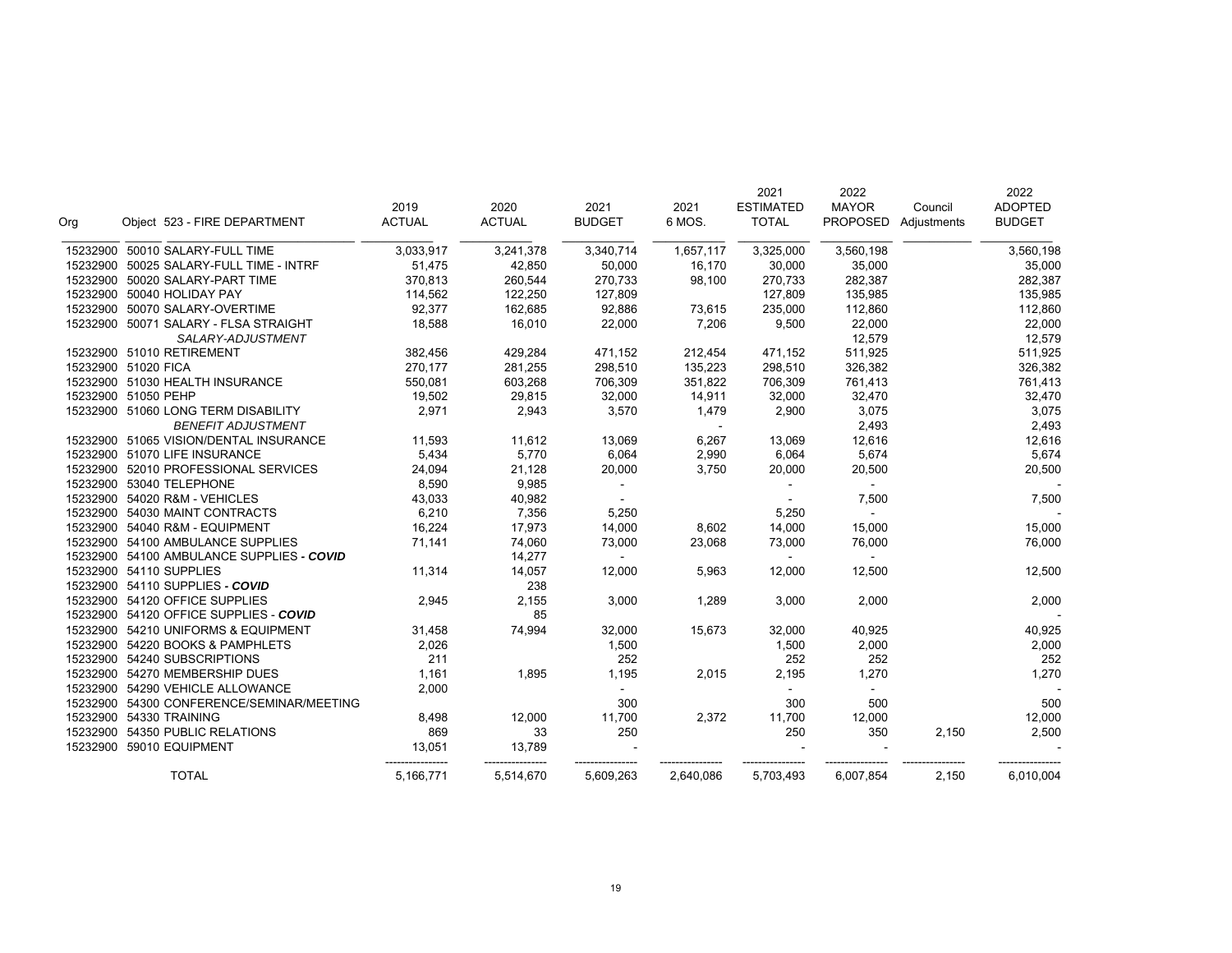| Org      | Object 524 - EMERGENCY MANAGEMENT | 2019<br><b>ACTUAL</b> | 2020<br><b>ACTUAL</b> | 2021<br><b>BUDGET</b> | 2021<br>6 MOS. | 2021<br><b>ESTIMATED</b><br><b>TOTAL</b> | 2022<br><b>MAYOR</b><br><b>PROPOSED</b> | Council<br>Adjustments | 2022<br><b>ADOPTED</b><br><b>BUDGET</b> |
|----------|-----------------------------------|-----------------------|-----------------------|-----------------------|----------------|------------------------------------------|-----------------------------------------|------------------------|-----------------------------------------|
| 15240000 | 50010 SALARY-FULL TIME            | 28,604                | 30,983                | 31,150                | 15,575         | 31,306                                   | 36,467                                  | 30,000                 | 66,467                                  |
| 15240000 | 50020 SALARY-PART TIME            | 11,725                | 11,775                | 12,000                | 1,429          | 1,429                                    | 12,000                                  | (12,000)               |                                         |
| 15240000 | 50070 SALARY-OVERTIME             |                       | 8,644                 |                       |                |                                          |                                         |                        |                                         |
|          | SALARY-ADJUSTMENT                 |                       |                       |                       |                |                                          | 1,096                                   |                        | 1,096                                   |
| 15240000 | 51010 RETIREMENT                  | 2,657                 | 3,450                 | 2,913                 | 1,148          | 2,210                                    | 3,014                                   | 1,950                  | 4,964                                   |
| 15240000 | 51020 FICA                        | 2,970                 | 3,742                 | 3,301                 | 1,228          | 2,504                                    | 3,416                                   | 1,377                  | 4,793                                   |
| 15240000 | 51030 HEALTH INSURANCE            | 9,793                 | 11,799                | 10,519                | 5,259          | 10,519                                   | 10,691                                  | (6, 545)               | 4,146                                   |
|          | <b>BENEFIT ADJUSTMENT</b>         |                       |                       |                       |                |                                          | 155                                     |                        | 155                                     |
| 15240000 | 51065 VISION/DENTAL INSURANCE     | 225                   | 201                   | 201                   | 97             | 201                                      | 194                                     | (1)                    | 193                                     |
| 15240000 | 51070 LIFE INSURANCE              | 51                    | 50                    | 44                    | 29             | 44                                       | 59                                      | (6)                    | 53                                      |
| 15240000 | 52010 PROFESSIONAL FEES           |                       |                       |                       |                |                                          |                                         |                        |                                         |
| 15240000 | 53010 ELECTRICITY                 | 2,917                 | 2,923                 | 3,000                 | 1,211          | 3,000                                    | 3,050                                   |                        | 3,050                                   |
| 15240000 | 53040 TELEPHONE                   | 1,749                 | 2,354                 | 2,300                 | 1,001          | 2,300                                    | 2,300                                   |                        | 2,300                                   |
| 15240000 | 54040 R & M EQUIPMENT             | 4,308                 | 1,453                 | 750                   |                | 750                                      | 750                                     |                        | 750                                     |
| 15240000 | 54040 R & M SIRENS                |                       |                       | 5,750                 | 636            | 5,750                                    | 5,750                                   |                        | 5,750                                   |
| 15240000 | 54120 OFFICE SUPPLIES             | 1,320                 | 1,213                 | 1,250                 | 1,197          | 1,250                                    | 1,250                                   |                        | 1,250                                   |
| 15240000 | 54220 BOOKS & PAMPHLETS           | 125                   |                       | 150                   |                | 150                                      | 150                                     |                        | 150                                     |
| 15240000 | 54240 SUBSCRIPTIONS               |                       |                       |                       |                |                                          |                                         |                        |                                         |
| 15240000 | 54330 TRAINING EXPENSES           | 1,538                 | 420                   | 900                   |                | 900                                      | 900                                     |                        | 900                                     |
| 15240000 | 59010 EQUIPMENT                   | 2,395                 | 465                   | 1,400                 | 221            | 1,400                                    | 1,400                                   |                        | 1,400                                   |
| 15240000 | 59010 EQUIPMENT - COVID           |                       | 15,113                |                       |                |                                          |                                         |                        |                                         |
|          | <b>TOTAL</b>                      | 70,377                | 94,586                | 75,628                | 29,031         | 63,713                                   | 82,642                                  | 14,775                 | 97,417                                  |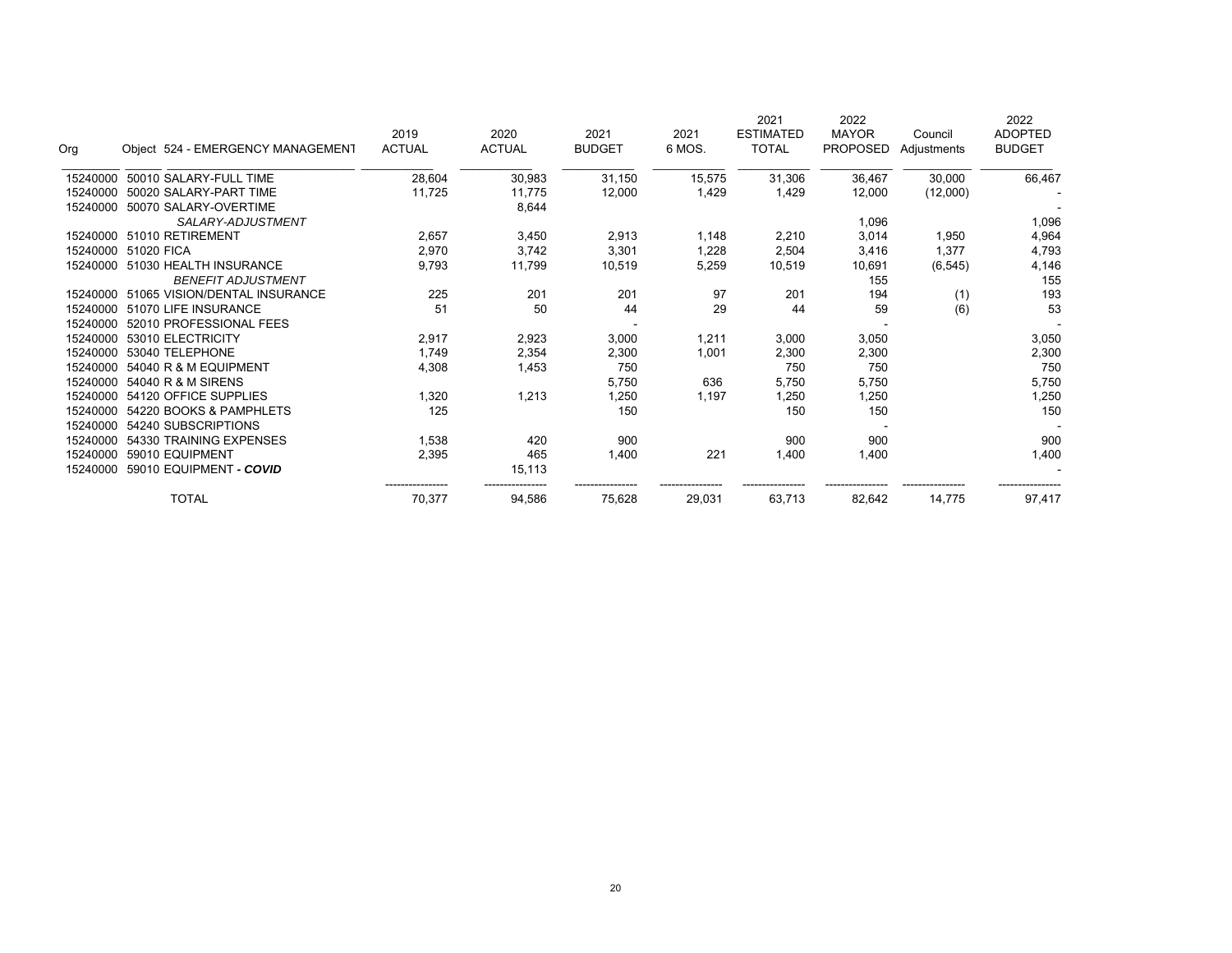| Org                 | Object 525 - PUBLIC FIRE PROTECTION                              | 2019<br><b>ACTUAL</b> | 2020<br><b>ACTUAL</b> | 2021<br><b>BUDGET</b> | 2021<br>6 MOS. | 2021<br><b>ESTIMATED</b><br><b>TOTAL</b> | 2022<br><b>MAYOR</b><br><b>PROPOSED</b> | Council<br>Adjustments | 2022<br><b>ADOPTED</b><br><b>BUDGET</b> |
|---------------------|------------------------------------------------------------------|-----------------------|-----------------------|-----------------------|----------------|------------------------------------------|-----------------------------------------|------------------------|-----------------------------------------|
| 15250000            | 53000 PUBL FIRE PROTECTION                                       | 705,893               | 705,893               | 705,893               | 352,947        | 705,893                                  | 705,893                                 |                        | 705,893                                 |
| Org                 | Object 526 - INSPECTION SERVICES DIVI                            | 2019<br><b>ACTUAL</b> | 2020<br><b>ACTUAL</b> | 2021<br><b>BUDGET</b> | 2021<br>6 MOS. | 2021<br><b>ESTIMATED</b><br><b>TOTAL</b> | 2022<br><b>MAYOR</b><br><b>PROPOSED</b> | Council<br>Adjustments | 2022<br><b>ADOPTED</b><br><b>BUDGET</b> |
| 15260029            | 50010 SALARY-FULL TIME                                           | 326,495               | 339,402               | 336,447               | 193,680        | 387,989                                  | 394,388                                 | 42,266                 | 436,654                                 |
|                     | 15260029 50020 SALARY-PART TIME                                  | 44,084                | 44,570                | 44,300                | 7,960          | 20,676                                   | 26,351                                  | (26, 351)              |                                         |
|                     | SALARY-ADJUSTMENT                                                |                       |                       |                       |                |                                          | 8,934                                   |                        | 8,934                                   |
|                     | 15260029 51010 RETIREMENT                                        | 24,176                | 25,718                | 25,700                | 12,869         | 26,857                                   | 27,348                                  | 1,140                  | 28,488                                  |
| 15260029 51020 FICA |                                                                  | 27,256                | 28,069                | 29,127                | 14,487         | 29,564                                   | 32,186                                  | 1,217                  | 33,403                                  |
|                     | 15260029 51030 HEALTH INSURANCE                                  | 56,077                | 54,830                | 48,659                | 41,683         | 83,758                                   | 85,530                                  | 21,383                 | 106,913                                 |
|                     | 15260029 51060 LONG TERM DISABILITY<br><b>BENEFIT ADJUSTMENT</b> | 171                   | 171                   | 171                   | 57             | 100                                      | 171<br>1,264                            |                        | 171<br>1,264                            |
|                     | 15260029 51065 VISION/DENTAL INSURANCE                           | 1,588                 | 1,404                 | 1,403                 | 806            | 1,676                                    | 2,127                                   | 387                    | 2,514                                   |
|                     | 15260029 51070 LIFE INSURANCE                                    | 607                   | 617                   | 602                   | 334            | 687                                      | 600                                     | 75                     | 675                                     |
| 15260029            | 53040 TELEPHONE/CELL PHONES                                      | 2,454                 | 2,476                 | 2,800                 | 902            | 2,800                                    | 3,900                                   |                        | 3,900                                   |
| 15260029            | 54060 PRINTING/ADVERTISING                                       |                       |                       | 500                   | 0              |                                          |                                         |                        |                                         |
| 15260029            | 54220 CODE BOOKS & PAMPHLETS                                     | 155                   |                       |                       |                |                                          |                                         |                        |                                         |
| 15260029            | 54270 MEMBERSHIP DUES                                            | 345                   | 522                   | 550                   | 15             | 500                                      | 600                                     |                        | 600                                     |
| 15260029            | 54300 CONFERENCE/SEMINAR/MEETING                                 |                       |                       |                       |                |                                          |                                         |                        |                                         |
| 15260029            | 54330 TRAINING                                                   | 2,145                 | 1,695                 | 3,200                 | 1,575          | 3,200                                    | 3,300                                   |                        | 3,300                                   |
|                     | <b>TOTAL</b>                                                     | 485,553               | 499,475               | 493,459               | 274,368        | 557,807                                  | 586,699                                 | 40,117                 | 626,816                                 |
|                     | 527 - SEALER OF WEIGHTS/MEASURES                                 |                       |                       |                       |                |                                          |                                         |                        |                                         |
|                     | 15270000 52030 SEALER FEES                                       | 7,200                 | 7,200                 | 7,200                 |                | 7,200                                    | 7,200                                   |                        | 7,200                                   |
|                     | 528 - LANDMARKS COMMISSION                                       |                       |                       |                       |                |                                          |                                         |                        |                                         |
| 15280000            | 52050 GRANT PROJECTS                                             | 16,490                |                       |                       |                |                                          |                                         |                        |                                         |
|                     | 15280000 54110 OTHER SUPPLIES                                    | 541                   | 590                   | 2,000                 |                | 2,000                                    | 2,000                                   |                        | 2,000                                   |
|                     | <b>TOTAL</b>                                                     | 17,031                | 590                   | 2,000                 |                | 2,000                                    | 2,000                                   |                        | 2,000                                   |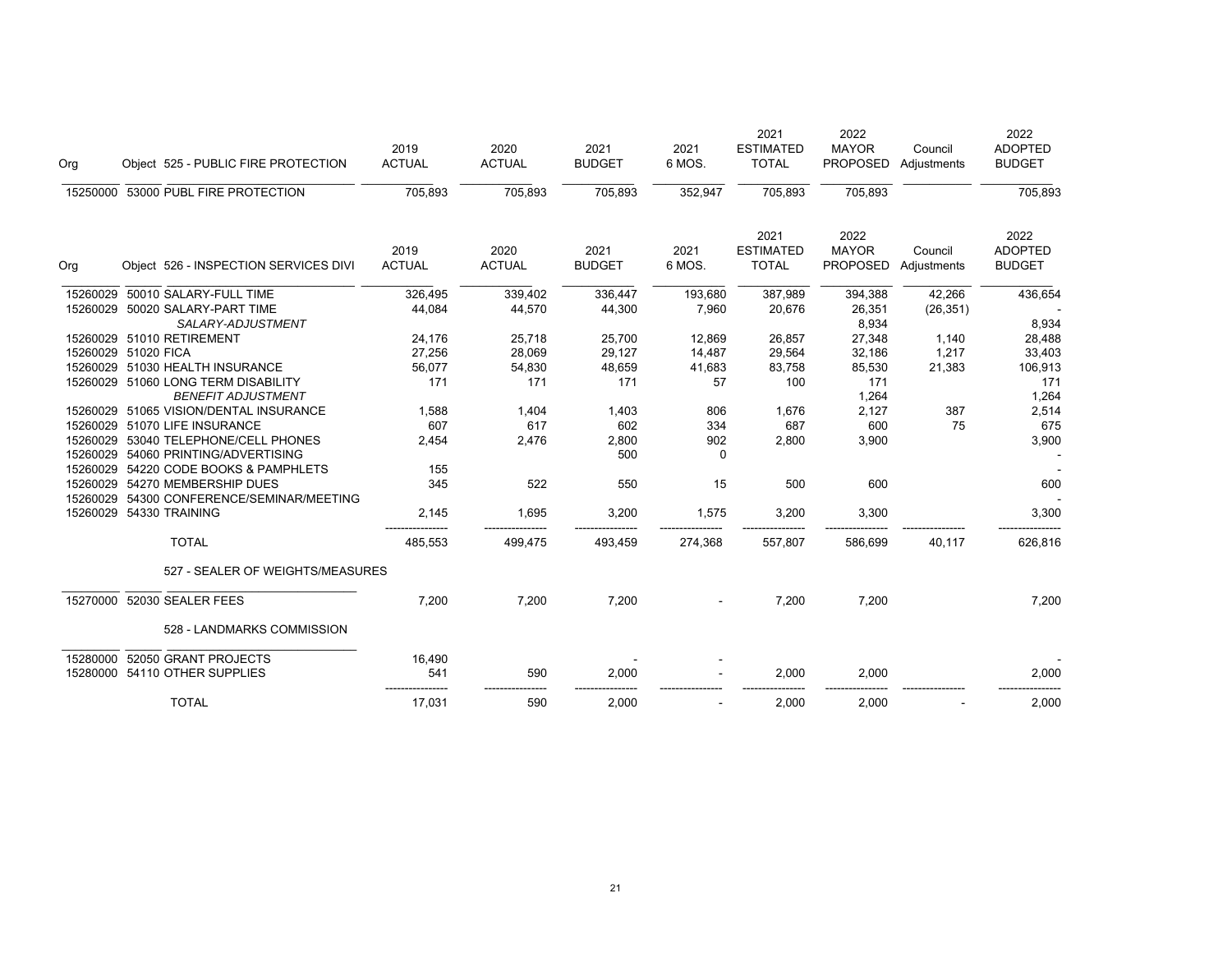| Org      |                         | Object 529 - DCD ADMINISTRATION            | 2019<br><b>ACTUAL</b> | 2020<br><b>ACTUAL</b> | 2021<br><b>BUDGET</b> | 2021<br>6 MOS. | 2021<br><b>ESTIMATED</b><br><b>TOTAL</b> | 2022<br><b>MAYOR</b><br><b>PROPOSED</b> | Council<br>Adjustments | 2022<br><b>ADOPTED</b><br><b>BUDGET</b> |
|----------|-------------------------|--------------------------------------------|-----------------------|-----------------------|-----------------------|----------------|------------------------------------------|-----------------------------------------|------------------------|-----------------------------------------|
| 15290029 |                         | 50010 SALARY-FULL TIME                     | 281,858               | 289,888               | 287,683               | 135,052        | 266,745                                  | 267,298                                 |                        | 267,298                                 |
|          |                         | SALARY-ADJUSTMENT                          |                       |                       |                       |                |                                          | 6,044                                   |                        | 6,044                                   |
|          |                         | 15290029 51010 RETIREMENT                  | 18,388                | 19,417                | 19,419                | 9,116          | 18,005                                   | 17,374                                  |                        | 17,374                                  |
|          | 15290029 51020 FICA     |                                            | 20,905                | 21,426                | 22,008                | 10,033         | 19,798                                   | 20,449                                  |                        | 20,449                                  |
|          |                         | 15290029 51030 HEALTH INSURANCE            | 34,430                | 35,680                | 33,809                | 17,007         | 33,911                                   | 34,314                                  |                        | 34,314                                  |
|          |                         | 15290029 51060 LONG TERM DISABILITY        | 179                   | 179                   | 178                   | 91             | 182                                      | 179                                     |                        | 179                                     |
|          |                         | <b>BENEFIT ADJUSTMENT</b>                  |                       |                       |                       |                |                                          | 855                                     |                        | 855                                     |
|          |                         | 15290029 51065 VISION/DENTAL INSURANCE     | 950                   | 541                   | 540                   | 216            | 417                                      | 402                                     |                        | 402                                     |
|          |                         | 15290029 51070 LIFE INSURANCE              | 518                   | 528                   | 514                   | 246            | 490                                      | 479                                     |                        | 479                                     |
|          |                         | 15290029 52030 CONTRACTED SERVICES         | 9,181                 | 9,000                 | 9,000                 | $\mathbf 0$    | 9,000                                    | 9,000                                   |                        | 9,000                                   |
|          |                         | 15290029 52030 CONTRACTED SERVICES - COVID |                       | 684                   |                       |                |                                          |                                         |                        |                                         |
|          |                         | 15290029 53040 TELEPHONE/CELL PHONE        | 2,243                 | 1,537                 | 2,300                 | 643            | 1,892                                    | 2,300                                   |                        | 2,300                                   |
|          | 15290029 54060 PRINTING |                                            | 5,848                 | 3,974                 | 5,000                 | 1,794          | 5,000                                    | 5,000                                   |                        | 5,000                                   |
|          |                         | 15290029 54130 OTHER SUPPLY/EXPENSES       | 9,761                 | 4,470                 | 6,000                 | 3,729          | 6,000                                    | 6,000                                   |                        | 6,000                                   |
|          |                         | 15290029 54160 IMAGING/FILE UPDATE         |                       | 2,000                 | 2,000                 | 0              | 2,000                                    | 2,000                                   |                        | 2,000                                   |
|          |                         | 15290029 54220 BOOKS/MAGAZINES             |                       |                       | 50                    | 200            | 200                                      | 50                                      |                        | 50                                      |
|          |                         | 15290029 54270 DUES/MEMBERSHIPS            | 1,919                 | 1,739                 | 2,050                 | 1,214          | 1,669                                    | 2,050                                   |                        | 2,050                                   |
|          |                         | 15290029 54300 CONFERENCE/SEMINAR/MEETING  | 787                   | 762                   | 1,500                 | 0              | 1,500                                    | 1,500                                   |                        | 1,500                                   |
|          |                         | 15290029 54330 TRAINING EXPENSES           | 1,891                 |                       | 2,500                 | 620            | 2,500                                    | 2,500                                   |                        | 2,500                                   |
|          |                         | 15290029 54390 SPECIAL PROJECTS            |                       |                       |                       |                |                                          |                                         |                        |                                         |
|          |                         | 15290029 59010 NEW EQUIPMENT               | 1,231                 |                       | 500                   |                | 500                                      | 500                                     |                        | 500                                     |
|          |                         | <b>TOTAL</b>                               | 390,089               | 391,824               | 395,051               | 179,961        | 369,809                                  | 378,294                                 |                        | 378,294                                 |
| Org      |                         | Object 530 - PLANNING SERVICES DIVISION    |                       |                       |                       |                |                                          |                                         |                        |                                         |
| 15300029 |                         | 50010 SALARY-FULL TIME                     | 209,342               | 210,751               | 218,630               | 108,941        | 218,630                                  | 224,096                                 | 30,000                 | 254,096                                 |
| 15300029 |                         | 50020 SALARY-PART TIME                     | 12,156                | 13,334                | 15,000                | 5,366          | 15,000                                   | 15,000                                  | (5,000)                | 10,000                                  |
|          |                         | SALARY-ADJUSTMENT                          |                       |                       |                       |                |                                          | 5,108                                   |                        | 5,108                                   |
|          |                         | 15300029 51010 RETIREMENT                  | 13,655                | 14,121                | 14,758                | 7,354          | 14,758                                   | 14,566                                  | 1,950                  | 16,516                                  |
|          | 15300029 51020 FICA     |                                            | 15,923                | 16,015                | 17,873                | 8,133          | 17,873                                   | 18,291                                  | 1,912                  | 20,203                                  |
|          |                         | 15300029 51030 HEALTH INSURANCE            | 35,167                | 39,067                | 50,243                | 25,034         | 50,243                                   | 51,058                                  | 4,146                  | 55,204                                  |
|          |                         | 15300029 51060 LONG TERM DISABILITY        | 171                   | 163                   | 166                   | 85             | 166                                      | 171                                     |                        | 171                                     |
|          |                         | <b>BENEFIT ADJUSTMENT</b>                  |                       |                       |                       |                |                                          | 723                                     |                        | 723                                     |
|          |                         | 15300029 51065 VISION/DENTAL INSURANCE     | 908                   | 795                   | 1,203                 | 427            | 1,203                                    | 856                                     | 193                    | 1,049                                   |
|          |                         | 15300029 51070 LIFE INSURANCE              | 383                   | 383                   | 392                   | 198            | 392                                      | 400                                     | 55                     | 455                                     |
|          | 15300029 54130 SUPPLIES |                                            | 31                    |                       |                       |                |                                          |                                         |                        |                                         |
|          |                         | 15300029 53040 TELEPHONE/CELL PHONE        | 1,808                 | 1,669                 | 700                   | 681            | 700                                      | 700                                     |                        | 700                                     |
|          |                         | 15300029 54220 BOOKS/MAGAZINES             | 294                   | 213                   | 590                   |                | 590                                      | 590                                     |                        | 590                                     |
|          |                         | 15300029 54270 DUES/MEMBERSHIPS            | 481                   | 523                   | 920                   | 347            | 920                                      | 920                                     |                        | 920                                     |
|          |                         | 15300029 54300 CONFERENCE/SEMINAR/MEETING  | 2,292                 | 20                    | 1,100                 |                | 1,100                                    | 1,100                                   |                        | 1,100                                   |
|          |                         | <b>TOTAL</b>                               | 292,611               | 297,054               | 321,575               | 156,566        | 321,575                                  | 333,579                                 | 33,256                 | 366,835                                 |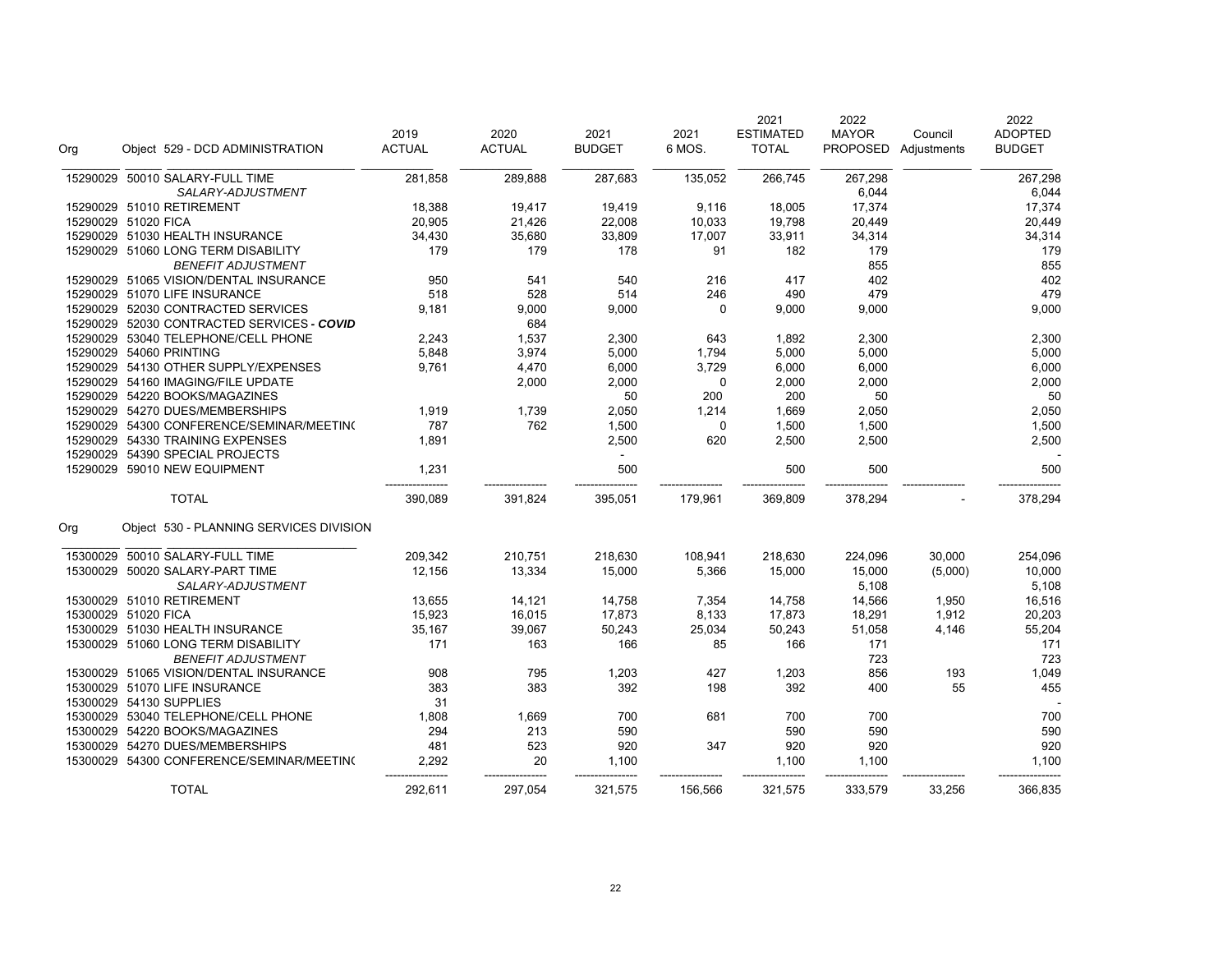|          |                            |                                  |               |               |               |        | 2021             | 2022            |                          | 2022           |
|----------|----------------------------|----------------------------------|---------------|---------------|---------------|--------|------------------|-----------------|--------------------------|----------------|
|          |                            |                                  | 2019          | 2020          | 2021          | 2021   | <b>ESTIMATED</b> | <b>MAYOR</b>    | Council                  | <b>ADOPTED</b> |
| Org      | Object 561 - PUBLIC WORKS  |                                  | <b>ACTUAL</b> | <b>ACTUAL</b> | <b>BUDGET</b> | 6 MOS. | <b>TOTAL</b>     | <b>PROPOSED</b> | Adjustments              | <b>BUDGET</b>  |
| 15610000 | 50010 SALARY-FULL TIME     |                                  | 27,736        | 95,058        | 93,712        | 48,027 | 93,712           | 98,456          |                          | 98,456         |
|          |                            | SALARY-ADJUSTMENT                |               |               |               |        |                  | 2,226           |                          | 2,226          |
| 15610000 | 51010 RETIREMENT           |                                  | 1,529         | 6,367         | 6,325         | 3,242  | 6,325            | 7,532           |                          | 7,532          |
| 15610000 | 51020 FICA                 |                                  | 1,936         | 6,969         | 7.169         | 3,542  | 7,169            | 6,400           |                          | 6,400          |
| 15610000 | 51030 HEALTH INSURANCE     |                                  | 3,512         | 17,146        | 18,408        | 9,205  | 18,408           | 18,709          |                          | 18,709         |
| 15610000 | 51060 LONG TERM DISABILITY |                                  | 19            | 75            | 74            | 37     | 74               | 74              |                          | 74             |
|          |                            | <b>BENEFIT ADJUSTMENT</b>        |               |               |               |        |                  | 315             |                          | 315            |
| 15610000 |                            | 51065 VISION/DENTAL INSURANCE    | 100           | 351           | 351           | 169    | 351              | 339             |                          | 339            |
| 15610000 | 51070 LIFE INSURANCE       |                                  | 42            | 172           | 168           | 87     | 168              | 176             |                          | 176            |
| 15610000 | 54120 OFFICE SUPPLIES      |                                  | 20            |               | 100           |        | 100              | 100             |                          | 100            |
| 15610000 |                            | 53040 TELEPHONE/CELL PHONE       |               |               | 560           |        |                  | 560             |                          | 560            |
| 15610000 | 54270 DUES/MEMBERSHIPS     |                                  |               | 69            |               |        |                  | 75              |                          | 75             |
| 15610000 |                            | 54300 CONFERENCE/SEMINAR/MEETING | 541           |               | 750           |        | 620              | 750             |                          | 750            |
|          | <b>TOTAL</b>               |                                  | 35,435        | 126,208       | 127,617       | 64.309 | 126,927          | 135,712         | $\overline{\phantom{a}}$ | 135,712        |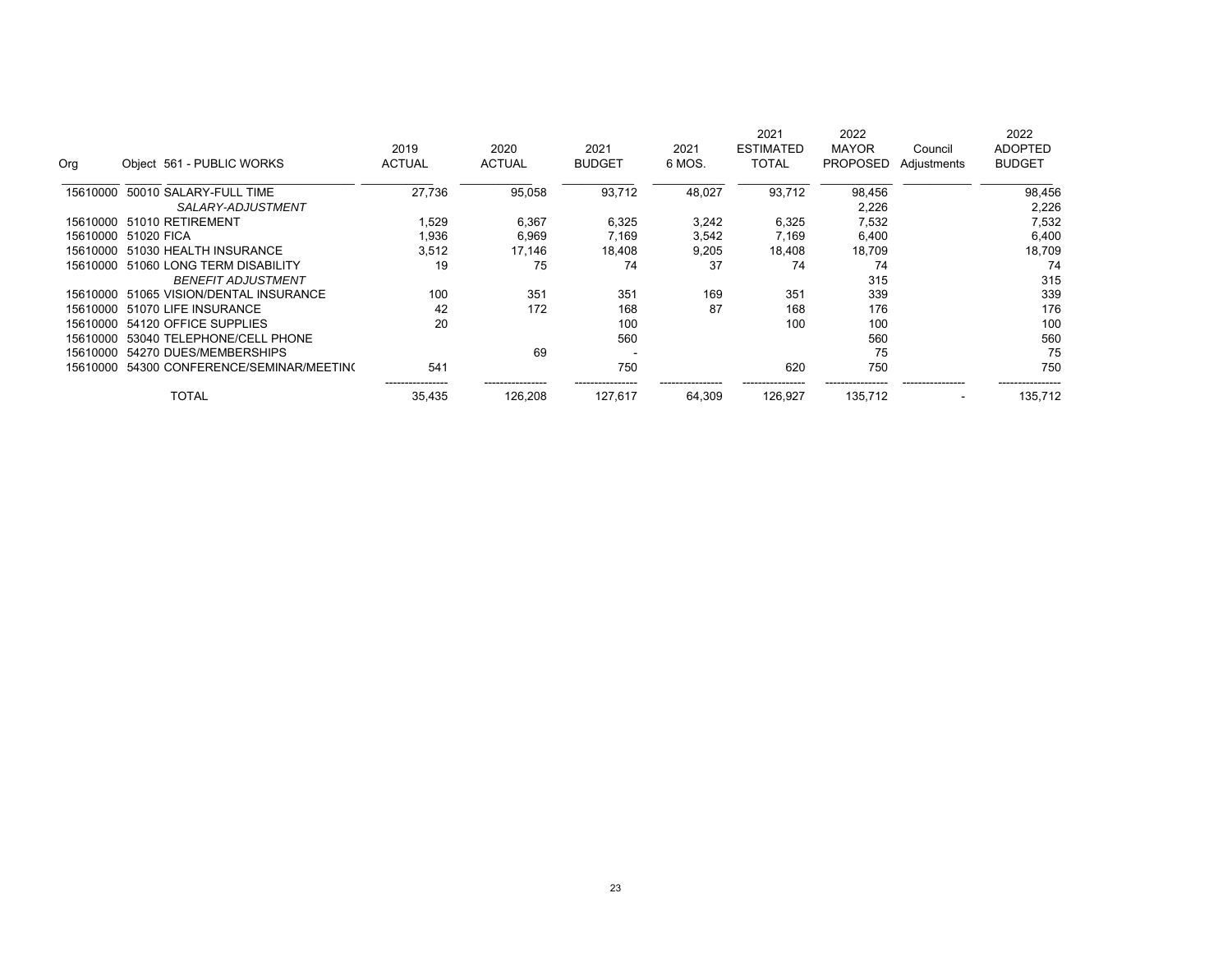|     |                                            |               |               |               |           | 2021             | 2022            |             | 2022           |
|-----|--------------------------------------------|---------------|---------------|---------------|-----------|------------------|-----------------|-------------|----------------|
|     |                                            | 2019          | 2020          | 2021          | 2021      | <b>ESTIMATED</b> | <b>MAYOR</b>    | Council     | <b>ADOPTED</b> |
| Org | Object 562 - STREETS - ADMINISTRATION      | <b>ACTUAL</b> | <b>ACTUAL</b> | <b>BUDGET</b> | 6 MOS.    | <b>TOTAL</b>     | <b>PROPOSED</b> | Adjustments | <b>BUDGET</b>  |
|     | 15620000 50010 SALARY-FULL TIME            | 1,494,726     | 1,429,876     | 1,521,712     | 683,400   | 1,466,853        | 1,506,871       |             | 1,506,871      |
|     | 15620000 50020 SALARY-PART TIME            | 22,789        | 28,574        | 25,000        | 10,031    | 28,000           | 28,000          |             | 28,000         |
|     | 15620000 50070 SALARY-OVERTIME             | 34,013        | 10,020        | 30,000        | 38,406    | 50,000           | 32,000          |             | 32,000         |
|     | SALARY-ADJUSTMENT                          |               |               |               |           |                  | 35,004          |             | 35,004         |
|     | 15620000 51010 RETIREMENT                  | 99,075        | 95,131        | 104,740       | 47,623    | 100,964          | 99,572          |             | 99,572         |
|     | 15620000 51020 FICA                        | 108,370       | 105,204       | 121,001       | 52,335    | 112,570          | 119,101         |             | 119,101        |
|     | 15620000 51030 HEALTH INSURANCE            | 349,300       | 353,798       | 373,849       | 203,137   | 373,849          | 442,761         |             | 442,761        |
|     | 15620000 51060 LONG-TERM DISABILITY        | 1,389         | 1,281         | 1,409         | 530       | 1,409            | 1,006           |             | 1,006          |
|     | <b>BENEFIT ADJUSTMENT</b>                  |               |               |               |           |                  | 4,953           |             | 4,953          |
|     | 15620000 51065 VISION/DENTAL INSURANCE     | 7,564         | 6,143         | 7,567         | 3,312     | 7,567            | 7,385           |             | 7,385          |
|     | 15620000 51070 LIFE INSURANCE              | 2,624         | 2,514         | 2,717         | 1,205     | 2,717            | 2,697           |             | 2,697          |
|     | 15620000 52030 CONTRACTED SERVICES         | 4,272         | 4,325         | 4,300         | 2,386     | 4,300            | 4,300           |             | 4,300          |
|     | 15620000 53010 ELECTRICITY                 | 75,558        | 79,879        | 75,000        | 28,622    | 75,000           | 79,000          |             | 79,000         |
|     | 15620000 53030 WASTE DISPOSAL              | 8,123         | 7,544         | 6,000         | 1,360     | 7,500            | 6,000           |             | 6,000          |
|     | 15620000 53040 TELEPHONE                   | 2,052         | 2,699         | 3,000         | 1,096     | 2,700            | 3,600           |             | 3,600          |
|     | 15620000 54020 R&M VEHICLES                | 113,660       | 135,698       | 203,000       | 110,344   | 230,000          | 223,000         |             | 223,000        |
|     | 15620000 54040 R&M EQUIPMENT               | 3,702         | 8,508         | 5,000         | 17,581    | 19,725           | 5,000           |             | 5,000          |
|     | 15620000 54080 MACHINE RENTAL              | 9,000         |               | 1,000         |           |                  | 2,000           |             | 2,000          |
|     | 15620000 54120 OFFICE SUPPLIES             | 3,370         | 1,137         | 1,000         | 371       | 1,000            | 1,000           |             | 1,000          |
|     | 15620000 54190 GAS, OIL, LUBRICANTS        | 296,271       | 181,795       | 240,000       | 138,403   | 265,000          | 250,000         |             | 250,000        |
|     | 15620000 54270 MEMBERSHIP DUES             | 70            | 140           | 200           | 70        | 200              | 200             |             | 200            |
|     | 15620000 54300 CONFERENCE/SEMINAR/MEETIN(  | 1,643         | 42            | 500           |           | 100              | 500             |             | 500            |
|     | 15620000 54330 TRAINING                    | 177           | 725           | 4,000         | 438       | 1,000            | 4,000           |             | 4,000          |
|     | 15620000 54350 BANNERS, FLAGS & WREATHS    | 633           | 612           | 2,000         |           | $\blacksquare$   | 2,000           |             | 2,000          |
|     | 15620000 54360 VEHICLE REGISTRATION        | 396           | 349           | 500           | 662       | 750              | 750             |             | 750            |
|     | 15620000 54420 LANDSCAPE EQUIP & MATERIALS | 2,103         | 1,638         | 1,000         | 129       | 1,500            | 1,800           |             | 1,800          |
|     | 15620000 54430 ASPHALT-ROAD OIL            | 19,603        | 20,762        | 13,500        | 2,091     | 13,500           | 13,500          |             | 13,500         |
|     | 15620000 54431 CURB REPAIR                 | 645           | 998           | 1,500         | 1,428     | 2,500            | 1,500           |             | 1,500          |
|     | 15620000 54432 SIGNAL/STREET LIGHT R & M   | 1,145         | 144           | 1,500         |           |                  | 2,500           |             | 2,500          |
|     | 15620000 54440 SAND/STONE/GRAVEL           | 10,861        | 5,480         | 6,000         | 754       | 6,000            | 6,000           |             | 6,000          |
|     | 15620000 54450 CALC CHLORIDE/SALT          | 560,231       | 467,634       | 458,860       | 435,531   | 435,531          | 440,000         |             | 440,000        |
|     | 15620000 54460 LINE PAINT                  | 266           | 384           | 500           |           | 500              | 500             |             | 500            |
|     | 15620000 54470 SIGNS & POSTS               | 13,934        | 16,833        | 12,000        | 8,148     | 15,000           | 13,000          |             | 13,000         |
|     | 15620000 54130 OTHER SUPPLIES              | 10.692        | 8,197         | 5,000         | 4.077     | 5,000            | 6,000           |             | 6,000          |
|     | 15620000 54130 OTHER SUPPLIES - COVID      |               | 693           |               |           |                  |                 |             |                |
|     | 15620000 54500 WEED CONTROL                | 1,550         | 1,250         | 1,500         | 305       | 1,000            | 1,500           |             | 1,500          |
|     | 15620000 54510 RECYCLING SUPPLIES          | 1,417         | 2,980         | 2,000         | 988       | 3,000            | 2,500           |             | 2,500          |
|     | 15620000 59010 EQUIPMENT                   |               |               |               |           |                  |                 |             |                |
|     | <b>TOTAL</b>                               | 3,261,224     | 2,982,987     | 3,236,855     | 1,794,763 | 3,234,735        | 3,349,500       |             | 3,349,500      |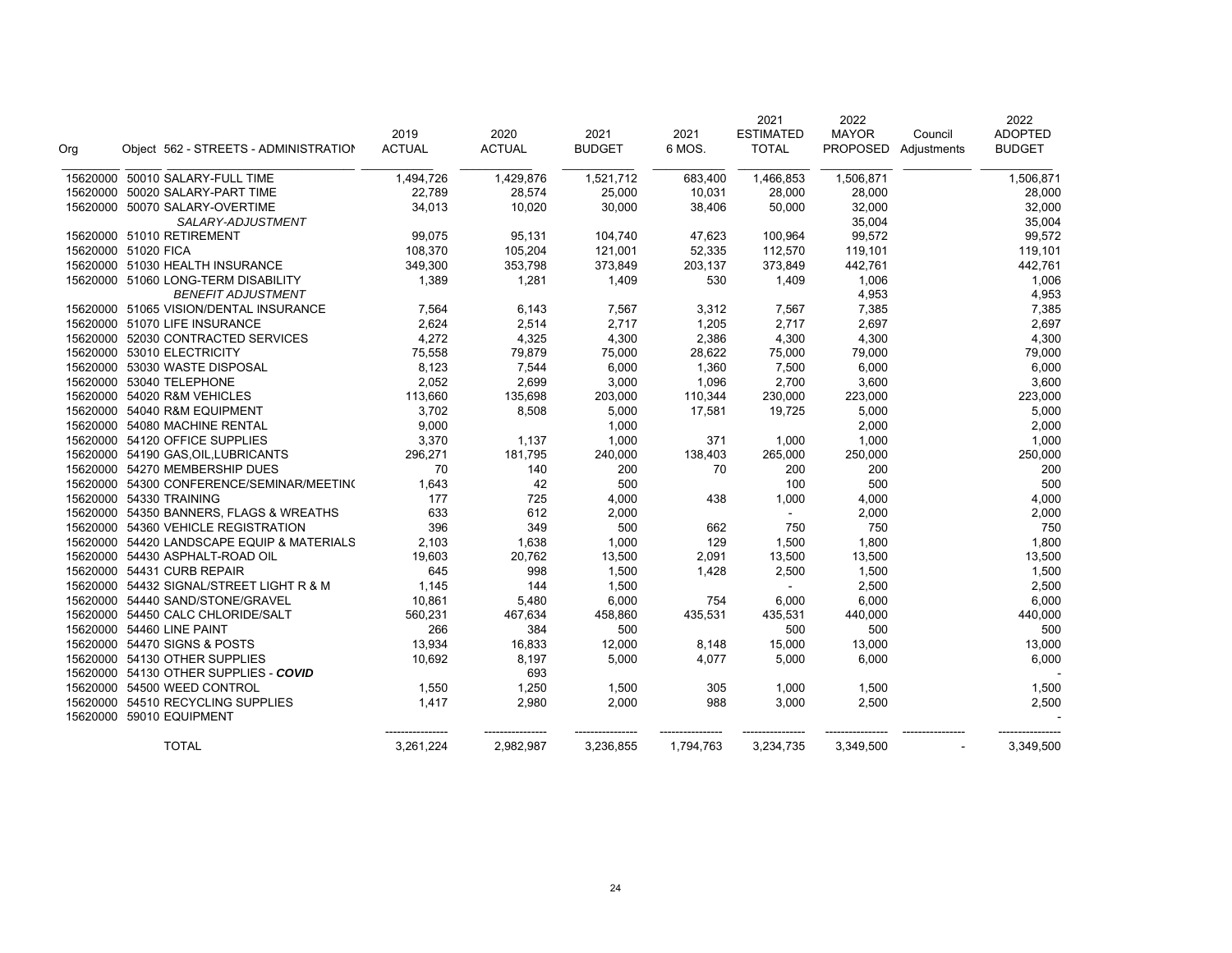|          |                                           |               |               |               |          | 2021             | 2022            |             | 2022           |
|----------|-------------------------------------------|---------------|---------------|---------------|----------|------------------|-----------------|-------------|----------------|
|          |                                           | 2019          | 2020          | 2021          | 2021     | <b>ESTIMATED</b> | <b>MAYOR</b>    | Council     | <b>ADOPTED</b> |
| Org      | Object 581 - LIBRARY                      | <b>ACTUAL</b> | <b>ACTUAL</b> | <b>BUDGET</b> | 6 MOS.   | <b>TOTAL</b>     | <b>PROPOSED</b> | Adjustments | <b>BUDGET</b>  |
| 15810000 | 50010 SALARY-FULL TIME                    | 399,149       | 420,352       | 417,156       | 220,432  | 408,000          | 450,406         |             | 450,406        |
|          | 15810000 50020 SALARY-PART TIME           | 439,415       | 432,983       | 440,000       | 224,106  | 448,212          | 405,740         |             | 405,740        |
|          | 15810000 50070 SALARY-OVERTIME            |               |               |               |          |                  |                 |             |                |
|          | SALARY-ADJUSTMENT                         |               |               |               |          |                  | 8,875           |             | 8,875          |
|          | 15810000 51010 RETIREMENT                 | 41,320        | 43,490        | 45,013        | 21,745   | 43,490           | 41,252          |             | 41,252         |
|          | 15810000 51020 FICA                       | 63,563        | 64,277        | 65,572        | 33,718   | 65,572           | 65,495          |             | 65,495         |
|          | 15810000 51030 HEALTH INSURANCE           | 36,622        | 37,264        | 34,105        | 16,894   | 33,788           | 49,043          |             | 49,043         |
|          | 15810000 51060 LONG-TERM DISABILITY       | 72            | 79            |               | 40       | 80               | 81              |             | 81             |
|          | <b>BENEFIT ADJUSTMENT</b>                 |               |               |               |          |                  | 1,256           |             | 1,256          |
|          | 15810000 51065 VISION/DENTAL INSURANCE    | 1,406         | 1,286         | 1,285         | 621      | 1,242            | 1,161           |             | 1,161          |
|          | 15810000 51070 LIFE INSURANCE             | 729           | 764           | 748           | 374      | 748              | 800             |             | 800            |
|          | 15810000 52010 PROFESSIONAL FEES          |               |               |               |          |                  |                 |             |                |
|          | 15810000 53010 ELECTRICITY                | 69,229        | 69,764        | 60,000        | 27,434   | 54,868           | 60,000          |             | 60,000         |
|          | 15810000 53020 WATER/SEWER                | 3,995         | 3,467         | 3,876         | 819      | 3,876            | 3,876           |             | 3,876          |
|          | 15810000 53040 TELEPHONE                  | 2,275         | 2,347         | 2,300         | 1,001    | 2,300            | 2,300           |             | 2,300          |
|          | 15810000 53050 HEATING FUEL               | 12,534        | 10,460        | 15,400        | 8,670    | 17,340           | 17,000          |             | 17,000         |
|          | 15810000 54010 MAINT BLDGS/GROUNDS        | 43,829        | 56,902        | 50,000        | 10,831   | 50,000           | 55,000          |             | 55,000         |
|          | 15810000 54030 MAINTENANCE CONTRACT       | 49,789        | 46,200        | 50,000        | 34,933   | 50,000           | 50,000          |             | 50,000         |
|          | 15810000 54040 R&M EQUIPMENT              | 1,608         | 405           | 2,000         | 0        | 2,000            | 2,000           |             | 2,000          |
|          | 15810000 54060 MARKETING                  | 3,028         |               | 500           | $\Omega$ | 500              | 500             |             | 500            |
|          | 15810000 54080 LEASES EQUIPMENT           | 37,965        | 52,694        | 48,000        | 27,850   | 46,000           | 50,000          |             | 50,000         |
|          | 15810000 54110 SUPPLIES                   | 18,470        | 19,589        | 20,000        | 8,067    | 18,000           | 18,000          |             | 18,000         |
|          | 15810000 54110 SUPPLIES - COVID           |               | 1,337         |               |          |                  |                 |             |                |
|          | 15810000 54170 POSTAGE                    | 436           | 381           | 450           | 81       | 450              | 450             |             | 450            |
|          | 15810000 54180 HOUSEKEEPING SUPPLY        | 7,937         | 6,427         | 19,000        | 536      | 13,000           | 26,000          |             | 26,000         |
|          | 15810000 54230 LIBRARY MATERIALS          | 194,513       | 178,443       | 179,000       | 94,406   | 179,000          | 211,000         |             | 211,000        |
|          | 15810000 54250 MAGAZINES/NEWSPAPERS       | 12,756        | 14,271        | 20,000        | 13,369   | 20,000           | 18,000          |             | 18,000         |
|          | 15810000 54270 DUES/MEMBERSHIPS           | 249           |               |               |          |                  | 200             |             | 200            |
|          | 15810000 54300 CONFERENCE/SEMINAR/MEETING | 984           |               | 1,000         | 0        | 1,000            | 500             |             | 500            |
|          | 15810000 54330 TRAINING                   | 170           | 225           | 500           | $\Omega$ | 500              | 500             |             | 500            |
|          | 15810000 54521 TECHNOLOGY/SOFTWARE (CAFÉ  | 34,632        | 32,659        | 36,000        | 34,232   | 34,232           | 36,000          |             | 36,000         |
|          | 15810000 54521 TECHNOLOGY - COVID         |               | 1,625         |               |          |                  |                 |             |                |
|          | 15810000 55090 PROGRAMS - JUVENILE        | 1,232         | 155           | 1,200         | 125      | 1,200            | 1,200           |             | 1,200          |
|          | 15810000 55095 PROGRAMS - YOUNG ADULT     | 602           |               | 600           | 0        | 600              | 1,200           |             | 1,200          |
| 15810000 | 55100 PROGRAMS - ADULT                    | 922           | 333           | 1,200         | 635      | 1,200            | 1,200           |             | 1,200          |
|          | 15810000 59010 EQUIPMENT                  |               |               |               |          |                  |                 |             |                |
|          | <b>TOTAL</b>                              | 1,479,431     | 1,498,181     | 1,514,905     | 780,919  | 1,497,198        | 1,579,035       |             | 1,579,035      |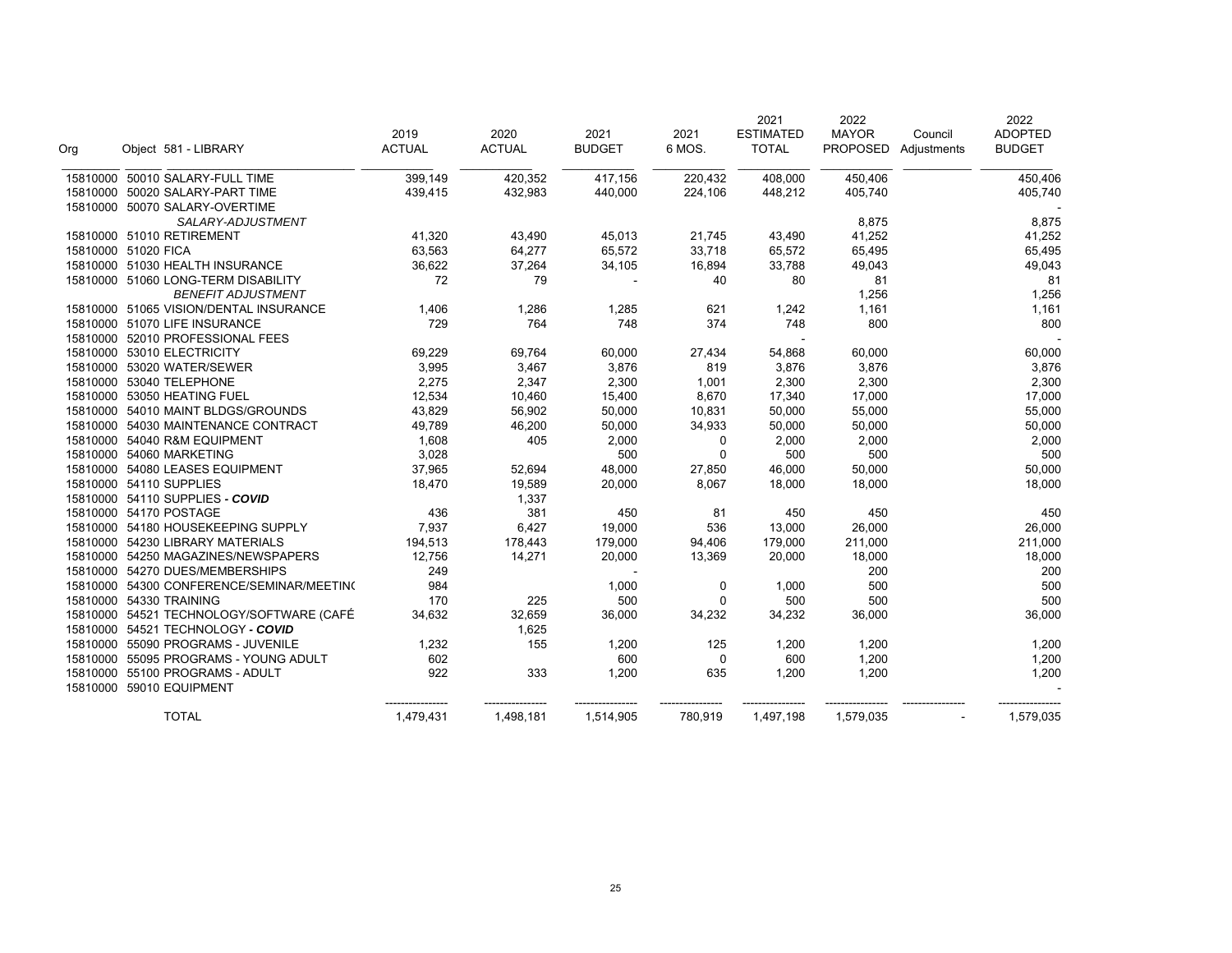| Org      | Object 591 - PARKS                     | 2019<br><b>ACTUAL</b> | 2020<br><b>ACTUAL</b> | 2021<br><b>BUDGET</b> | 2021<br>6 MOS. | 2021<br><b>ESTIMATED</b><br><b>TOTAL</b> | 2022<br><b>MAYOR</b><br><b>PROPOSED</b> | Council<br>Adjustments | 2022<br><b>ADOPTED</b><br><b>BUDGET</b> |
|----------|----------------------------------------|-----------------------|-----------------------|-----------------------|----------------|------------------------------------------|-----------------------------------------|------------------------|-----------------------------------------|
|          |                                        |                       |                       |                       |                |                                          |                                         |                        |                                         |
| 15910000 | 50010 SALARY-FULL TIME                 | 412,541               | 419,766               | 403,033               | 198,208        | 437,764                                  | 448,201                                 |                        | 448,201                                 |
| 15910000 | 50020 SALARY-PART TIME                 | 70,412                | 59,529                | 105,000               | 18,660         | 70,000                                   | 120,000                                 |                        | 120,000                                 |
| 15910000 | 50070 SALARY-OVERTIME                  | 26,466                | 14,894                | 25,000                | 16,359         | 25,000                                   | 26,000                                  |                        | 26,000                                  |
|          | SALARY-ADJUSTMENT                      |                       |                       |                       |                |                                          | 10,003                                  |                        | 10,003                                  |
|          | 15910000 51010 RETIREMENT              | 28,142                | 29,312                | 29,905                | 14,973         | 29,549                                   | 32,708                                  |                        | 32,708                                  |
|          | 15910000 51020 FICA                    | 37,890                | 36,742                | 40,778                | 17,424         | 40,756                                   | 46,527                                  |                        | 46,527                                  |
|          | 15910000 51030 HEALTH INSURANCE        | 61,617                | 61,951                | 65,624                | 35,544         | 65,624                                   | 86,729                                  |                        | 86,729                                  |
|          | 15910000 51060 LONG TERM DISABILITY    | 362                   | 362                   | 497                   | 245            | 497                                      | 532                                     |                        | 532                                     |
|          | <b>BENEFIT ADJUSTMENT</b>              |                       |                       |                       |                |                                          | 1,415                                   |                        | 1,415                                   |
|          | 15910000 51065 VISION/DENTAL INSURANCE | 2,480                 | 2,244                 | 2,324                 | 1,079          | 2,324                                    | 2,157                                   |                        | 2,157                                   |
|          | 15910000 51070 LIFE INSURANCE          | 710                   | 754                   | 722                   | 365            | 722                                      | 821                                     |                        | 821                                     |
| 15910000 | 52030 CONTRACTED SERVICES              | 3,409                 | 2,921                 | 5,000                 | 3,291          | 5,000                                    | 34,070                                  |                        | 34,070                                  |
| 15910000 | 53010 ELECTRICITY                      | 24,973                | 20,521                | 21,500                | 7,313          | 21,500                                   | 21,500                                  |                        | 21,500                                  |
| 15910000 | 53020 WATER/SEWER                      | 22,253                | 21,727                | 23,000                | 5,225          | 22,000                                   | 23,000                                  |                        | 23,000                                  |
| 15910000 | 53040 TELEPHONE/CELL PHONE             | 2,823                 | 2,675                 | 2,500                 | 1,096          | 2,500                                    | 3,000                                   |                        | 3,000                                   |
|          | 15910000 53050 HEATING FUEL            |                       | 512                   |                       | 191            | 500                                      | 500                                     |                        | 500                                     |
| 15910000 | 54010 R&M-BLDGS & GROUNDS              | 80,636                | 16,354                | 30,000                | 9,689          | 28,000                                   | 30,000                                  |                        | 30,000                                  |
| 15910000 | 54020 R&M-VEHICLES                     | 35,783                | 40,005                |                       |                |                                          |                                         |                        |                                         |
| 15910000 | 54070 UNIFORMS                         | 532                   | 978                   | 1,000                 | 443            | 1,000                                    | 1,000                                   |                        | 1,000                                   |
| 15910000 | 54080 LEASES/RENTALS                   | 13,612                | 6,962                 | 7,500                 | 4,507          | 11,500                                   | 11,500                                  |                        | 11,500                                  |
| 15910000 | 54490 ROAD-OTHER MATERIALS             | 8,408                 | 15,749                | 6,000                 | 866            | 6,000                                    | 6,000                                   |                        | 6,000                                   |
| 15910000 | 54110 OTHER SUPPLIES                   | 28,953                | 25,943                | 22,000                | 5,740          | 22,000                                   | 23,000                                  |                        | 23,000                                  |
| 15910000 | 54270 MEMBERSHIP DUES                  | 300                   |                       | 200                   | 180            | 200                                      | 300                                     |                        | 300                                     |
| 15910000 | 54271 CONDO ASSOCIATION FEES           | 5,378                 | 10,518                | 10,518                | 8,757          | 10,518                                   | 10,518                                  |                        | 10,518                                  |
| 15910000 | 54300 CONFERENCE/SEMINAR/MEETING       | 942                   | 639                   | 1,000                 | 0              |                                          |                                         |                        |                                         |
| 15910000 | 54330 TRAINING EXPENSES                | 942                   | 150                   | 1,000                 | 200            | 1,000                                    | 1,000                                   |                        | 1,000                                   |
| 15910000 | 54360 VEHICLE REGISTRATION             | 22                    |                       |                       | 0              |                                          |                                         |                        |                                         |
|          | 15910000 59010 EQUIPMENT               | 21,336                | 465                   |                       |                |                                          |                                         |                        |                                         |
|          | <b>TOTAL</b>                           | 890,922               | 791,676               | 804,101               | 350,355        | 803,954                                  | 940,481                                 |                        | 940,481                                 |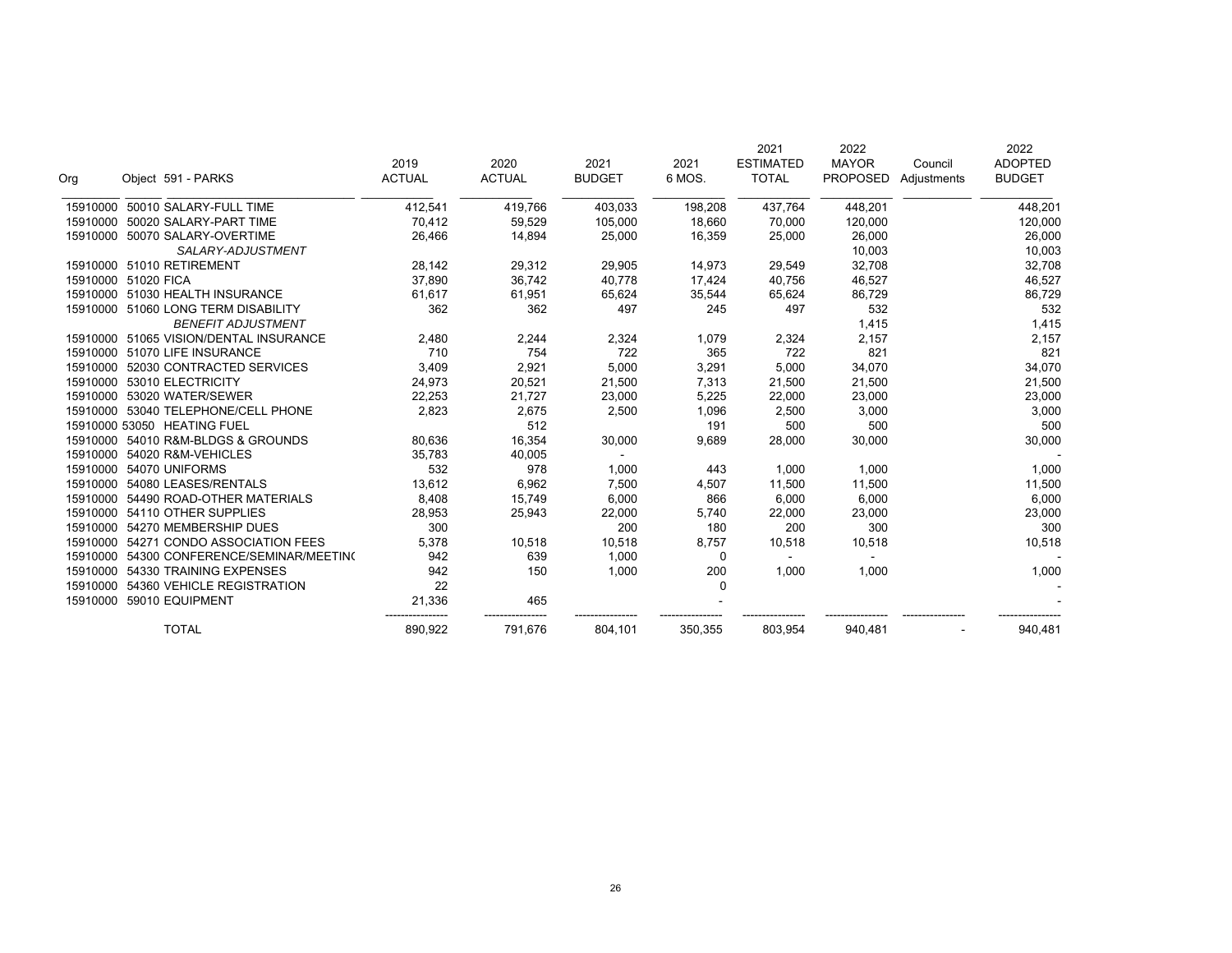| Org      | Object 592 - RECREATION          | 2019<br><b>ACTUAL</b> | 2020<br><b>ACTUAL</b> | 2021<br><b>BUDGET</b> | 2021<br>6 MOS. | 2021<br><b>ESTIMATED</b><br><b>TOTAL</b> | 2022<br><b>MAYOR</b><br><b>PROPOSED</b> | Council<br>Adjustments | 2022<br><b>ADOPTED</b><br><b>BUDGET</b> |
|----------|----------------------------------|-----------------------|-----------------------|-----------------------|----------------|------------------------------------------|-----------------------------------------|------------------------|-----------------------------------------|
| 15924000 | 50010 SALARY-FULL TIME           | 169,455               | 202,190               | 183,593               | 91,939         | 184,000                                  | 270,269                                 |                        | 270,269                                 |
| 15924000 | 50020 SALARY-PART TIME           | 160,915               | 78.917                | 142,920               | 32,388         | 142,920                                  | 136,920                                 |                        | 136,920                                 |
| 15924000 | 50070 SALARY-OVERTIME            | 512                   | 620                   | 2,000                 | 396            | 1,500                                    | 2,000                                   |                        | 2,000                                   |
|          | SALARY-ADJUSTMENT                |                       |                       |                       |                |                                          | 5,127                                   |                        | 5,127                                   |
|          | 15924000 51010 RETIREMENT        | 13,707                | 14,002                | 14,126                | 6,242          | 14,126                                   | 19,767                                  |                        | 19,767                                  |
| 15924000 | 51020 FICA                       | 25,032                | 21,458                | 25,131                | 9,500          | 25,131                                   | 31,455                                  |                        | 31,455                                  |
| 15924000 | 51030 HEALTH INSURANCE           | 13,481                | 12,987                | 10,567                | 5,284          | 10,567                                   | 39,851                                  |                        | 39,851                                  |
|          | <b>BENEFIT ADJUSTMENT</b>        |                       |                       |                       |                |                                          | 725                                     |                        | 725                                     |
| 15924000 | 51065 VISION/DENTAL INSURANCE    | 686                   | 1,163                 | 1,203                 | 539            | 1,360                                    | 1,543                                   |                        | 1,543                                   |
| 15924000 | 51070 LIFE INSURANCE             | 248                   | 366                   | 325                   | 167            | 325                                      | 407                                     |                        | 407                                     |
| 15924000 | 52030 CONTRACTED SERVICES        | 58,212                | 31,565                | 35,000                | 21,185         | 35,000                                   | 48,500                                  |                        | 48,500                                  |
| 15924000 | 53040 TELEPHONE/CELL PHONE       | 1,726                 | 1,806                 | 1,694                 | 682            | 1,694                                    | 1,694                                   |                        | 1,694                                   |
| 15924000 | 54060 PRINTING/ADVERTISING       | 16,814                | 13,211                | 2,000                 | 3,886          | 5,000                                    | 3,500                                   |                        | 3,500                                   |
| 15924000 | 54170 POSTAGE                    | 5,768                 | 8,940                 | 1,500                 | 2,927          | 3,000                                    | 2,000                                   |                        | 2,000                                   |
| 15924000 | 54270 DUES/MEMBERSHIPS           | 865                   | 1,382                 | 950                   | 604            | 604                                      | 950                                     |                        | 950                                     |
| 15924000 | 54300 CONFERENCE/SEMINAR/MEETING | 2,735                 |                       | 1,300                 | 205            | 205                                      | 2,142                                   |                        | 2,142                                   |
| 15924000 | 55010 SUMMER PLAYGROUND          | 17.234                | 2,641                 | 13,000                |                | 5,000                                    | 13,000                                  |                        | 13,000                                  |
| 15924000 | 55020 SWIM PROGRAMS              | 2,925                 |                       |                       |                |                                          |                                         |                        |                                         |
| 15924000 | 55030 SENIOR CITIZENS            | 420                   | 350                   | 900                   |                | 350                                      | 900                                     |                        | 900                                     |
| 15924000 | 55080 OTHER PROGRAMS             | 33,865                | 16,168                | 16,000                | 9,398          | 16,000                                   | 20,000                                  |                        | 20,000                                  |
| 15924000 | 56110 CREDIT CARD FEES           |                       |                       |                       | 1,329          |                                          |                                         |                        |                                         |
| 15924000 | 55140 TRANSPORTATION             | 2,257                 | 605                   |                       |                |                                          |                                         |                        |                                         |
|          | <b>TOTAL</b>                     | 526,857               | 408,369               | 452,209               | 186,671        | 446,782                                  | 600,750                                 |                        | 600,750                                 |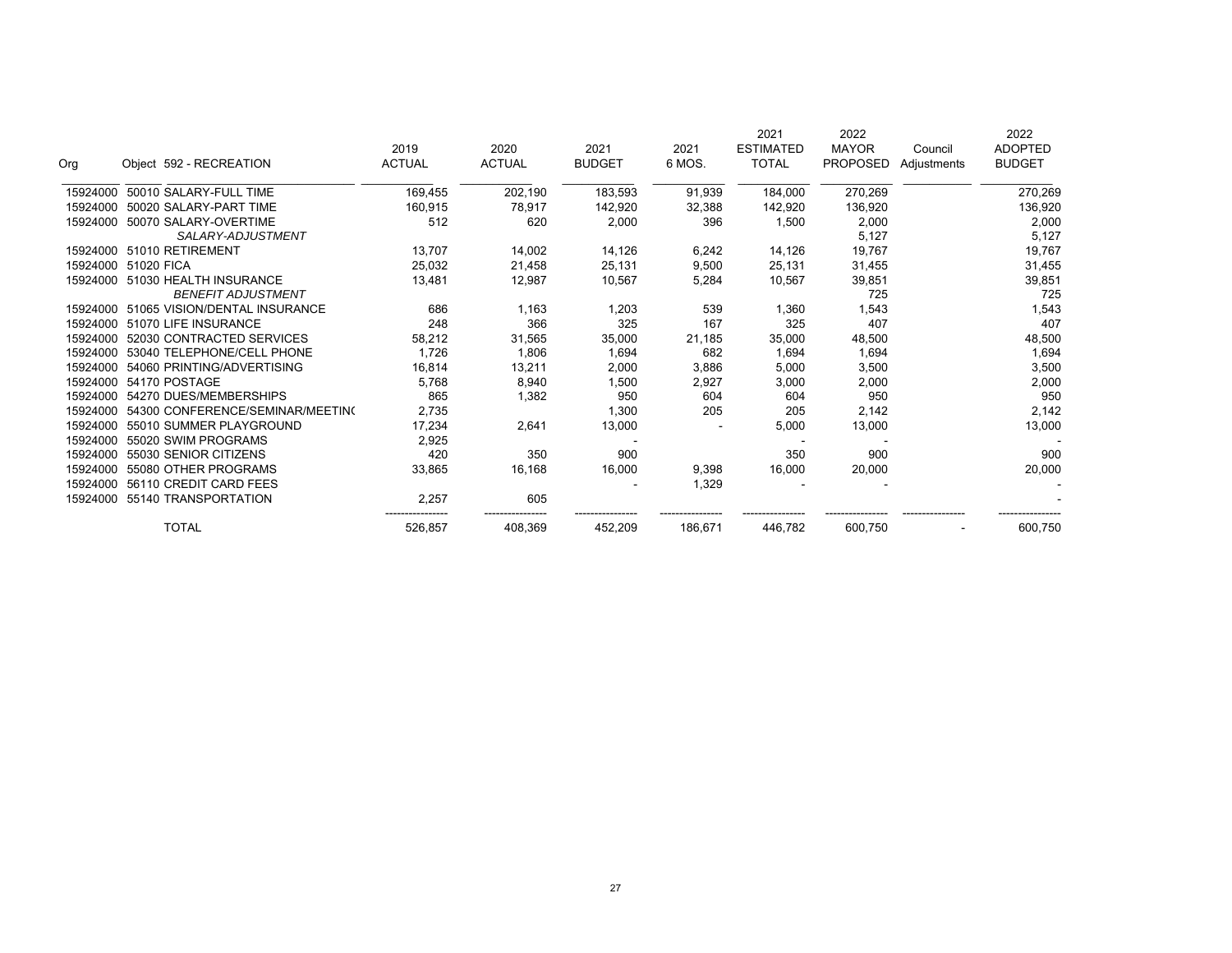| Org      | Object 595 - NB-ATHLETIC ASSOCIATION | 2019<br><b>ACTUAL</b>      | 2020<br><b>ACTUAL</b> | 2021<br><b>BUDGET</b> | 2021<br>6 MOS. | 2021<br><b>ESTIMATED</b><br><b>TOTAL</b> | 2022<br><b>MAYOR</b><br><b>PROPOSED</b> | Council<br>Adjustments | 2022<br><b>ADOPTED</b><br><b>BUDGET</b> |
|----------|--------------------------------------|----------------------------|-----------------------|-----------------------|----------------|------------------------------------------|-----------------------------------------|------------------------|-----------------------------------------|
| 15950000 | 52070 EMPLOYMENT TESTING             | 1.134                      | 329                   | 1,750                 |                | 1.750                                    | 1,750                                   |                        | 1,750                                   |
| 15950000 | 55040 BASEBALL                       | 8,185                      |                       | 9,120                 | 15             | 9,120                                    | 9,120                                   |                        | 9,120                                   |
| 15950000 | 55050 BASKETBALL                     | 11.540                     | 6,091                 | 10.718                |                | 10.718                                   | 10,718                                  |                        | 10,718                                  |
| 15950000 | 55070 SOCCER                         | 8,376                      | 7,248                 | 8,300                 |                | 8,300                                    | 8,300                                   |                        | 8,300                                   |
|          | <b>TOTAL</b>                         | ----------------<br>29,235 | 13,668                | --------<br>29,888    | 15             | 29,888                                   | 29,888                                  |                        | 29,888                                  |
|          | 599 - FOURTH OF JULY COMMISSION      |                            |                       |                       |                |                                          |                                         |                        |                                         |
| 15990000 | 50020 SALARIES-PART TIME             | 7,188                      | 5,468                 | 10,000                | 5,965          | 10,000                                   | 10,000                                  |                        | 10,000                                  |
| 15990000 | 51010 RETIREMENT                     | 300                        |                       |                       |                |                                          |                                         |                        |                                         |
| 15990000 | 51020 FICA                           | 578                        | 418                   | 765                   | 456            | 765                                      | 765                                     |                        | 765                                     |
| 15990000 | 52030 CONTRACTED SERVICES            | 13.659                     | 600                   |                       |                |                                          |                                         |                        |                                         |
| 15990000 | 54080 LEASE/RENTALS                  | 15,221                     |                       | 14,235                |                | 14,235                                   | 9,235                                   |                        | 9,235                                   |
|          | <b>TOTAL</b>                         | _________<br>36,946        | 6,487                 | 25,000                | 6.421          | 25,000                                   | 20,000                                  |                        | 20,000                                  |